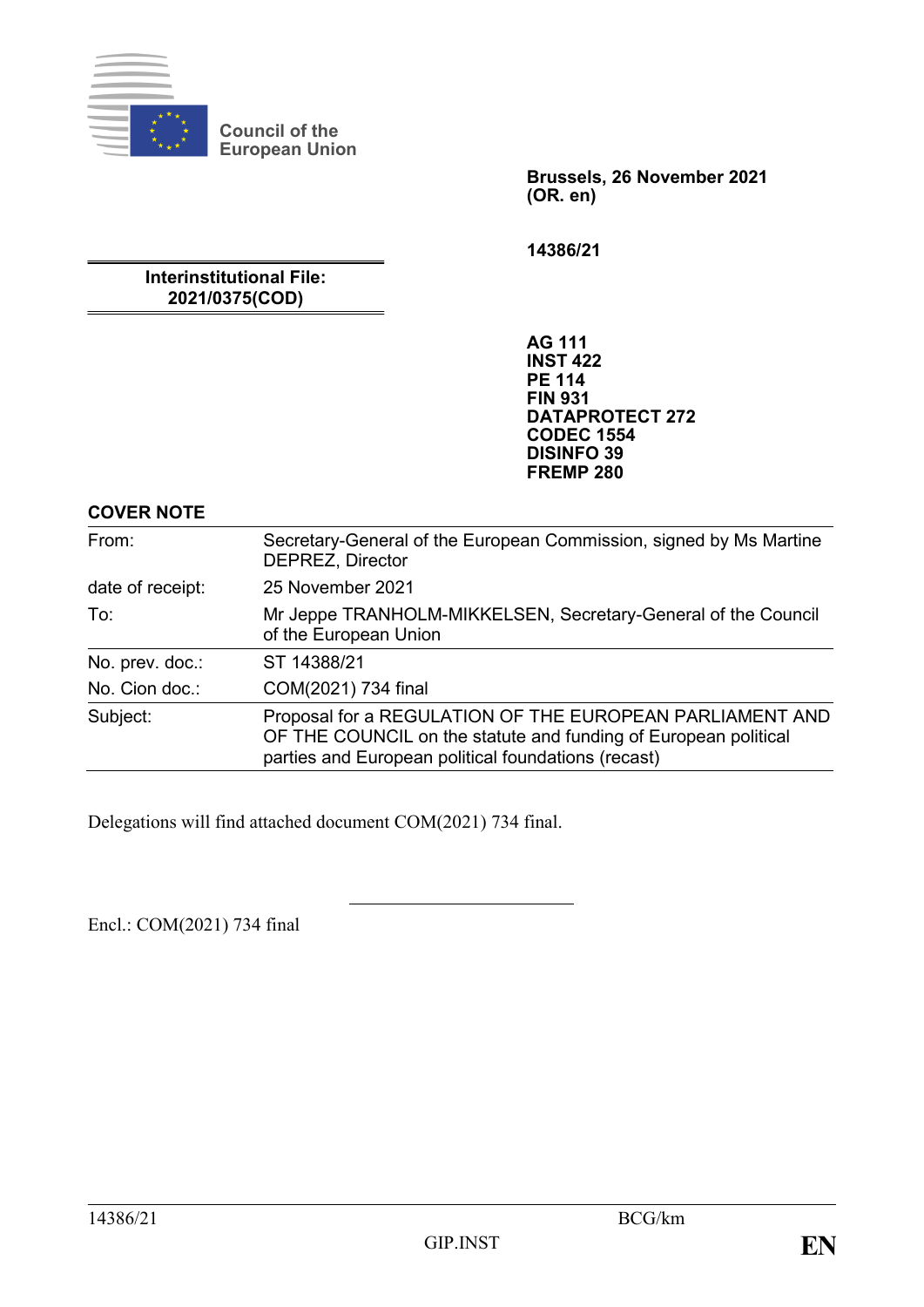

EUROPEAN **COMMISSION** 

> Brussels, 25.11.2021 COM(2021) 734 final

2021/0375 (COD)

Proposal for a

## **REGULATION OF THE EUROPEAN PARLIAMENT AND OF THE COUNCIL**

#### **on the statute and funding of European political parties and European political foundations (recast)**

{SEC(2021) 577 final} - {SWD(2021) 359 final} - {SWD(2021) 360 final}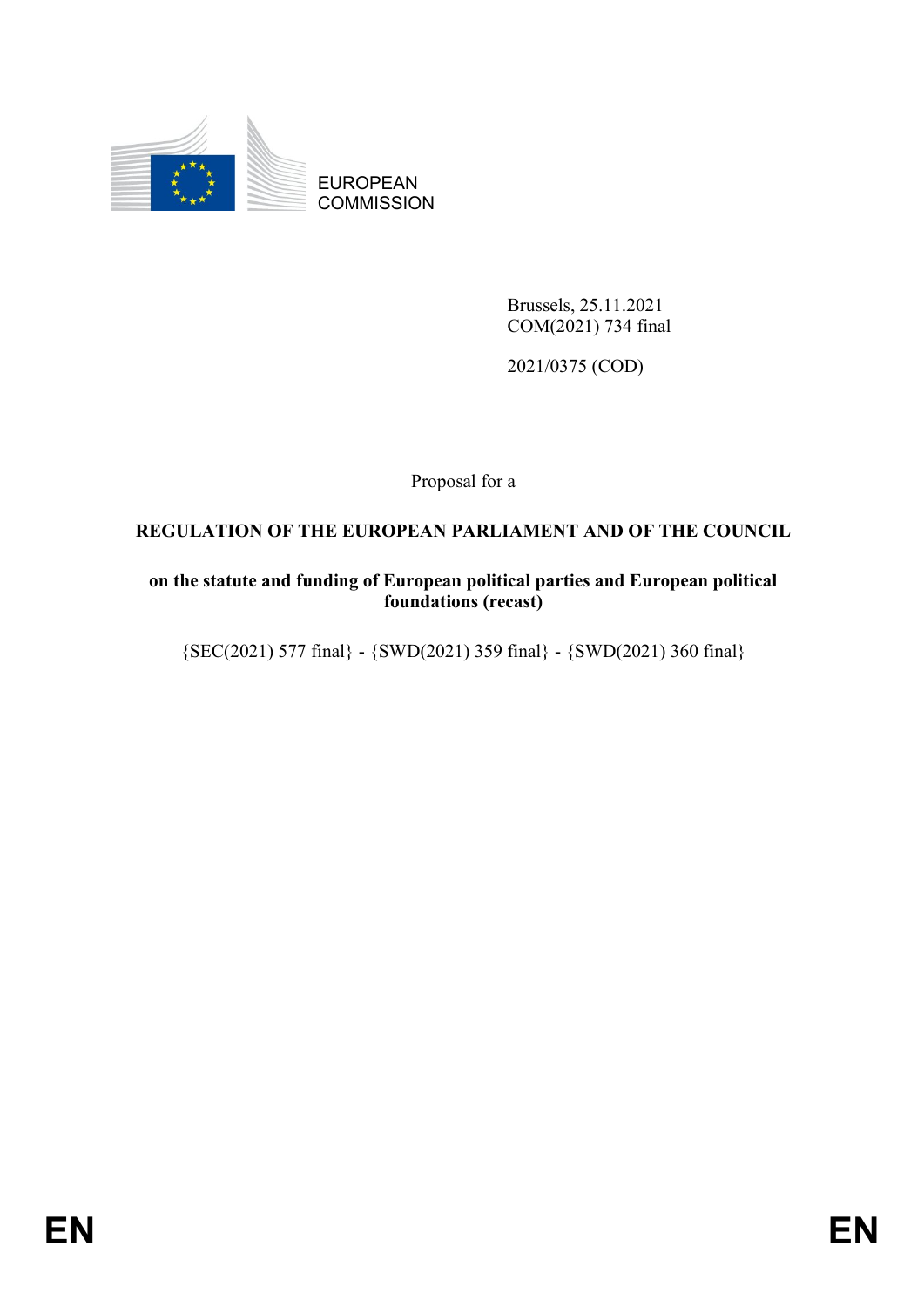#### **EXPLANATORY MEMORANDUM**

#### **1. CONTEXT OF THE PROPOSAL**

#### **Reasons for and objectives of the proposal**

Democracy is one of the fundamental values on which the European Union is founded. To ensure the functioning of a representative democracy at European level, the Treaties stipulate that the citizens of the European Union are directly represented in the European Parliament.

Political parties fulfil an essential role in a representative democracy, creating a direct link between its people and the political system. In line with Article 10 of the Treaty on European Union, European political parties *'contribute to forming European political awareness and to expressing the will of citizens of the Union'*. Article 12(2) of the Charter of Fundamental Rights of the European Union expresses the same principle.

Giving a new push for European democracies is a priority for the Commission. As announced in President von der Leyen's political guidelines  $\frac{1}{1}$ , the Commission Work Programme for 2021<sup>2</sup> includes proposals for clearer rules on the financing of European political parties and for greater transparency in sponsored political content ('political advertising'). The [European Democracy action plan](https://ec.europa.eu/info/strategy/priorities-2019-2024/new-push-european-democracy/european-democracy-action-plan_en)<sup>3</sup> emphasises the need to review the legislation on the funding of European political parties and the need for more transparency in political advertising and communication, as well as in the business activities surrounding it. This is so that voters, civil society and the responsible authorities can clearly see the source and purpose of such advertising.

Regulation No 1141/2014 of the European Parliament and of the Council of 22 October 2014 governs the statute and funding of European political parties and European political foundations<sup>4</sup>. It includes prominently the respect for the values on which the EU is founded, which include democracy and fundamental rights.

Following the European Parliament's<sup>5</sup> and Commission's<sup>6</sup> evaluations of the Regulation's application carried out in accordance with the Regulation's revision clause (Article 38), a number of loopholes have been identified, which hinder European political parties and foundations from fully fulfilling their mission to contribute to the creation of a European political space.

Furthermore, the current legal framework does not address sufficiently the need for transparency of political advertising, which is essential for a fair democratic debate and free and fair elections. As highlighted, among others, in the Commission's 2020 report on the 2019 elections to the European Parliament<sup>7</sup>, there is a need to go further.

<sup>3</sup> [https://ec.europa.eu/info/strategy/priorities-2019-2024/new-push-european-democracy/european](https://ec.europa.eu/info/strategy/priorities-2019-2024/new-push-european-democracy/european-democracy-action-plan_en)[democracy-action-plan\\_en](https://ec.europa.eu/info/strategy/priorities-2019-2024/new-push-european-democracy/european-democracy-action-plan_en)

 $\mathbf{1}$ [political-guidelines-next-commission\\_en\\_0.pdf \(europa.eu\)](https://ec.europa.eu/info/sites/default/files/political-guidelines-next-commission_en_0.pdf)

<sup>&</sup>lt;sup>2</sup> https://ec.europa.eu/info/publications/2021-commission-work-programme-key-documents en.

<sup>4</sup> OJ L 317 of 4.11.2017, pp 1-27.

<sup>5</sup> [https://www.europarl.europa.eu/doceo/document/A-9-2021-0294\\_EN.pdf](https://www.europarl.europa.eu/doceo/document/A-9-2021-0294_EN.pdf)

<sup>6</sup> COM(2021)717 final of 23.11.2021

<sup>7</sup> [COM\(2020\)252 final of 19.06.2020](https://eur-lex.europa.eu/legal-content/EN/TXT/?uri=CELEX%3A52020DC0252&qid=1635355723878) and [SWD\(2020\)113 final of 19.06.2020](https://eur-lex.europa.eu/legal-content/EN/TXT/?uri=CELEX%3A52020SC0113&qid=1635355861708)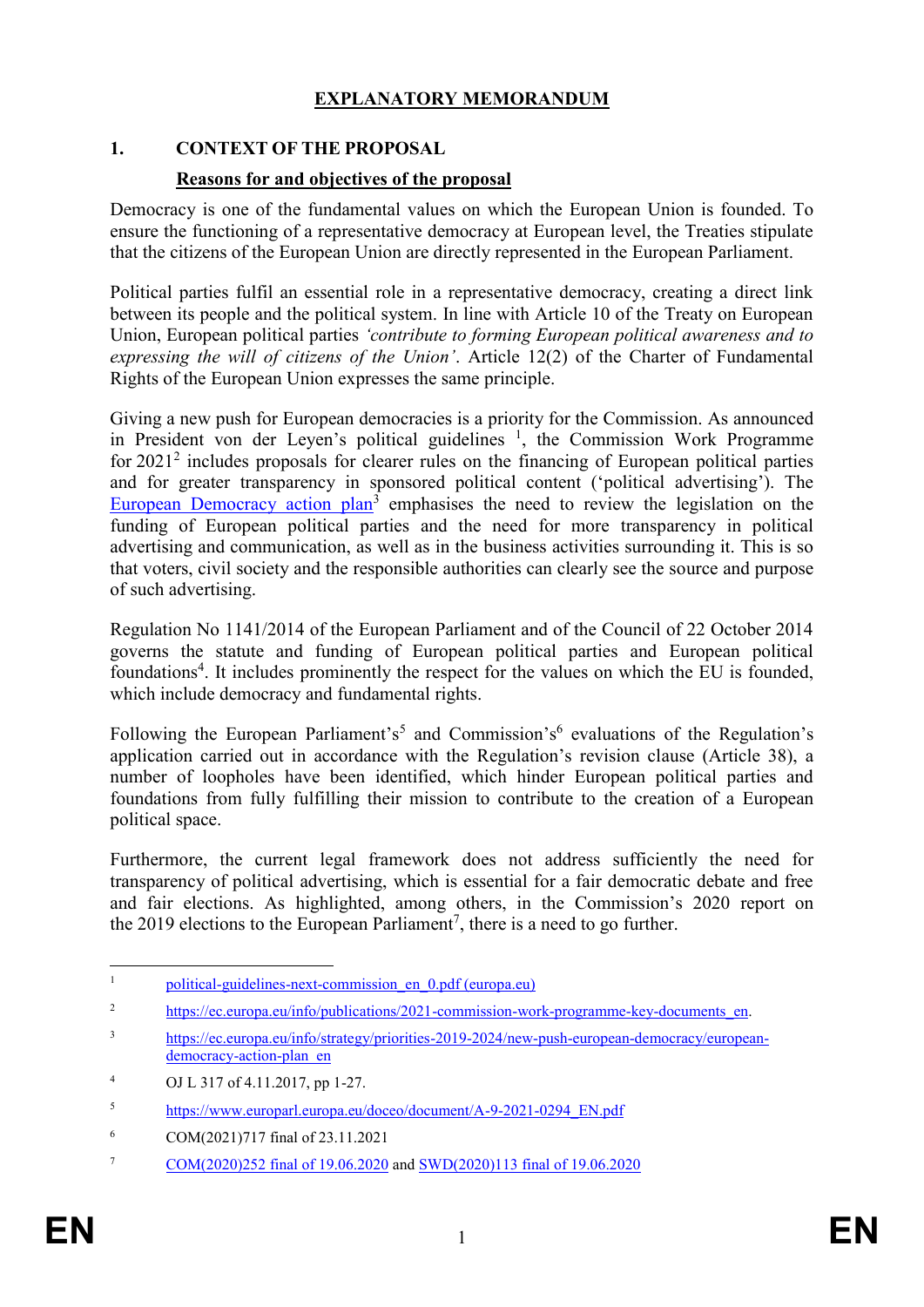The Commission is therefore putting forward a proposal to amend Regulation 1141/2014 in order to (i) increase the financial viability of European political parties and foundations, (ii) facilitate their interactions with their national member parties, so that European political parties can more easily participate in national campaigns on EU topics, (iii) close the remaining loopholes regarding sources and transparency of financing (in particular, donations and financing from outside the EU), (iv) cut excessive administrative burden, and (v) increase legal certainty. In addition, specific amendments to the Regulation are proposed in order to guarantee high standards of transparency that address the emerging new environment of online political campaigning and the risk of foreign interference and the infringement of data protection rules in political advertising.

This proposal builds on the relevant experience and cooperation between Member States and EU institutions to promote free and fair elections in the European Union<sup>8</sup> and combat disinformation and other forms of information manipulation and interference in European democracy<sup>9</sup>.

To ensure that the 2024 elections to the European Parliament take place under the highest democratic standards, the amendments to this Regulation need to enter into force and be fully implemented by Member States by spring 2023, i.e. one year before the elections.

#### **Consistency with existing policy provisions in the policy area**

This initiative is closely related to the work being done on the other initiatives in the transparency and democracy package of the Commission Work Programme for 2021. It has been prepared under the European Democracy action plan, which includes a number of initiatives to help protect election integrity and promote democratic participation, and is part of the President's priority to deliver a new push for European democracy.

It builds upon the Commission's  $2018$  electoral package<sup>10</sup> and the work of the European Cooperation Network on Elections, which the Commission set up.

It has been prepared in parallel with a Commission initiative in the transparency and democracy package to regulate the transparency and targeting of political advertising. By providing a harmonised high level of transparency of political advertising, this initiative contributes to the functioning of the internal market and helps to remove and prevent barriers to the provision of political advertising services across the Union. It also aims at establishing harmonised limitations on the use of certain targeting techniques when disseminating political advertising to ensure the protection of individuals whose personal data are being processed in this context.

 8 In particular through the implementation of the Commission's September 2018 electoral package which is described in the Commission's report on the 2019 elections and accompanying staff working document

<sup>&</sup>lt;sup>9</sup> Guided by the [Action Plan against disinformation,](https://eeas.europa.eu/headquarters/headquarters-homepage_en/54866/Action%20Plan%20against%20Disinformation) reported on in the Commission and High Representative's [joint Communication, "tackling COVID disinformation"](https://ec.europa.eu/info/sites/info/files/communication-tackling-covid-19-disinformation-getting-facts-right_en.pdf), in the Commission's [assessment of the first year of operation of the self-regulatory Code of Practice on Disinformation,](https://ec.europa.eu/digital-single-market/en/news/assessment-code-practice-disinformation-achievements-and-areas-further-improvement) and in the Commission Communication o[f Strengthening the EU Code of Practice on disinformation.](https://ec.europa.eu/info/strategy/priorities-2019-2024/new-push-european-democracy/european-democracy-action-plan/strengthening-eu-code-practice-disinformation_en#strengthening-the-code-of-practice-on-disinformation)

<sup>&</sup>lt;sup>10</sup> State of the Union 2018: European Commission proposes measures for securing free and fair European [elections \(europa.eu\)](https://ec.europa.eu/commission/presscorner/detail/en/IP_18_5681)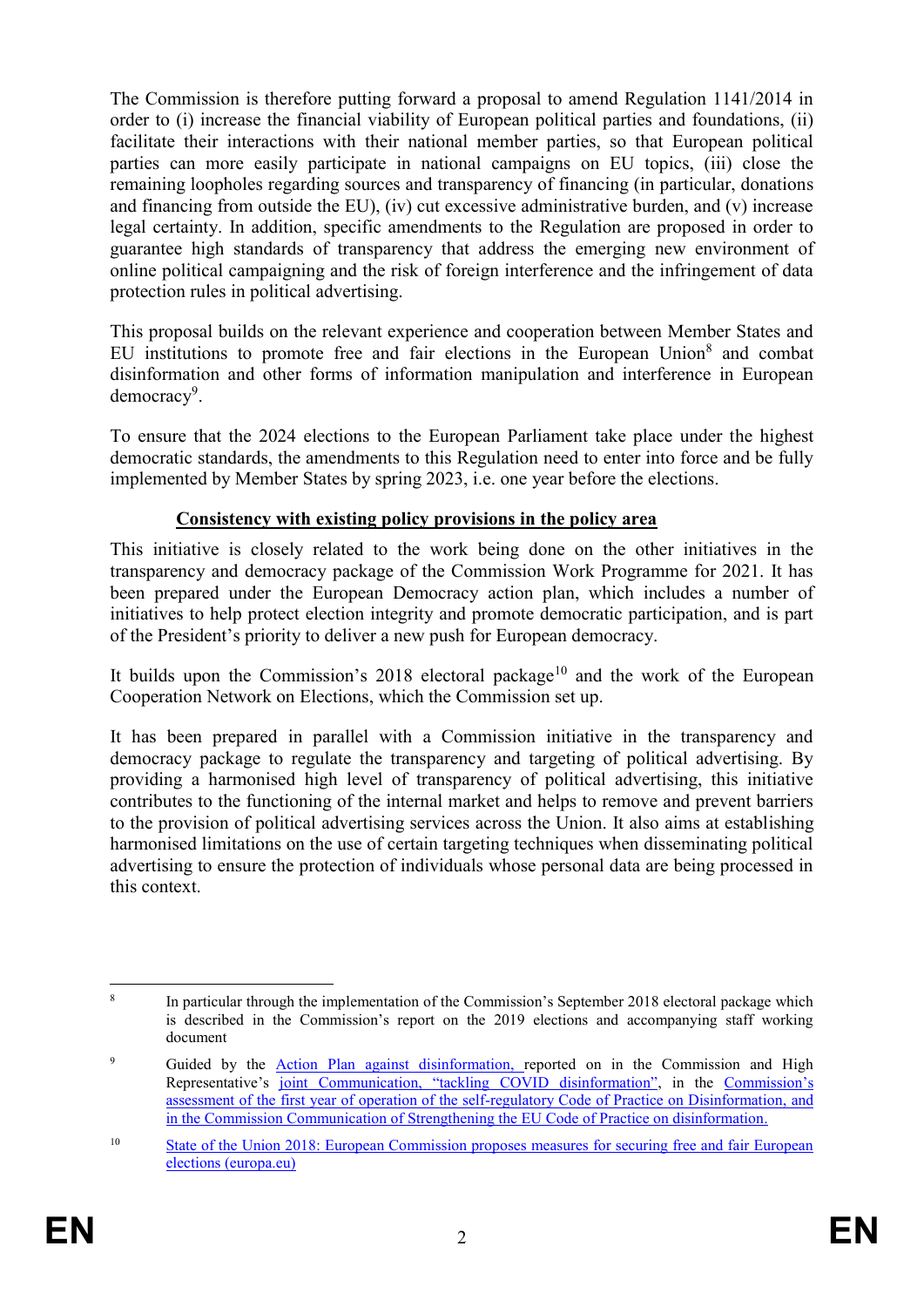## **Consistency with other EU policy provisions**

By adding provisions to increase the transparency of paid political advertising, the initiative is consistent with the EU action plan against disinformation.

This initiative addresses the financing, preparation, placing and dissemination of political advertising by European political parties. It covers both online and offline activities and complements existing EU rules including the General Data Protection Regulation<sup>11</sup>, which sets high data protection standards that apply to political advertising and provides for specific requirements that apply to European political parties in terms of responsibility and accountability.

It also complements the proposal for the Digital Services  $Act^{12}$ , which includes certain general transparency obligations for online intermediaries as regards the transparency of online advertising and the wider EU framework for the digital services market.

 $13$ The initiative provides stronger protection of the Union's financial interests by eliminating the 3-month period between a de-registration decision by the Authority and the decision's entry into force. In addition, the European Parliament identified the limited categories of revenues acknowledged by Regulation 1141/2014 as one of the reasons for financial irregularities by European political parties and foundations. The introduction of an additional category of revenues ('own resources') will address this problem.

The proposed initiative is in synergy with the efforts led by the EU externally in support to political parties, representative democracy and political pluralism, transparency and accountability, as reflected in the "EU Action Plan on Human Rights and Democracy 2020- 2024"<sup>14</sup> and the "Thematic programme for Human Rights and democracy 2021-2027"<sup>15</sup>. EU Election Missions observe and report on electoral campaigns, political party and campaign financing and may recommend measures to partner countries to improve their regulatory framework in this regard.

# **2. LEGAL BASIS, SUBSIDIARITY AND PROPORTIONALITY**

## **Legal basis**

The proposal is based on Article 224 of the Treaty on the Functioning of the European Union, which confers to the European Parliament and the Council, acting in accordance with the ordinary legislative procedure, the power to lay down the regulations governing political parties at European level referred to in Article 10(4) of the Treaty on European Union, in

 $11$ Regulation (EU) 2016/679 of the European Parliament and of the Council of 27 April 2016 on the protection of natural persons with regard to the processing of personal data and on the free movement of such data, and repealing Directive  $95/46$ /EC [\(OJ L 119, 4.5.2016, p. 1](https://eur-lex.europa.eu/legal-content/EN/TXT/?uri=CELEX%3A32016R0679)–88).

<sup>12</sup> [https://ec.europa.eu/info/law/better-regulation/have-your-say/initiatives/12418-Digital-Services-Act](https://ec.europa.eu/info/law/better-regulation/have-your-say/initiatives/12418-Digital-Services-Act-package-ex-ante-regulatory-instrument-of-very-large-online-platforms-acting-as-gatekeepers)[package-ex-ante-regulatory-instrument-of-very-large-online-platforms-acting-as-gatekeepers](https://ec.europa.eu/info/law/better-regulation/have-your-say/initiatives/12418-Digital-Services-Act-package-ex-ante-regulatory-instrument-of-very-large-online-platforms-acting-as-gatekeepers) and [https://ec.europa.eu/info/law/better-regulation/have-your-say/initiatives/12417-Digital-Services-Act](https://ec.europa.eu/info/law/better-regulation/have-your-say/initiatives/12417-Digital-Services-Act-deepening-the-Internal-Market-and-clarifying-responsibilities-for-digital-services)[deepening-the-Internal-Market-and-clarifying-responsibilities-for-digital-services](https://ec.europa.eu/info/law/better-regulation/have-your-say/initiatives/12417-Digital-Services-Act-deepening-the-Internal-Market-and-clarifying-responsibilities-for-digital-services)

<sup>13</sup> [Gender equality strategy | European Commission \(europa.eu\)](https://ec.europa.eu/info/policies/justice-and-fundamental-rights/gender-equality/gender-equality-strategy_en)

<sup>&</sup>lt;sup>14</sup> [https://eeas.europa.eu/sites/default/files/eu\\_action\\_plan\\_on\\_human\\_rights\\_and\\_democracy\\_2020-](https://eeas.europa.eu/sites/default/files/eu_action_plan_on_human_rights_and_democracy_2020-2024.pdf) [2024.pdf](https://eeas.europa.eu/sites/default/files/eu_action_plan_on_human_rights_and_democracy_2020-2024.pdf)

<sup>15</sup> [https://ec.europa.eu/international-partnerships/system/files/factsheet-global-europe-ndici-june-](https://ec.europa.eu/international-partnerships/system/files/factsheet-global-europe-ndici-june-2021_en.pdf)[2021\\_en.pdf](https://ec.europa.eu/international-partnerships/system/files/factsheet-global-europe-ndici-june-2021_en.pdf)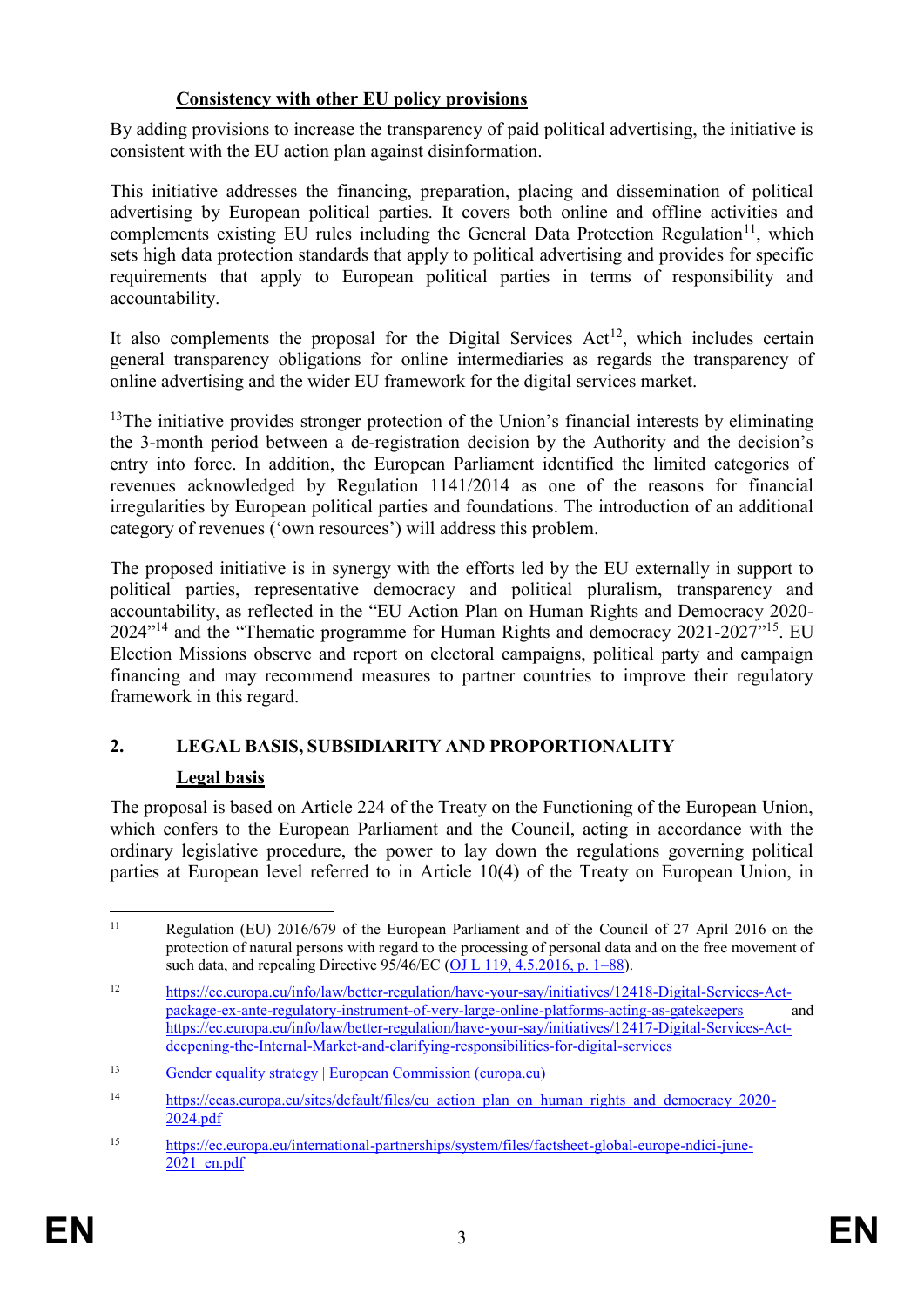particular the rules regarding their funding, and on Article 106a of the Treaty establishing the European Atomic Energy Community<sup>16</sup>.

## **Subsidiarity (for non-exclusive competence)**

Since the existing Regulation provides for an EU-level system, including a specific European legal personality for parties and foundations and funding from the EU budget, any shortcomings in this system can only be remedied through EU legislation. Action by Member States alone is not a relevant option.

The EU level is the only level at which rules governing the statute and funding of European political parties and European political foundations can be laid down. Therefore, the proposed focused changes fully comply with the principle of subsidiarity.

In setting out possible reform measures, the Commission has been careful to reflect the principles contained in Protocol No. 2 to the Treaties.

#### **Proportionality**

The targeted measures proposed do not go beyond what is necessary to achieve the long-term objective of developing and strengthening European democracy and the legitimacy of the EU institutions by making European political parties and European political foundations more effective and accountable democratic actors.

The proposal therefore complies with the principle of proportionality.

#### **Choice of the instrument**

Given the necessity to update language, obsolete references and provisions, it is appropriate to recast the Regulation.

Since this proposal is to recast a Regulation of the European Parliament and of the Council, the same legal instrument is the most appropriate.

## **3. RESULTS OF** *EX POST* **EVALUATIONS, STAKEHOLDER CONSULTATIONS AND IMPACT ASSESSMENTS**

#### *Ex post* **evaluations/fitness checks of existing legislation**

The legislative proposal is based on the evaluation report prepared by the Commission, pursuant to Article 38 of Regulation 1141/2014.

It also takes into consideration the European Parliament own initiative report pursuant to Article 38 of Regulation 1141/2014.

## **Stakeholder consultations**

In preparing the current proposal, the Commission has been in close dialogue and consultation with the relevant stakeholders, including European political parties and foundations.

 $\overline{a}$ <sup>16</sup> https://europa.eu/european-

union/sites/europaeu/files/docs/body/consolidated\_version\_of\_the\_treaty\_establishing\_the\_european\_at omic\_energy\_community\_en.pdf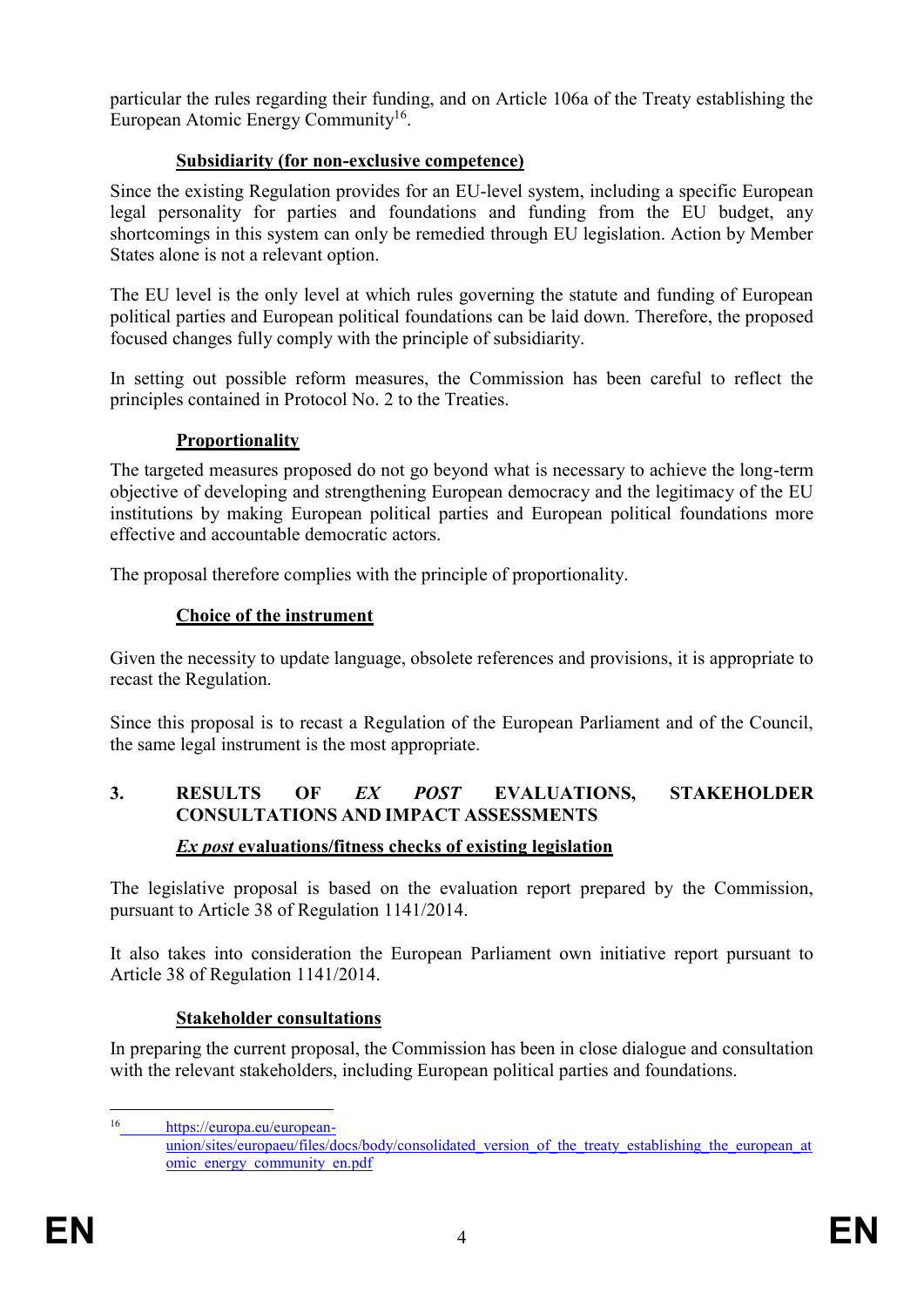The Commission has held several meetings with representatives of the political parties and foundations at European level, the European Parliament (Members, political groups and services), and the Authority for European political parties and European political foundations, as well as national experts and representatives of national competent authorities.

The legislative proposal also draws on the outcome of the open public consultations on the European Democracy action plan<sup>17</sup>, on the revision of Regulation  $1141/2014^{18}$  and on the transparency of political advertising<sup>19</sup>.

## **Collection and use of expertise**

In preparing this proposal, the Commission contracted two external expert studies; an evaluation of the current Regulation and a study on the possible impacts of its revision.

Furthermore, the Commission consulted informally the Authority for the European political parties and foundations, as well as the European Parliament's Authorising Officer.

#### **Impact assessment**

Two impact assessment reports were prepared; one on the revision of Regulation 1141/2014 and a second one on the transparency of political advertising.

Both received a positive opinion with reservations from the Regulatory Scrutiny Board, on 27 September and 1 October 2021 respectively.

#### **Fundamental rights**

All measures envisaged in this revision have a positive impact on fundamental rights.

The revision of Regulation 1141/2014 is fully compatible with, and gives effect to, the fundamental rights laid down in the Charter of Fundamental Rights of the European Union as regards political participation. Namely:

Freedom of expression and information (Article 11)

*'1. Everyone has the right to freedom of expression. This right shall include freedom to hold opinions and to receive and impart information and ideas without interference by public authority and regardless of frontiers.*

*2. The freedom and pluralism of the media shall be respected.'*

The envisaged measures will increase transparency and hence accountability and will not negatively affect freedom of expression, since the initiative does not interfere with the content of political messages. This more transparent and accountable disclosure of political ads also has positive repercussions on the protection of vulnerable groups from manipulation.

 $17$ Results available at: [https://ec.europa.eu/info/sites/default/files/report\\_edap\\_public\\_consultation\\_final.pdf](https://ec.europa.eu/info/sites/default/files/report_edap_public_consultation_final.pdf)

<sup>18</sup> Results available at: [https://ec.europa.eu/info/law/better-regulation/have-your-say/initiatives/12811-](https://ec.europa.eu/info/law/better-regulation/have-your-say/initiatives/12811-European-political-parties-and-foundations-review-of-rules-on-legal-status-and-funding/public-consultation_en) [European-political-parties-and-foundations-review-of-rules-on-legal-status-and-funding/public](https://ec.europa.eu/info/law/better-regulation/have-your-say/initiatives/12811-European-political-parties-and-foundations-review-of-rules-on-legal-status-and-funding/public-consultation_en)consultation en

<sup>&</sup>lt;sup>19</sup> Results available at: [https://ec.europa.eu/info/law/better-regulation/have-your-say/initiatives/12826-](https://ec.europa.eu/info/law/better-regulation/have-your-say/initiatives/12826-Transparency-of-political-advertising/public-consultation_en) [Transparency-of-political-advertising/public-consultation\\_en](https://ec.europa.eu/info/law/better-regulation/have-your-say/initiatives/12826-Transparency-of-political-advertising/public-consultation_en)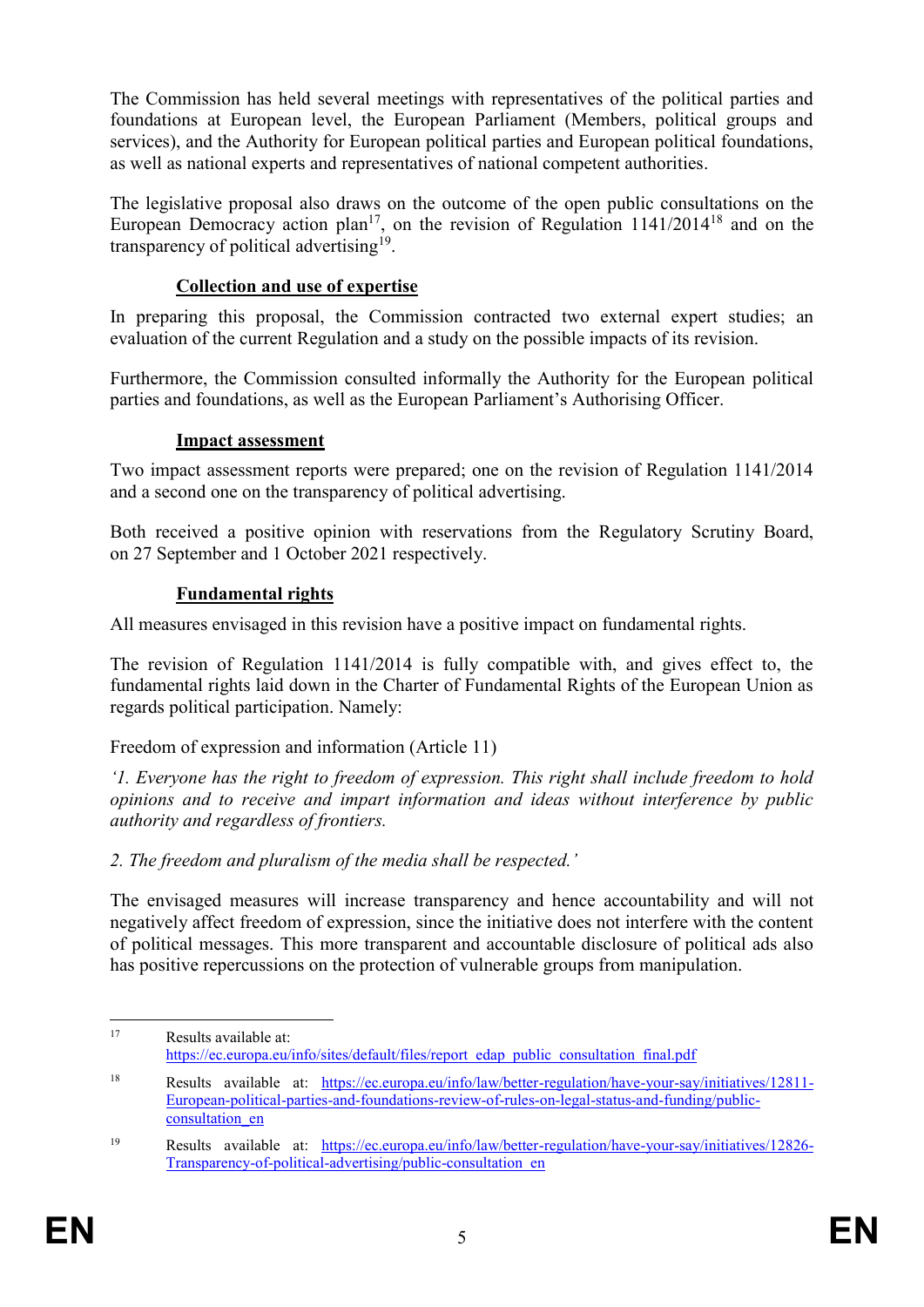Freedom of assembly and of association (Article 12)

'1. Everyone has the right to freedom of peaceful assembly and to freedom of association at all levels, in particular in political, trade union and civic matters, which implies the right of everyone to form and to join trade unions for the protection of his or her interests.

2. Political parties at Union level contribute to expressing the political will of the citizens of the Union.'

By clarifying the financial rules governing European political parties and strengthening their relations with their national member parties, European political parties will be able to increase their activities. This in turn will support Article 12 (2) of the Charter.

Right to vote and to stand as a candidate at elections to the European Parliament (Article 39)

'1. Every citizen of the Union has the right to vote and to stand as a candidate at elections to the European Parliament in the Member State in which he or she resides, under the same conditions as nationals of that State.

2. Members of the European Parliament shall be elected by direct universal suffrage in a free and secret ballot'.

Greater transparency will ensure that this right is respected and that people have the ability to check if their political will is expressed by the party they support at EU level as stipulated in Article 12 and 39.

Equality between men and women (Article 23)

'Equality between men and women must be ensured in all areas, including employment, work and pay. The principle of equality shall not prevent the maintenance or adoption of measures providing for specific advantages in favour of the under-represented sex.'

Adding a gender dimension to the revision of the Regulation ensures compliance with Article 23 by guaranteeing a balanced representation of both genders in political parties. The principle allows for measures that lead to a better representation.

The proposed provisions in Articles 3, 4, 18 and 27 of the Regulation to increase the transparency of gender parity will support Article 23 of the Charter.

## **4. BUDGETARY IMPLICATIONS**

The lowering of the cofinancing rate for European political parties from the current 10% to 5% and the new 0% cofinancing rate for the year of the elections to the European Parliament, may require the provision of additional financial resources for European political parties and foundations. However, this will be for the budgetary authority to decide on annual basis.

The budgetary implications for the Authority for European political parties are detailed in the Legislative Financial Statement attached to this proposal. This should be made through the redeployment of existing resources, and will require the modification of the contributing institutions' establishment plans.

The Commission could procure, on behalf of the Authority for European political parties and foundations, a pilot of the Repository foreseen in the amendment to Article 7 of the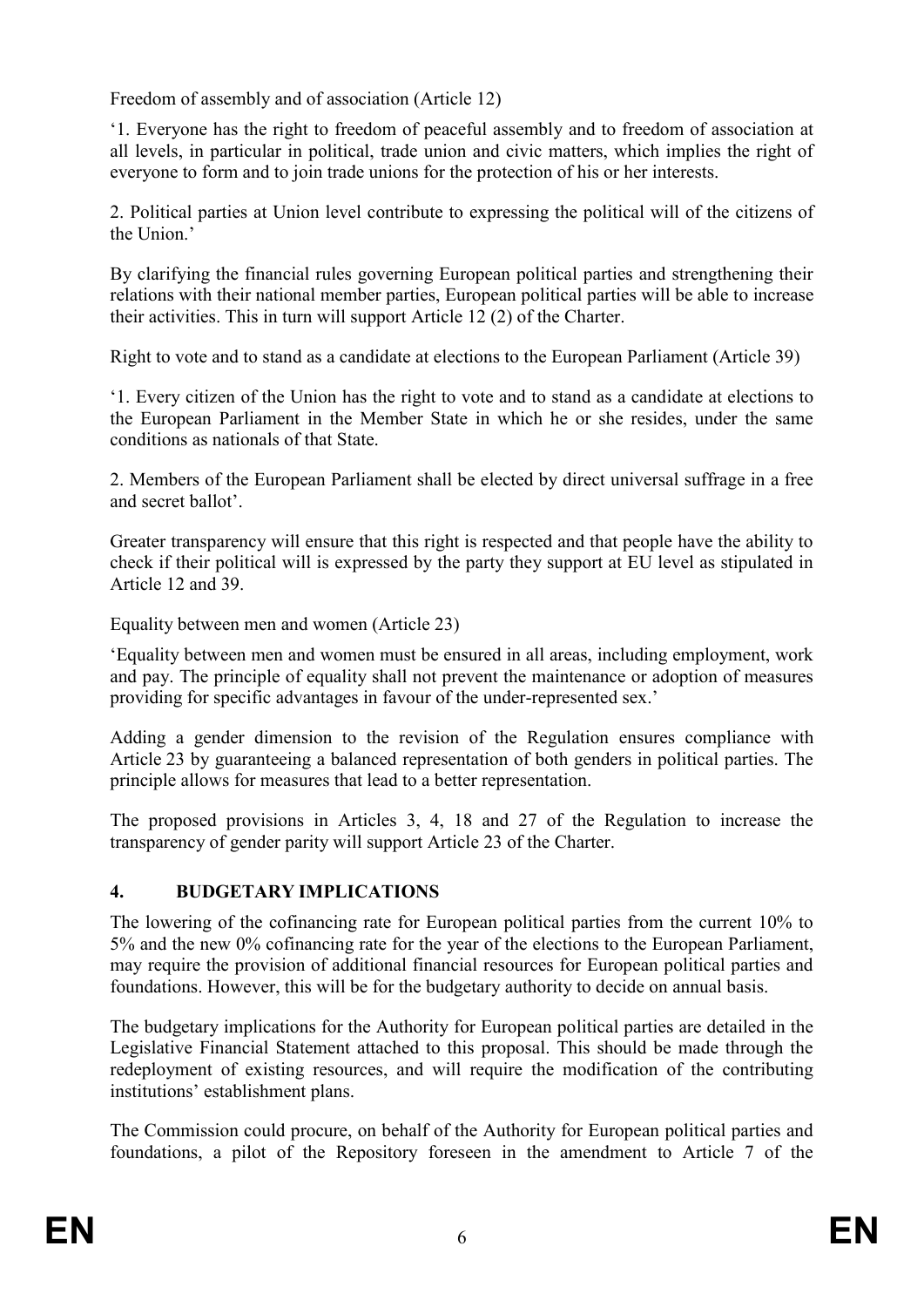Regulation. For this, it could use resources from the Citizens, Equality, Rights and Values (CERV) programme, if the necessary funds cannot be made available in time for the 2024 elections to the European Parliament.

## **5. OTHER ELEMENTS**

# **Implementation plans and monitoring, evaluation and reporting arrangements**

Article 38 of the Regulation currently provides for the subsequent use of the evaluation and revision mechanism every five years. In view of the current experience, this provision will be slightly modified in order to better allocate the time needed to carry out such evaluation process.

It is also intended to have a separate evaluation process as regards the implementation of the procedures on transparency of political advertising, in order to preserve the coherence with Regulation (EU) 2022/XX [on transparency and targeting of political advertising].

The changes operated in the legal framework as a result of this revision will be monitored based on the indicators in the impact assessment report $^{20}$ .

## **Detailed explanation of the specific provisions of the proposal**

In order to fulfil their role as defined by Article 10(4) TEU, European political parties have to be able to carry out cross-border campaigns in the European Union. The definition of 'European political party' in Article 2(3) will be amended to incorporate this notion.

The definition of European political foundation in Article 2(4) will be amended to allow for the organisation of capacity building activities that could help form future political leadership in Europe.

In order to ensure the transparency of paid political advertising, Article 2(16) and (17) will introduce a definition of political advertising and of political advertisement by referring to Regulation (EU) 2022/XX on [transparency of paid political advertising].

The current Regulation has a very restrictive definition of revenue sources, limited to either contributions or donations, which creates difficulties for European political parties and foundations when trying to categorise and do a proper accounting of autogenerated resources. A new Article 2(9) will therefore introduce a third category of revenue sources linked to financial income created by the party or foundation activity. Article 23 will be amended to cap the revenue from this new category so that that it does not become overdimensioned in relation to this entity's overall budget.

Moreover, a new Article 2(10) will be introduced in order to clarify the notion of indirect funding and the fact that its prohibition should not prevent European political parties and foundations from engaging with their member parties and organisations.

Article 3(1) point (e) and Article 3(2) point (d) will be added to clarify that the obligation to comply with values on which the Union is founded, as stated in Article 2 of the Treaty on the European Union, not only applies to European political parties and foundations but that these European political parties and foundations should also ensure that their member parties and member organisations respect and observe such values.

20 <sup>20</sup> SWD(2021)359 final of 23.11.2021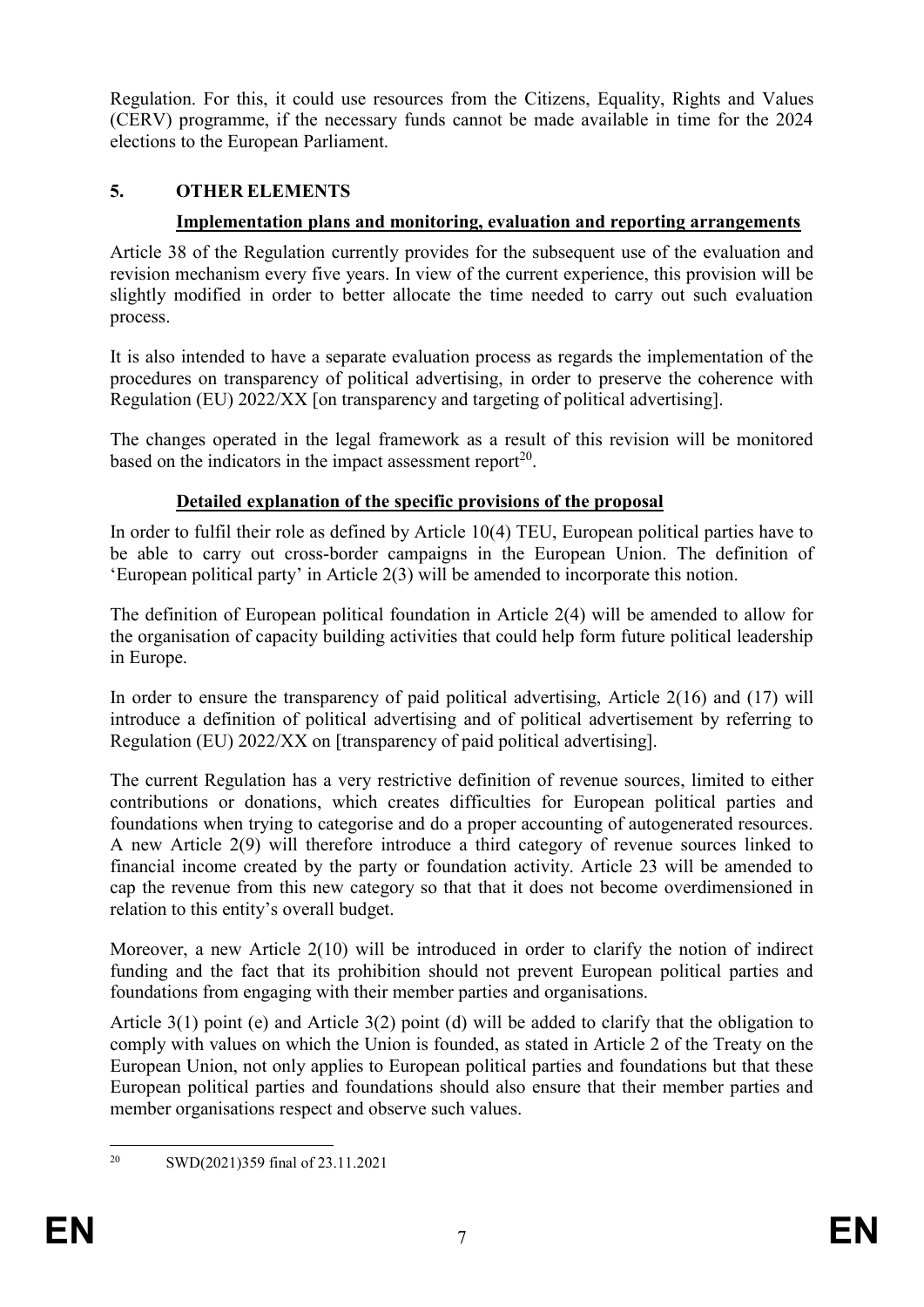European politics should reflect the diversity of its societies. In particular, to promote gender equality, European political parties will be required to include their internal rules on gender equality in their statutes under Article 4. In addition, Article 21 will be amended to request evidence from European political parties on gender representation when applying for EU funding. Article 30 will be amended to include sanctions if a European political party fails to provide such evidence. The European political parties are also encouraged to provide information in relation to their member parties' on inclusiveness and representation of minorities.

Article 4 stipulates that the statues of the European political party must include internal rules for the use of political advertising.

Article 5, which lays down the transparency requirements for political advertising, will be inserted in the Regulation. This article provides for obligations applicable to European political parties, namely: (i) the providers of political advertising services with whom they work must fully comply with their obligations provided in Regulation 2022/xx, (ii) for each political advertising that they sponsor or publish directly, appropriate information must be included in the repository managed by the Authority for European political parties and foundations, and (iii) a policy must be established for the use of political advertising. Furthermore, if they use targeting or amplification techniques involving the processing of personal data for political advertising, they must ensure compliance with Article 12 of Regulation 2022/xx.

Article 5 also establishes an obligation for Member States to designate national regulatory authorities competent to supervise compliance of the requirements set out in the Article, and empowers the supervisory authorities referred to in Article 51 of Regulation (EU) 2016/679 to oversee of the using of targeting or amplification techniques involving the processing of personal data by European political parties. Finally, Article 5 provides a basis for the adoption of delegated acts to amend the information transmitted to the repository managed by the Authority for European political parties and foundations, and the information included in the policy for the use of political advertising.

The Register established in Article 8 will include a repository for the disclosures to be made by the European political parties to the Authority pursuant to Article 5.

Regulation 1141/2014 currently contains a loophole regarding whether or not an expenditure is eligible for EU funding during the 3-month period when de-registration decisions have been made but have not yet entered into force. Articles 10 and 19 will therefore be amended to eliminate this 3-month period to protect the Union's financial interests.

Article 13 will be inserted establishing an obligation for the Authority to annually draw descriptive reports of the decisions taken during the course of the previous year by national regulatory authorities finding that a European political party has violated Article 5 of this Regulation.

Currently, Regulation 1141/2014 sets out a cofinancing rate of 10% and 5% for European political parties and foundations, respectively, that they must match to benefit from the maximum amount of the contribution from the EU budget available for them. Since some European political parties, in particular the smaller ones, face difficulties in collecting the necessary resources to match the co-financing rate, Article 20(4) will be amended to reduce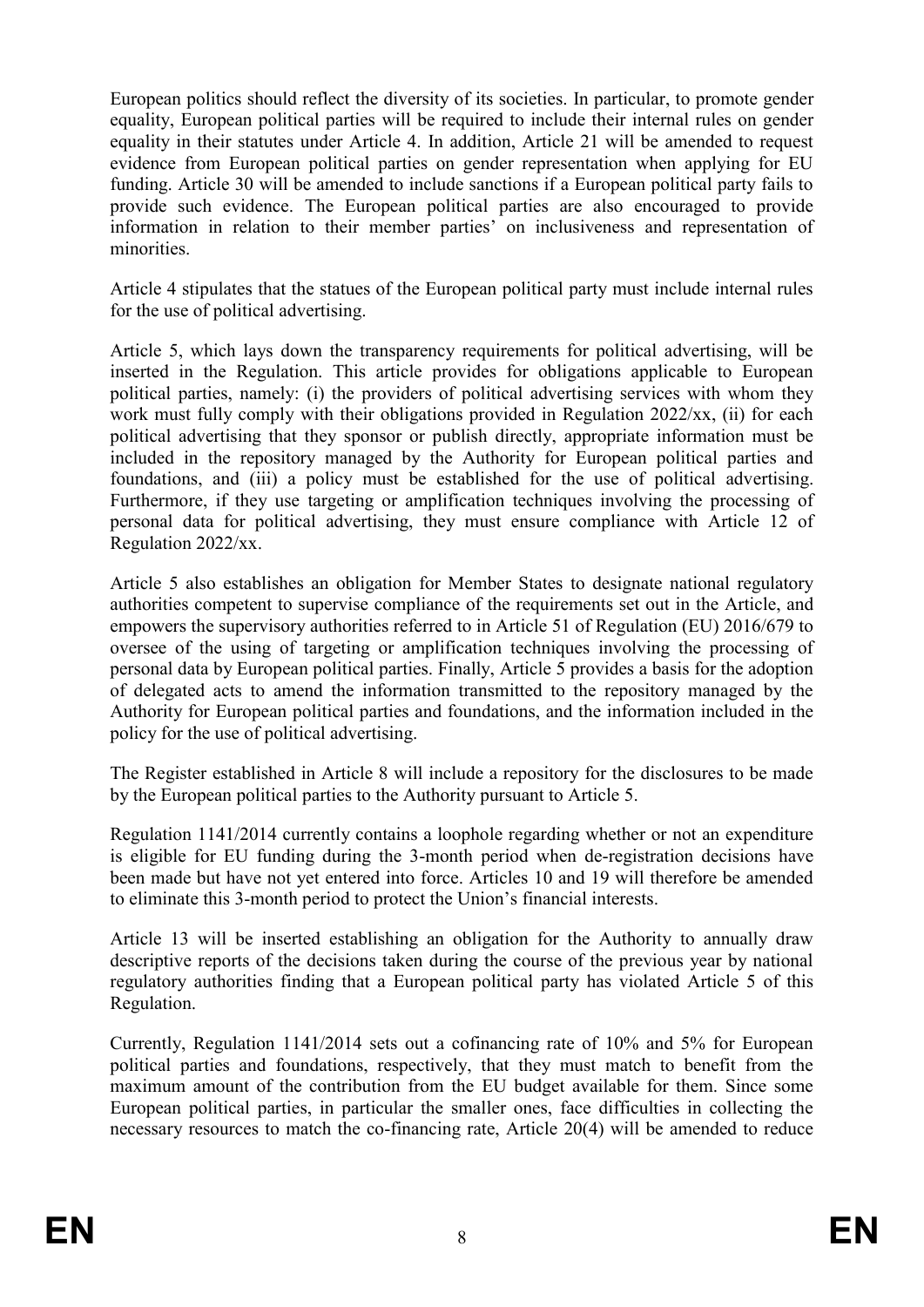the rate for European political parties to 5%, in line with the rate for European political foundations.

Article 20(4) will also be amended to allow for a 0% co-financing rate in the year of the elections to the European Parliament.

Article 21 will be amended to clarify the requirements for displaying the logo of the European political party that a member party is affiliated to in order to increase the visibility of European political parties at national level. Article 30 will be amended to include sanctions in case a European political party fails to provide evidence in its application for EU funding that its logo is displayed by its member parties.

Article 21 it will also contain the obligation for a European political party to include evidence that it complies with Article 5 of this Regulation at the time of applying for funding of the budget of the European Union. It must also include evidence that it maintains an updated policy on for the use of political advertising and that it has implemented this policy throughout the 12 months preceding the final date for submission of applications.

In order to close loopholes in the transparency regime for donations, Article 23 will introduce a due diligence mechanism for donations above EUR 3 000. In addition, Article 23 will also be amended to empower the Authority for European political parties and foundations to request additional information directly from donors where it has grounds to believe that a donation was granted in violation of the Regulation. The amendment of Article 36 will bring greater public transparency by requiring the Authority for European political parties and foundations and the European Parliament to publish information in an open, machine readable format, and to publish the weekly reports on donations and their expenditure received by the Authority from the European political parties in the 6-month period ahead of elections to the European Parliament.

Regulation 1141/2014 does not explicitly allow European political parties and foundations to collect contributions from members whose seat is outside the European Union. The judgement of the General Court of 25 November 2020 in Case T-107/19 confirmed that a party outside the EU did not fall under the definition of a 'political party' under Regulation 2004/2003, as it was not 'recognised by, or established in accordance with, the legal order of at least one Member State'. Consequently, the Court ruled that payments from members located outside the EU could not be considered as contributions, only as donations. This prohibition, however, prevents European political parties and foundations from developing stronger ties with likeminded members outside the EU. Articles 23(9) and (10) will therefore be amended to allow European political parties and foundation to collect contributions from members located in countries belonging to the Council of Europe. To mitigate the risk of foreign interference and to ensure proportionality, contributions from members outside the EU will be capped at 10% of total contributions (which, in turn, are capped to 40% of the annual budget of the party or foundation). This cap, together with the requirement for European political parties to ensure that their member parties outside the Union observe values that are equivalent to those of Article 2 TEU, should provide for the necessary safeguards as regards foreign funding.

In order to enable European political parties to foster debates at national level on European matters, these parties will be allowed to use the funds from the EU budget in national referendum campaigns on issues related to the implementation of the Treaties, under the amended Article 25.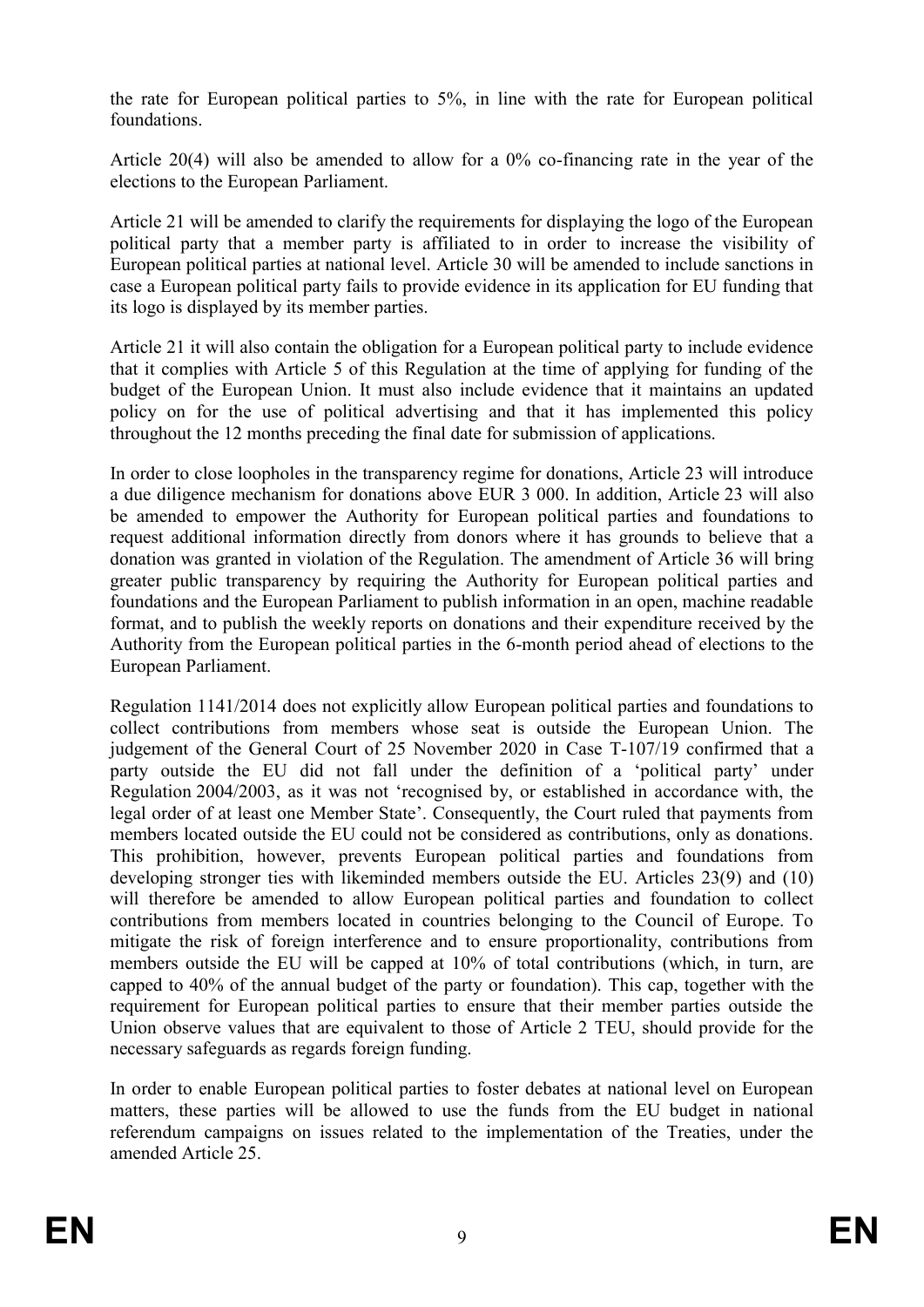Article 30 will be amended to modulate the sanctions that the Authority for European political parties and foundations imposes. In case of non-quantifiable infringements of the Regulation to make the sanctions regime more proportionate and fit for purpose.

Article 32 will be amended to strengthen the cooperation between the Authority and the Authorising Officer of the European Parliament on the implementation and interpretation of the Regulation, thereby improving legal certainty for European political parties and foundations. Article 33 should be clarified and explicitly refer to the right to be heard of European political parties and foundations before sanctions are imposed. This is particularly important given that, currently, the Regulation does not provide for an administrative appeal to the Authority's decisions. In addition, the first evaluation report following the adoption of the recast Regulation will assess the eventual necessity of introducing an intermediate level appeal against the decisions of the Authority.

Article 40 is amended to include delegation powers in relation to Article 5(2) and (3). Finally, Article 44 on transitional provisions is also amended to establish transitional provisions concerning Article 5(3) and Article 21, point (4) and point (5).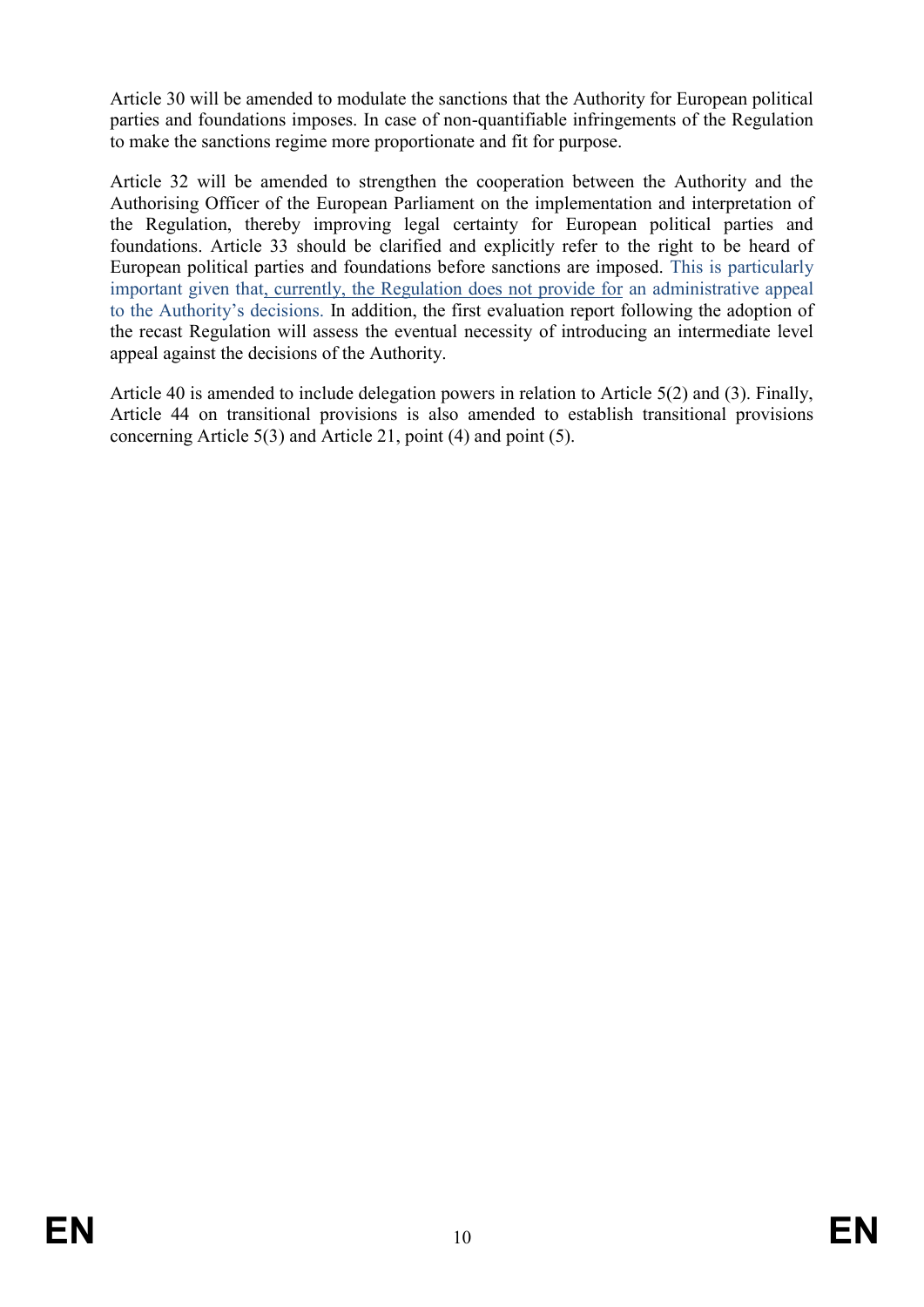$\bigvee$  1141/2014 2021/0375 (COD)

Proposal for a

#### **REGULATION OF THE EUROPEAN PARLIAMENT AND OF THE COUNCIL**

#### **on the statute and funding of European political parties and European political foundations (recast)**

THE EUROPEAN PARLIAMENT AND THE COUNCIL OF THE EUROPEAN UNION,

Having regard to the Treaty on the Functioning of the European Union, and in particular Article 224 thereof,

Having regard to the Treaty establishing the European Atomic Energy Community, and in particular Article 106a thereof,

Having regard to the proposal from the European Commission,

After transmission of the draft legislative act to the national parliaments,

Having regard to the opinion of the European Economic and Social Committee<sup>21</sup>,

Having regard to the opinion of the Committee of the Regions<sup>22</sup>,

Having regard to the opinion of the Court of Auditors<sup>23</sup>,

Acting in accordance with the ordinary legislative procedure,

Whereas:

new

(1) Regulation (EU, Euratom) No 1141/2014 of the European Parliament and of the Council<sup>24</sup> has been substantially amended several times<sup>25</sup>. Since further amendments are to be made, that Regulation should be recast in the interests of clarity.

 $\bigvee$  1141/2014 recital 1

(2) Article 10(4) of the Treaty on European Union (TEU) and Article 12(2) of the Charter of Fundamental Rights of the European Union (the Charter) state that political parties

 $21$ OJ C  $[...]$ ,  $[...]$ , p.  $[...]$ .

<sup>22</sup> OJ C  $[...]$ ,  $[...]$ , p.  $[...]$ .

<sup>23</sup> OJ C […], […], p. […].

<sup>&</sup>lt;sup>24</sup> Regulation (EU, Euratom) No 1141/2014 of the European Parliament and of the Council of 22 October 2014 on the statute and funding of European political parties and European political foundations (OJ L 317, 4.11. 2014, p. 1).

 $25$  See Annex III.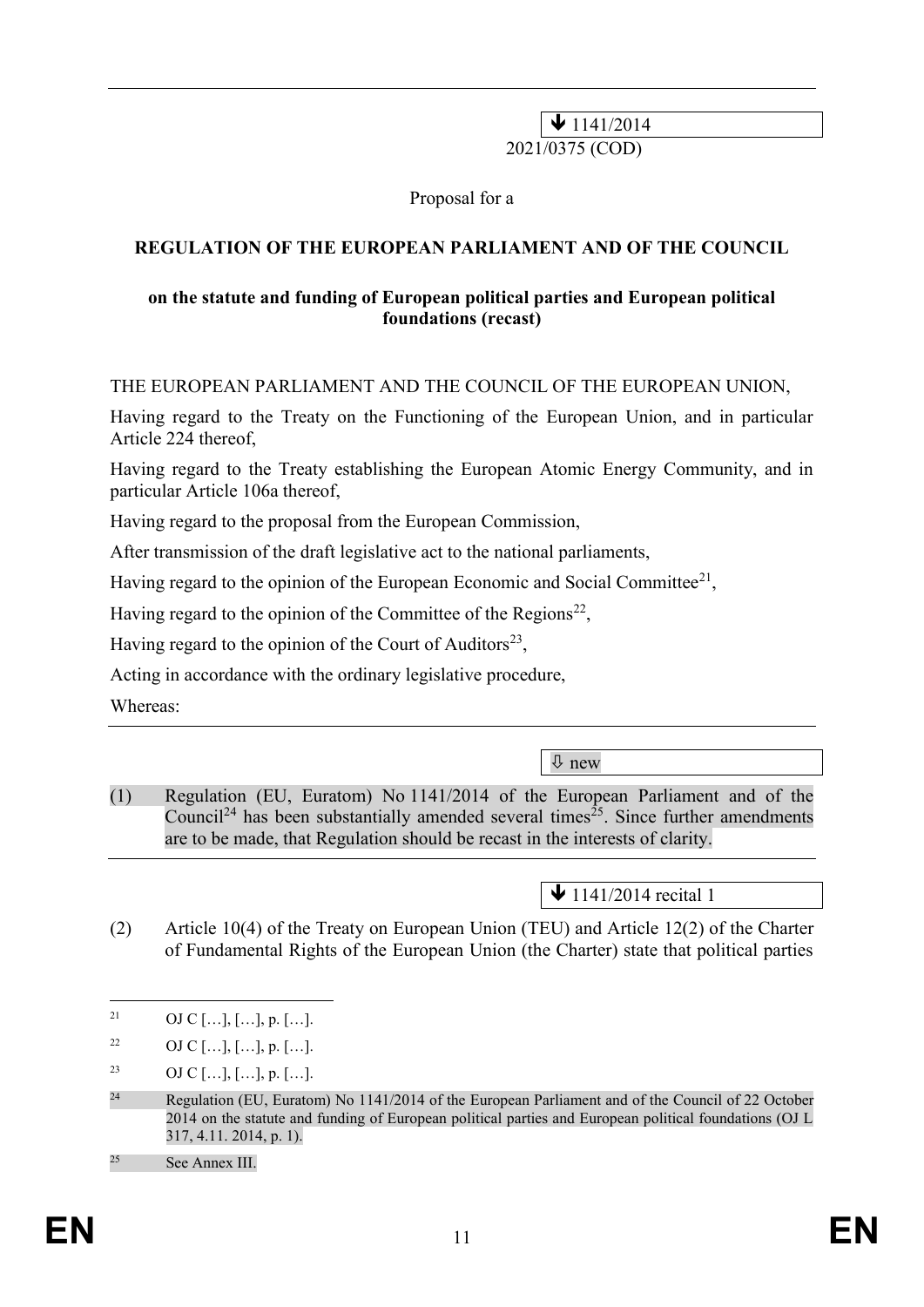at European level contribute to forming European political awareness and to expressing the political will of citizens of the Union.

 $\blacktriangleright$  1141/2014 recital 2

 $\bigvee$  1141/2014 recital 3

 $\bigvee$  1141/2014 recital 4

- (3) Articles 11 and 12 of the Charter state that the right to freedom of association at all levels, for example in political and civic matters, and the right to freedom of expression, which includes the freedom to hold opinions and to receive and impart information and ideas without interference by public authority and regardless of frontiers, are fundamental rights of every citizen of the Union.
- (4) European citizens should be enabled to use those rights in order to participate fully in the democratic life of the Union.
- (5) Truly transnational European political parties and their affiliated European political foundations have a key role to play in articulating the voices of citizens at European level by bridging the gap between politics at national level and at Union level.

(6) European political parties and their affiliated European political foundations should be encouraged and assisted in their endeavour to provide a strong link between European civil society and the Union institutions, in particular the European Parliament.

 $\blacktriangleright$  1141/2014 recital 6 (adapted)

Experience acquired by the European political parties and their affiliated European political foundations in applying Regulation (EC) No 2004/2003 of the European Parliament and of the Council, together with the European Parliament's resolution of 6 April 2011 on the application of Regulation (EC) No 2004/2003, show the need to improve the legal and financial framework for European political parties and their affiliated European political foundations so as to enable them to become more visible and effective actors in the multilevel political system of the Union.

(7) As a recognition of the mission attributed to European political parties in the TEU and in order to facilitate their work, a specific European legal status should be established  $\boxtimes$  laid down  $\boxtimes$  for European political parties and their affiliated European political foundations.

 $\bigvee$  1141/2014 recital 8 (adapted)

(8)  $\overline{A}$   $\overline{B}$  The  $\overline{C}$  Authority for European political parties and foundations (the Authority') should be established for the  $\boxtimes$  is a body of the Union within the meaning

 $\bigvee$  1141/2014 recital 7 (adapted)

 $\bigvee$  1141/2014 recital 5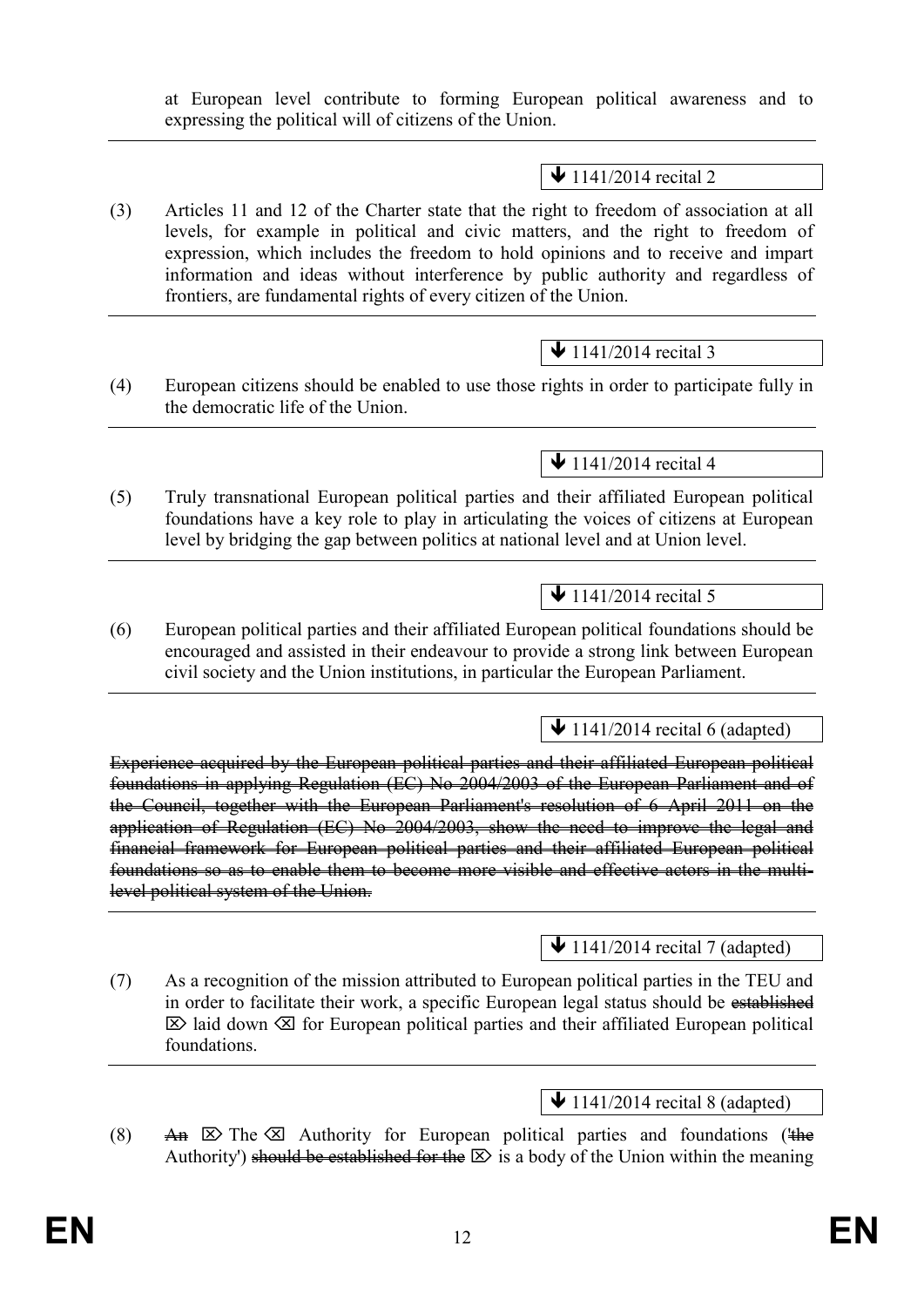of Article 263 of the Treaty on the Functioning of the European Union (TFEU) whose  $\otimes$  purpose <del>of registering, controlling and imposing</del>  $\otimes$  is to register, control and impose  $\otimes$  sanctions on European political parties and European political foundations. Registration should be necessary in order to obtain European legal status, which entails a series of rights and obligations. To avoid any possible conflict of interests, the Authority should be independent.

(9) The procedures to be followed by European political parties and their affiliated European political foundations in order to obtain European legal status pursuant to this Regulation should be laid down, as should the procedures and criteria to be respected in arriving at a decision on whether to grant such European legal status. It is also necessary to lay down the procedures for cases in which a European political party or a European political foundation forfeits, loses or gives up its European legal status.

## $\bigvee$  1141/2014 recital 10 (adapted)

 $\bigvee$  1141/2014 recital 9

(10) In order to facilitate the oversight of legal entities that will be subject to both Union and national law, the power to adopt acts in accordance with Article 290 of the Treaty on the Functioning of the European Union (TFEU) should be delegated to the Commission in respect of the functioning of a register of European political parties and foundations to be managed by the Authority ('the Register'), in particular as regards the information and supporting documents held in the Register. It is of particular importance that the Commission carry out appropriate consultations during its preparatory work, including at expert level  $\boxtimes$ , and that those consultations be conducted in accordance with the principles laid down in the Interinstitutional Agreement of 13 April 2016 on Better Law-Making<sup>26</sup>  $\boxtimes$ . The Commission, when preparing and drawing up  $\boxtimes$  In particular, to ensure equal participation in the preparation of  $\otimes$  delegated acts, should ensure a simultaneous, timely and appropriate transmission of relevant documents to the European Parliament and to the Council  $\mathbb{Z}$  receive all documents at the same time as Member States' experts, and their experts systematically have access to meetings of Commission expert groups dealing with the preparation of delegated acts  $\otimes$ .

## $\bigvee$  1141/2014 recital 11

(11) In order to ensure uniform conditions for the implementation of this Regulation, implementing powers should be conferred on the Commission as regards provisions on the registration number system and on standard extracts to be made available from the Register by the Authority to third parties upon request. Those powers should be exercised in accordance with Regulation (EU) No 182/2011 of the European Parliament and of the Council<sup>27</sup>.

 $\overline{a}$ <sup>26</sup> OJ L 123, 12.5.2016, p. 1.

<sup>&</sup>lt;sup>27</sup> Regulation (EU) No 182/2011 of the European Parliament and of the Council of 16 February 2011 laying down the rules and general principles concerning mechanisms for control by the Member States of the Commission's exercise of implementing powers (OJ L 55, 28.2.2011, p. 13).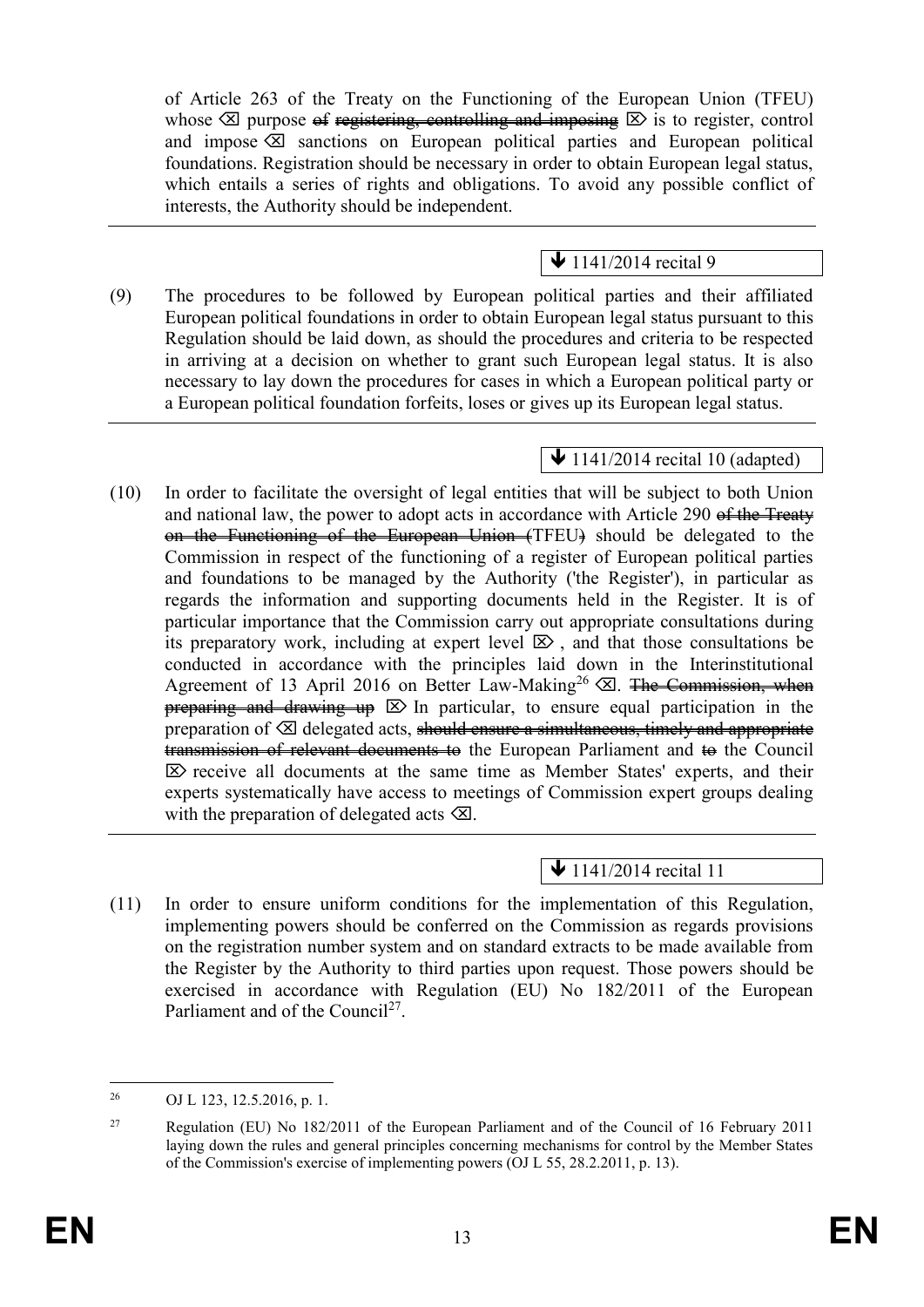$\blacktriangleright$  1141/2014 recital 12 (adapted)  $\Rightarrow$  new

(12) European political parties and their affiliated European political foundations wishing to obtain recognition as such at Union level by virtue of European legal status and to receive public funding from the general budget of the European Union should respect certain principles and fulfil certain conditions. In particular, it is necessary for European political parties,  $\theta$  and their affiliated European political foundations  $\Rightarrow$  and their respective members in the Union  $\Leftrightarrow$  to respect  $\boxtimes$  observe  $\boxtimes$  the values on which the Union is founded, as expressed in Article 2 TEU.  $\Rightarrow$  European political parties and their affiliated European political foundations should also ensure that their member parties and member organisations observe such values.  $\Leftrightarrow$ 

#### new

(13) For the purpose of its decisions to register, in order to ascertain that a European political party or a European political foundation complies with its obligations to observe the values on which the Union is founded, as expressed in Article 2 TEU, and that it ensures that its members observe such values, the Authority should rely on a written declaration to be issued by the European political party or European political foundation by using a template attached to this Regulation. The power of the Authority, upon request from the European Parliament, the Council or the Commission, to verify the compliance with such values should however not extend to possible breaches of those values by member parties or member organisations.

## $\bigvee$  1141/2014 recital 13

(14) Decisions to de-register a European political party or a European political foundation on the ground of non-compliance with the values on which the Union is founded, as expressed in Article 2 TEU, should be taken only in the event of a manifest and serious breach of those values. When taking a decision to de-register, the Authority should fully respect the Charter.

new

(15) In order to protect the financial interests of the Union, and to align this Regulation with Article 297 TFEU, the decisions to de-register should take effect upon notification.

# $\bigvee$  1141/2014 recital 14

(16) The statutes of a European political party or a European political foundation should contain a series of basic provisions. Member States should be allowed to impose additional requirements for the statutes of European political parties and European political foundations which have established their seat on their respective territories, provided those additional requirements are not inconsistent with this Regulation.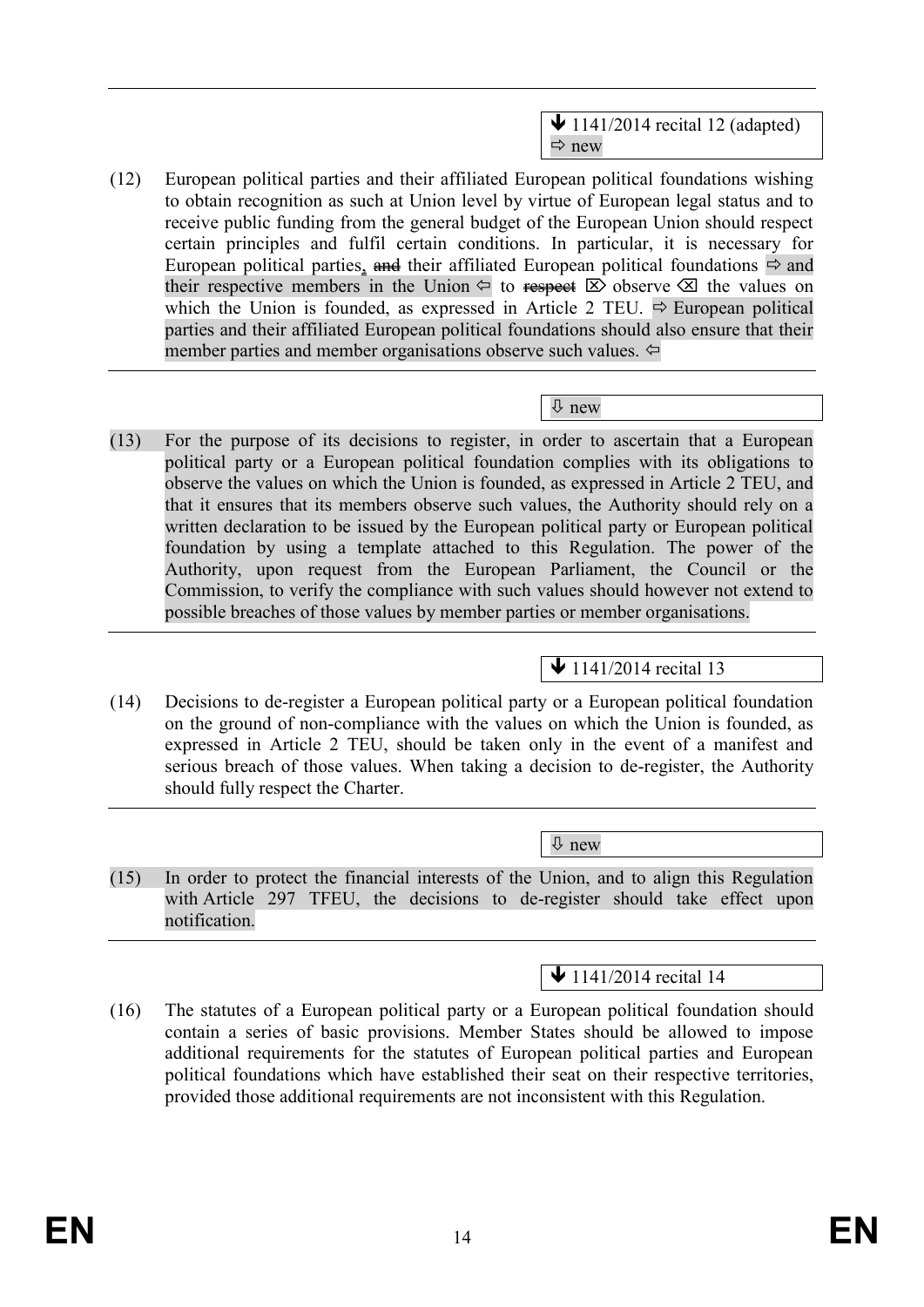$\bigvee$  1141/2014 recital 15 (adapted)

(17) The Authority should regularly verify that the conditions and requirements relating to the registration of European political parties and European political foundations continue to be met. Decisions relating to the respect for the values on which the Union is founded, as expressed in Article 2 TEU, should only be taken in accordance with a procedure specifically designed to that effect, following consultation of  $\ast \boxtimes$  the  $\boxtimes$ committee of independent eminent persons  $\boxtimes$  established by Regulation (EU, Euratom) No  $1141/2014 \times$ 

 $\bigvee$  1141/2014 recital 16 (adapted)

The Authority is a body of the Union within the meaning of Article 263 TFEU.

# $\bigvee$  1141/2014 recital 17

(18) The independence and transparency of the committee of independent eminent persons should be guaranteed.

 $\triangle$  2019/493 recital 3 (adapted)

(19) Recent events have demonstrated the potential risks to electoral processes and to democracy that can arise from tThe unlawful use of personal data  $\boxtimes$  can expose democracies and electoral processes to potential risks  $\otimes$ . It is therefore necessary to protect the integrity of the European democratic process by providing for financial sanctions in situations where European political parties or European political foundations take advantage of infringements of rules on protection of personal data with a view to influencing the outcome of elections to the European Parliament.

 $\triangle$  2019/493 recital 4 (adapted)

(20) To that end, a verification procedure should be established  $\boxtimes$  laid down  $\boxtimes$  whereby the Authority must  $\boxtimes$  is required  $\boxtimes$ , in certain circumstances,  $\boxtimes$  to  $\boxtimes$  ask the committee of independent eminent persons established by Regulation (EU, Euratom) No 1141/2014 to assess whether a European political party or a European political foundation has deliberately influenced or attempted to influence the outcome of elections to the European Parliament by taking advantage of an infringement of the applicable rules on protection of personal data. Where,  $\frac{1}{2}$  in accordance with the verification procedure, that is found to be the case, the Authority should impose  $\boxtimes$  effective, proportionate and dissuasive  $\boxtimes$  sanctions under the effective, proportionate and dissuasive sanctioning system established by Regulation (EU, Euratom) No 1141/2014.

## $\bigvee$  2019/493 recital 5 (adapted)

(21) When  $\boxtimes$  Where  $\boxtimes$  the Authority imposes a sanction on a European political party or foundation [in accordance with the verification procedure], it should take due account of the ne bis in idem principle, whereby sanctions cannot be imposed twice for the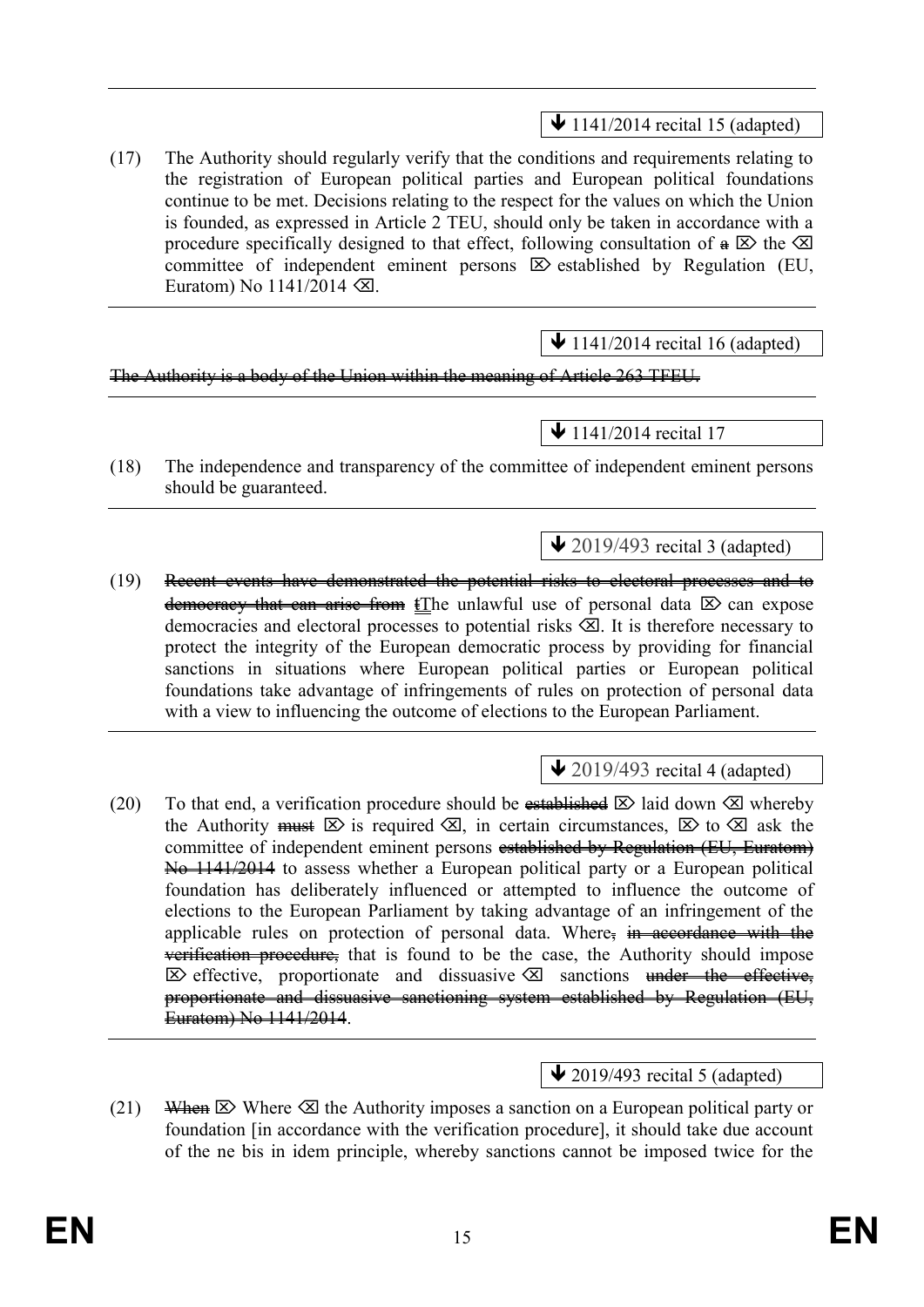same offence. The Authority should also ensure that the principle of legal certainty is respected and that the European political party or European political foundation concerned has been given the opportunity to be heard.

 $\bigvee$  2019/493 recital 7 (adapted)

(22) Since the new procedure  $\frac{1}{5}$   $\boxtimes$  should be  $\boxtimes$  triggered by a decision of a competent national data protection supervisory authority, it should be possible for the European political party or European political foundation concerned to request that the sanction be reviewed if the decision of that national supervisory authority is repealed, or a remedy against that decision has been granted, provided that all national remedies have been exhausted.

## $\bigvee$  1141/2014 recital 18

(23) The European legal status granted to European political parties and their affiliated foundations should provide them with legal capacity and recognition in all the Member States. Such legal capacity and recognition do not entitle them to nominate candidates in national elections or elections to the European Parliament  $er$  to participate in referendum campaigns. Any such or similar entitlement remains under the competence of Member States.

# $\blacktriangleright$  1141/2014 recital 19

(24) The activities of European political parties and European political foundations should be governed by this Regulation, and, for matters not governed by this Regulation, by the relevant provisions of national law in the Member States. The legal status of a European political party or of a European political foundation should be governed by this Regulation and by the applicable provisions of national law in the Member State where it has its seat ('Member State of the seat'). The Member State of the seat should be able to define ex ante the applicable law or to leave optionality for European political parties and European political foundations. The Member State of the seat should also be able to impose requirements other than, or additional to, those laid down in this Regulation, including provisions on the registration and integration of European political parties and foundations as such into national administrative and control systems and on their organisation and statutes, including on liability, provided that such provisions are not inconsistent with this Regulation.

 $\bigvee$  1141/2014 recital 20

(25) As a key element of possessing European legal status, European political parties and European political foundations should have European legal personality. The acquisition of European legal personality should be subject to requirements and procedures to protect the interests of the Member State of the seat, of the applicant for European legal status ('the applicant') and of any third parties concerned. In particular, any pre-existing national legal personality should be converted into a European legal personality and any individual rights and obligations that have accrued to the former national legal entity should be transferred to the new European legal entity. Moreover, in order to facilitate continuity of activity, safeguards should be put in place to prevent the Member State concerned from applying prohibitive conditions to such conversion.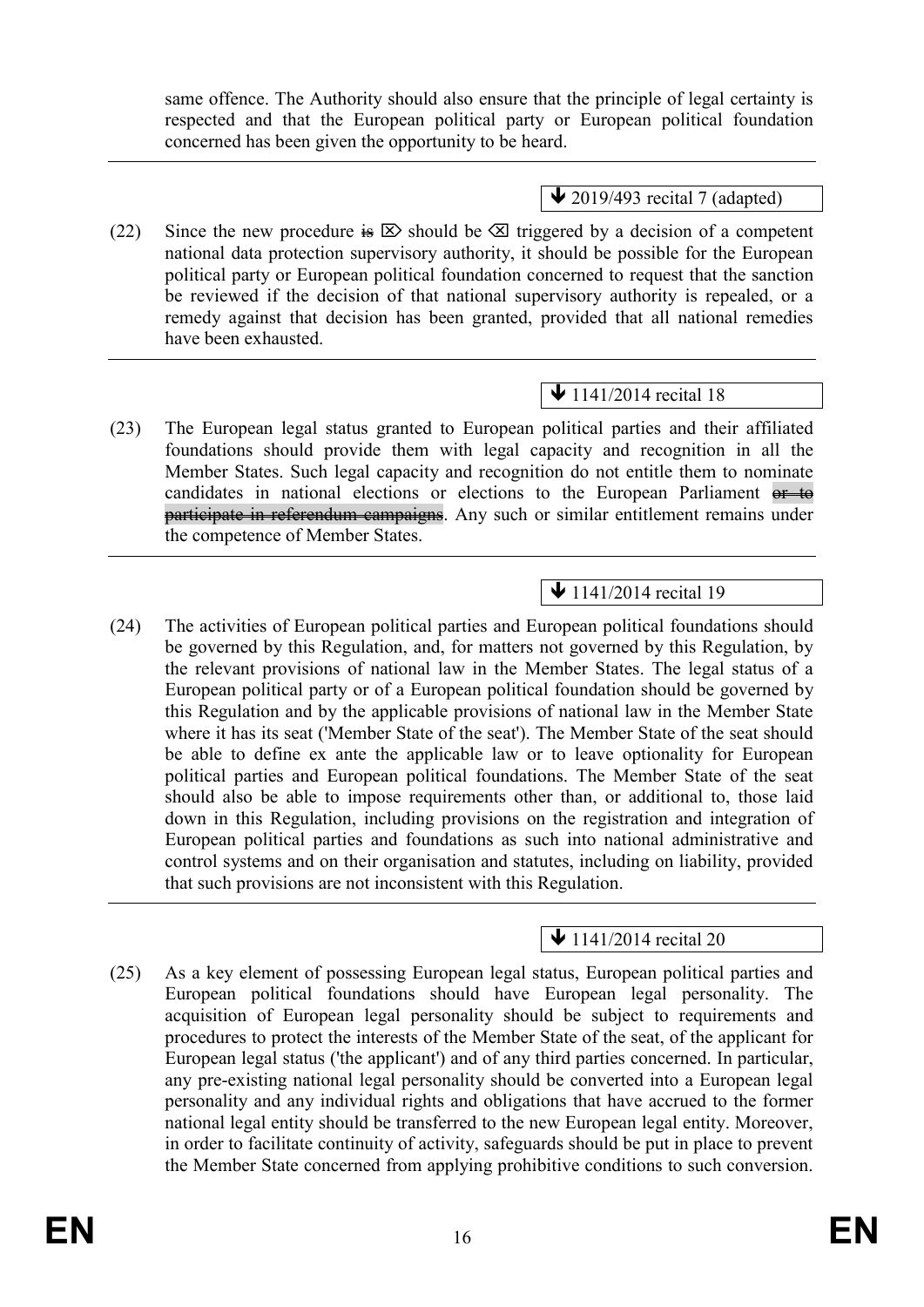The Member State of the seat should be able to specify which types of national legal persons may be converted into European legal persons, and to withhold its agreement to the acquisition of European legal personality under this Regulation until adequate guarantees are provided, in particular, for the legality of the applicant's statutes under the laws of that Member State or for the protection of creditors or holders of other rights in respect of any pre-existing national legal personality.

## $\bigvee$  1141/2014 recital 21

(26) The termination of European legal personality should be subject to requirements and procedures to protect the interests of the Union, of the Member State of the seat, of the European political party or European political foundation and of any third parties concerned. In particular, if the European political party or European political foundation acquires legal personality under the law of the Member State of its seat, this should be considered as a conversion of the European legal personality and any individual rights and obligations that the former European legal entity has respectively acquired or incurred should be transferred to the national legal entity. Moreover, in order to facilitate continuity of activity, safeguards should be put in place to prevent the Member State concerned from applying prohibitive conditions to such conversion. If the European political party or European political foundation does not acquire legal personality in the Member State of its seat, it should be wound up in accordance with the law of that Member State and in accordance with the condition requiring it not to pursue profit goals. The Authority and the Authorising Officer of the European Parliament should be able to agree modalities with the Member State concerned regarding the termination of the European legal personality, in particular in order to ensure the recovery of funds received from the general budget of the European Union and any financial sanctions.

## $\bigvee$  1141/2014 recital 22

(27) If a European political party or a European political foundation seriously fails to comply with relevant national law and if the matter relates to elements affecting respect of the values on which the Union is founded, as expressed in Article 2 TEU, the Authority should decide, upon request by the Member State concerned, to apply the procedures laid down by this Regulation. Moreover, the Authority should decide, upon request from the Member State of the seat, to remove from the Register a European political party or European political foundation which has seriously failed to comply with relevant national law on any other matter.

 $\bigvee$  1141/2014 recital 23 (adapted)

(28) Eligibility for funding from the general budget of the European Union should be limited to European political parties and their affiliated European political foundations that have been recognised as such and have obtained European legal status. While it is crucial to ensure that the conditions applicable to becoming a European political party are not excessive but can readily be met by organised and serious transnational alliances of political parties or natural persons or both, it is also necessary to establish  $\boxtimes$  lay down  $\boxtimes$  proportionate criteria in order to allocate limited resources from the general budget of the European Union which criteria objectively reflect the European ambition and genuine electoral support of a European political party. Such criteria are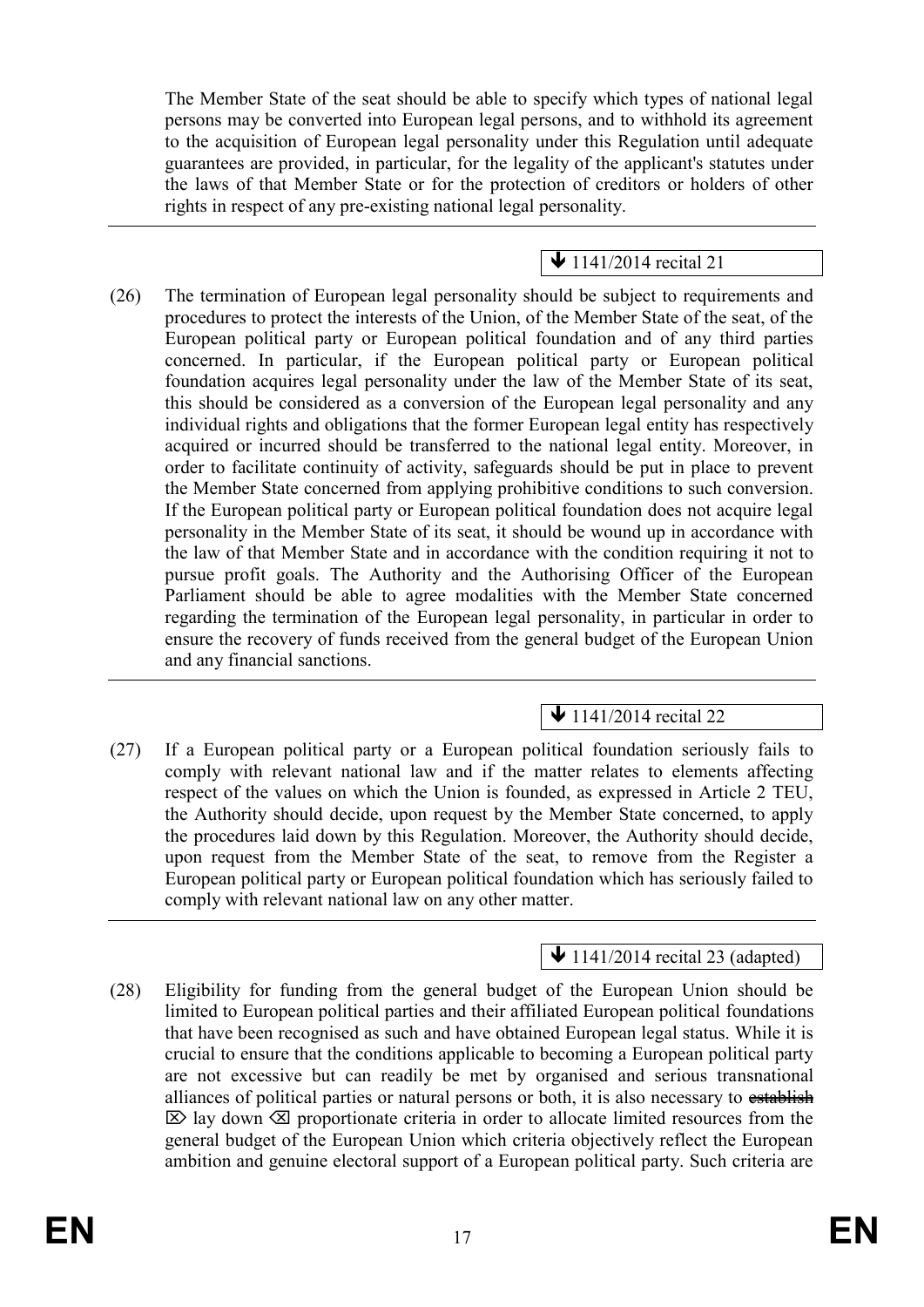best based on the outcome of elections to the European Parliament, in which the European political parties or their members are required to participate under this Regulation, providing a precise indication of the electoral recognition of a European political party. These should reflect the European Parliament's role of directly representing the Union's citizens, assigned to it by Article 10(2) TEU, as well as the objective for European political parties to participate fully in the democratic life of the Union and to become actors in Europe's representative democracy, in order effectively to express the views, opinions and political will of the citizens of the Union. Eligibility for funding from the general budget of the European Union should therefore be limited to European political parties which are represented in the European Parliament by at least one of their members and to European political foundations which apply through a European political party that is represented in the European Parliament by at least one of its members.

> $\triangle$  2018/673 recital 6 (adapted)  $\Rightarrow$  new

- (29) For reasons of transparency and in order to strengthen the scrutiny and the democratic accountability of European political parties and the link between European civil society and the Union institutions, and in particular the European Parliament, access to funding from the general budget of the European Union should be made conditional upon the EU member parties publishing  $\Rightarrow$  on the provision of certain information. In particular, European political parties should ensure that their member parties with their seat in the Union publish  $\Leftrightarrow$ , in a clearly visible and user-friendly manner, the political programme and logo of the European political partyconcerned.
- (30)  $\Rightarrow$  European political parties and their member parties should lead by example in closing the gender gap in the political domain. If they wish to benefit from EU funding, European political parties should have internal rules promoting gender balance and they should be transparent about the gender balance of their member parties.  $\Leftarrow$  The inclusion of information  $\Rightarrow$  European political parties should provide evidence on their internal policy  $\Leftrightarrow$  on gender balance  $\Leftrightarrow$  and on their member parties' gender representation as regards candidates to and Member of the European Parliament  $\Leftrightarrow$  in relation to each of the member parties of the European political party should be encouraged.  $\Rightarrow$  The European political parties are also encouraged to provide information in relation to their member parties' on inclusiveness and representation of minorities.  $\Leftrightarrow$

 $\bigvee$  1141/2014 recital 24 (adapted)

(31) In order to increase the transparency of European political party funding, and to avoid potential abuse of the funding rules, a member of the European Parliament should, for the purposes of funding only, be regarded as a member of only one European political party, which should, where relevant, be the one to which  $\boxtimes$  their  $\boxtimes$  his or her national or regional political party is affiliated on the final date for the submission of applications for funding.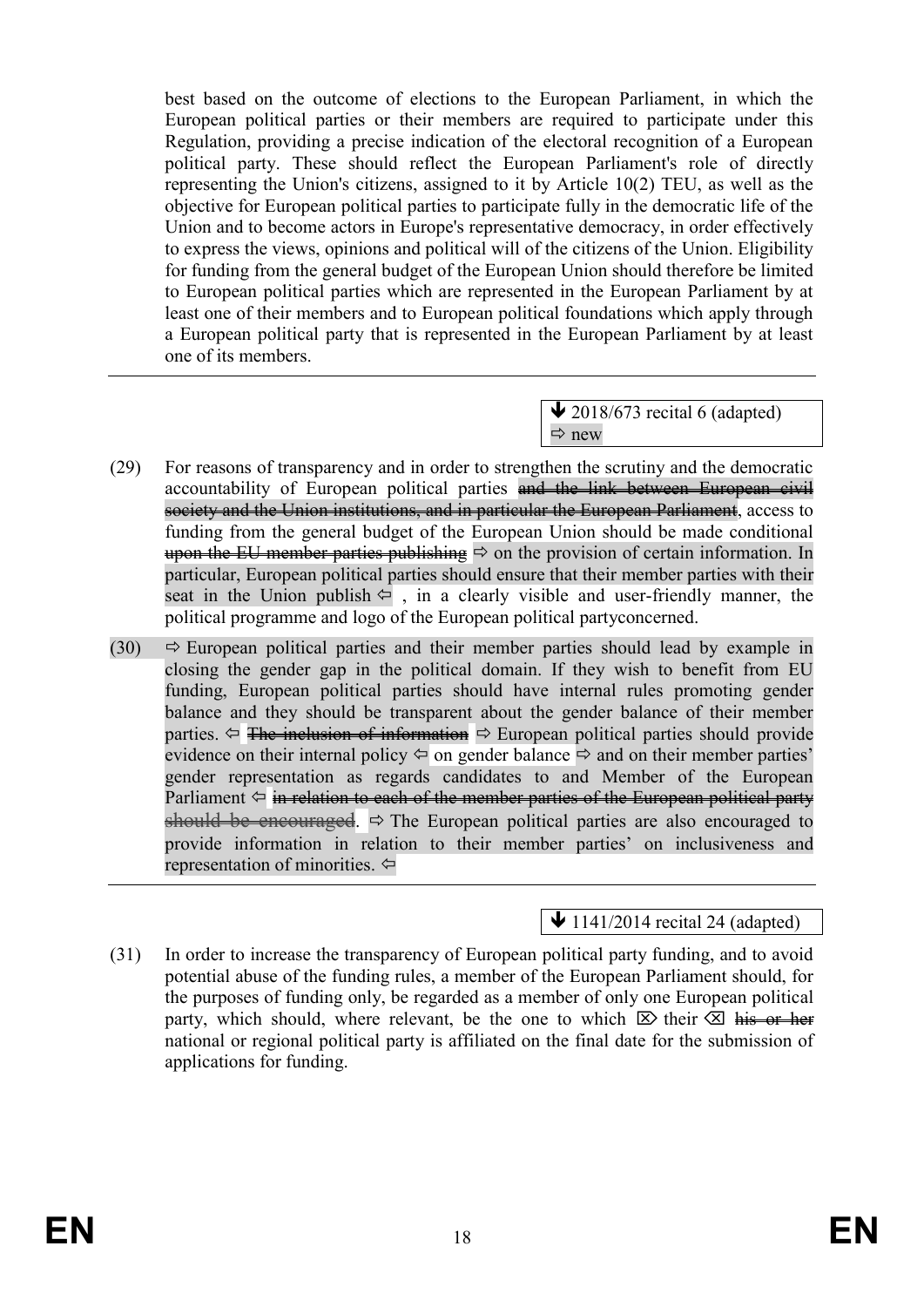$\bigvee$  1141/2014 recital 25  $\Rightarrow$  new

(32) The procedures to be followed by European political parties and their affiliated European political foundations when they apply for funding from the general budget of the European Union should be laid down, as well as the procedures, criteria and rules to be respected in arriving at a decision on the grant of such funding.  $\Rightarrow$  In that context, the European political parties and foundations should in particular comply with the principle of sound financial management.  $\Leftrightarrow$ 

new

- (33) In order to address the difficulties that European political parties, in particular small ones, face in achieving the 10% co-financing rate required by Regulation (EU, Euratom) No 1141/2014, the co-financing rate for European political parties should be reduced to 5%, in line with the rate for European political foundations.
- (34) The co-financing rate should be lowered to 0% in the year of the elections to the European Parliament. Eliminating the co-financing obligation in the year of the elections to the European Parliament should help European political parties increase the number and intensity of their campaign activities and, therefore, also increase their visibility at national level.

# $\bigvee$  1141/2014 recital 26

(35) In order to enhance the independence, accountability and responsibility of European political parties and European political foundations, certain types of donations and contributions from sources other than the general budget of the European Union should be prohibited or subject to limitations. Any restriction on free movement of capital which such limitations might entail is justified on grounds of public policy and is strictly necessary for the attainment of those objectives.

new

- (36) A due diligence mechanism should be introduced to improve the transparency of large donations and to minimise the risk of foreign interference from this source. To that end, European political parties and European political foundations should request detailed identification information from their donors. The Authority should be empowered to request additional information from donors where it has grounds to believe that a donation has been granted in breach of this Regulation.
- (37) In order to enhance cooperation with long-standing members sharing EU values, contributions from member parties having their seat in a country outside the Union but in the Council of Europe, should be allowed. However, such contributions should be subject to a cap in relation to total contribution, to limit the risk of foreign interference.
- (38) Regulation (EU, Euratom) No 1141/2014 acknowledges only two categories of revenues for European political parties and foundations apart from contributions from the budget of the European Union, namely contributions from members and donations. A number of revenue sources generated from own economic activities (such as sales of publications or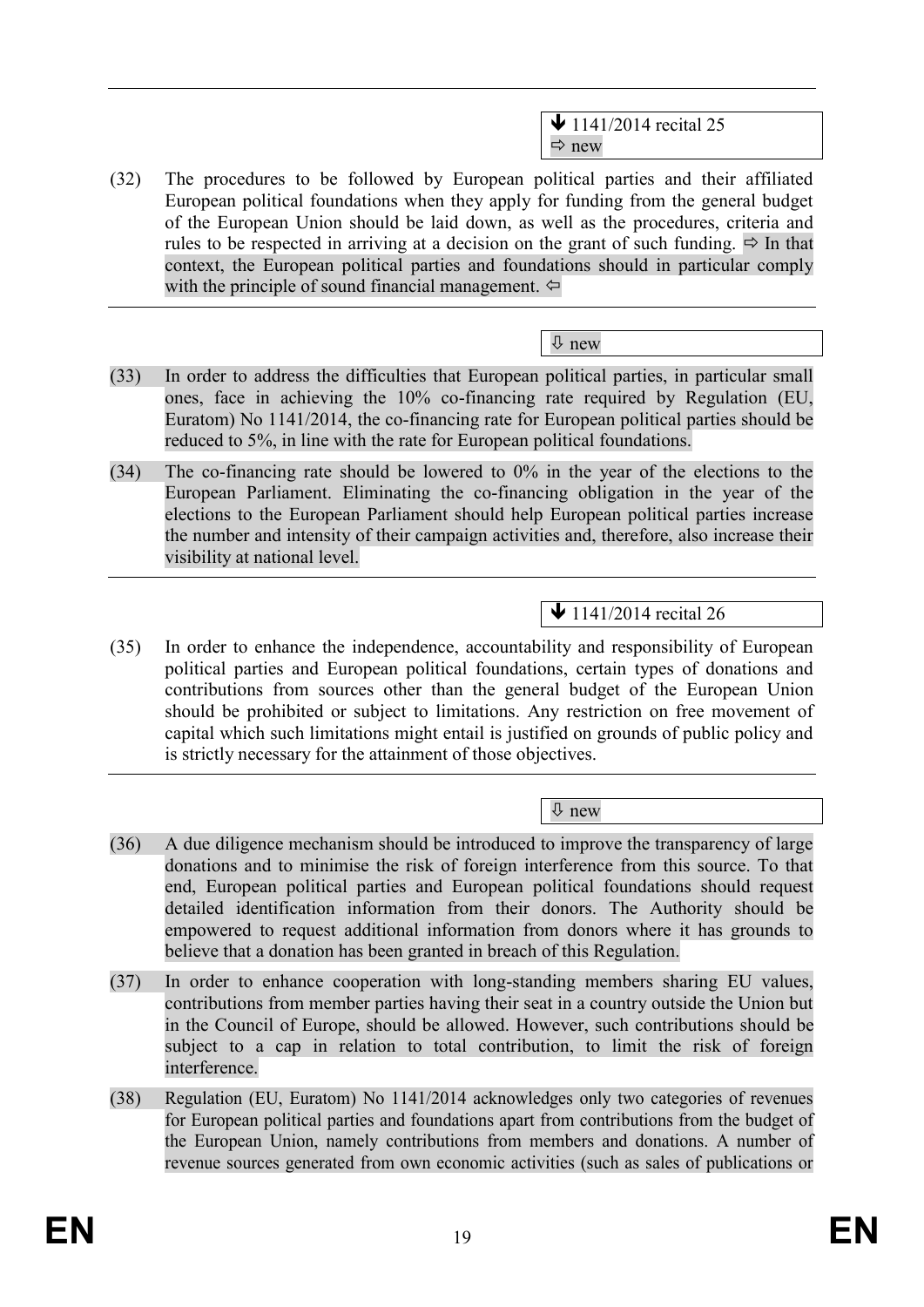conference fees) fall outside the scope of these two categories, creating accounting and transparency problems. A third category of revenues ('own resources') should therefore be created. The proportion of own resources in the total budget of a European political party or foundations should be capped at 5% to avoid that it becomes overdimensioned in relation to the overall budget of these entities.

> $\blacktriangleright$  1141/2014 recital 27  $\Rightarrow$  new

(39)  $\Rightarrow$  In order to reach out to their members and constituencies across the Union,  $\Leftarrow$ European political parties should be able to finance  $\Rightarrow$  have the right to use their funding for cross-border political  $\Leftrightarrow$  campaigns. conducted in the context of elections to the European Parliament, while Tthe funding and limitation of election expenses for parties and candidates at such elections  $\Rightarrow$  in those campaigns  $\Leftarrow$  should be governed by the rules applicable in each Member State.

> $\blacktriangleright$  1141/2014 recital 32  $\Rightarrow$  new

(40) In order to help raise the European political awareness of citizens and to promote the transparency of the European electoral process  $\Rightarrow$  political affiliation  $\Leftarrow$ , European political parties may inform citizens during elections to the European Parliament of the ties between them and their affiliated national political parties and candidates.

> $\bigvee$  1141/2014 recital 28  $Arr$  new

(41) European political parties should not fund, directly or indirectly, other political parties and, in particular, national parties or candidates. European political foundations should not fund, directly or indirectly, European or national political parties or candidates.  $\Rightarrow$  The prohibition of indirect funding should however not prevent European political parties from publicly supporting and engaging with their member parties in the Union on issues of relevance for the Union, or to support political activities in the common interest, to be able to fulfil their mission under Article 10(4) TEU.  $\Leftrightarrow$  Moreover, European political parties and their affiliated European political foundations should  $\theta$  only  $\Leftrightarrow$  finance  $\Leftrightarrow$  activities in the context of national  $\Leftrightarrow$  referendum campaigns  $\Rightarrow$  when they concern the implementation of the TEU and the TFEU  $\Leftarrow$ . These principles reflect Declaration No 11 on Article 191 of the Treaty establishing the European Community annexed to the Final Act of the Treaty of Nice.

# $\bigvee$  1141/2014 recital 29

(42) Specific rules and procedures should be laid down for distributing the appropriations available each year from the general budget of the European Union, taking into account, on the one hand, the number of beneficiaries and, on the other, the share of elected members in the European Parliament of each beneficiary European political party and, by extension, its respective affiliated European political foundation. Those rules should provide for strict transparency, accounting, auditing and financial control of European political parties and their affiliated European political foundations, as well as for the imposition of proportionate sanctions, including in the event of a breach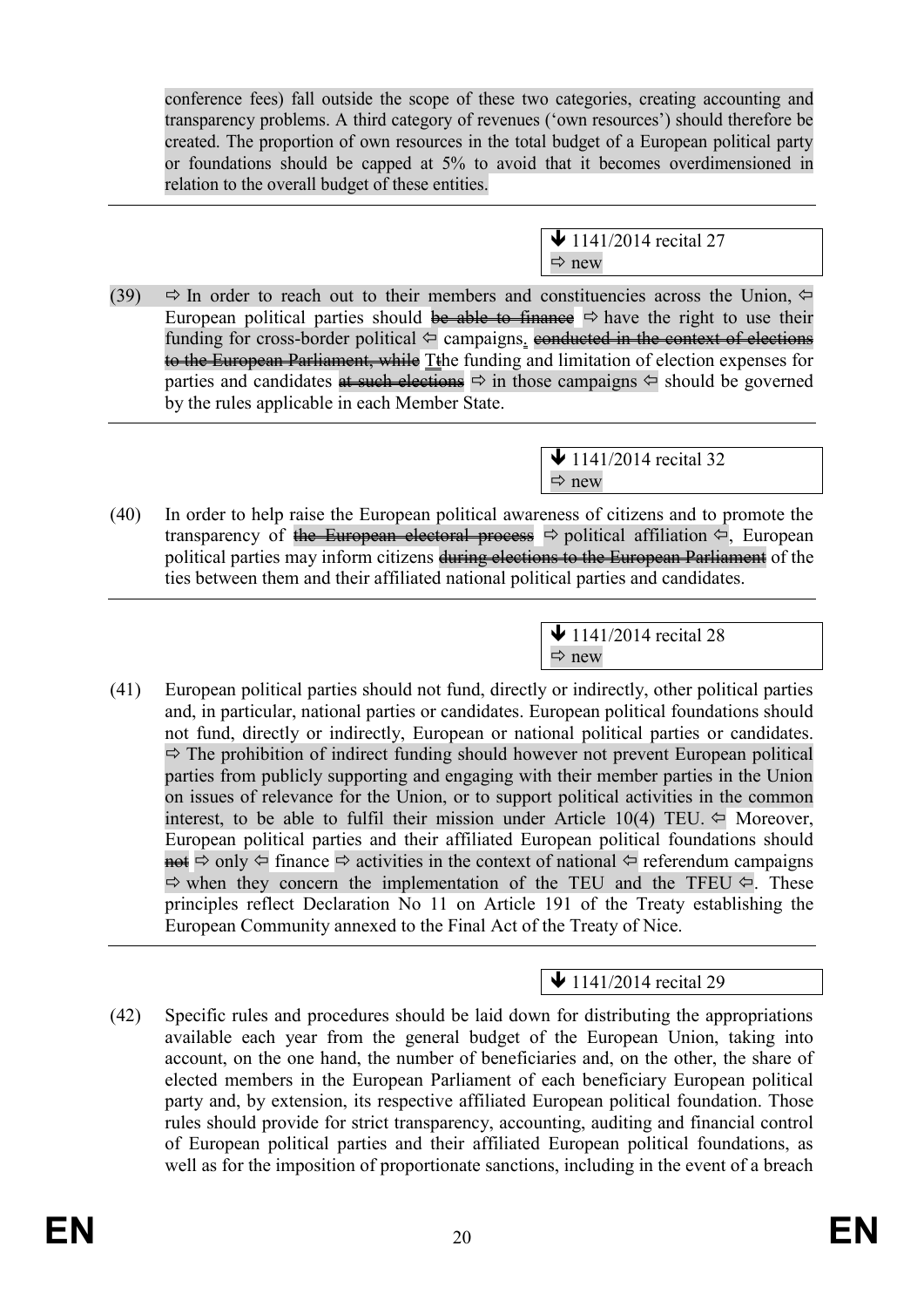by a European political party or a European political foundation of the values on which the Union is founded, as expressed in Article 2 TEU.

## $\blacktriangleright$  1141/2014 recital 30 (adapted)

(43) In order to ensure compliance with the obligations laid down by this Regulation regarding the funding and expenditure of European political parties and European political foundations and regarding other matters, it is necessary to establish  $\boxtimes$  provide for  $\boxtimes$  effective control mechanisms. To that end, the Authority, the Authorising Officer of the European Parliament and the Member States should cooperate and exchange all necessary information. Mutual cooperation amongst Member States' authorities should be also encouraged in order to ensure the effective and efficient control of obligations stemming from applicable national law.

#### new

(44) With a view to increasing legal certainty provided by this Regulation and to ensure its coherent implementation, the Authority and the Authorising Officer of the European Parliament should cooperate closely, including through regular exchange of views and information on the interpretation and concrete application of this Regulation. In addition, in full respect of the independence of the Authority, cooperation between the Authority, the Authorising Officer of the European Parliament and European political parties and European political foundations should facilitate the correct implementation of the Regulation by the European political parties and European political foundations and prevent legal disputes. The obligation of the Authority to hear European political parties or European political foundations before taking any decisions having adversary effects should also help facilitating the correct implementation of the Regulation by the European political parties and European political foundations and, at the same time, help preventing legal disputes.

> $\bigvee$  1141/2014 recital 31  $\Rightarrow$  new

(45) It is necessary to provide for a clear, strong and dissuasive  $\Rightarrow$  and proportionate  $\Leftrightarrow$ system of sanctions in order to ensure effective, proportionate and uniform compliance with the obligations regarding the activities of European political parties and European political foundations. Such a system should also respect the ne bis in idem principle whereby sanctions cannot be imposed twice for the same offence. It is also necessary to define the respective roles of the Authority and of the Authorising Officer of the European Parliament in controlling and verifying compliance with this Regulation as well as the mechanisms for cooperation between them and the Member States' authorities.

new

(46) Political advertising plays an important role for political parties to communicate to citizens and interact with them on political issues. It can take many forms and be disseminated through many media, from television and radio, to print and online social media. It is an important part of the electoral process and represents an important part of the amounts spent by political parties and candidates. While it brings important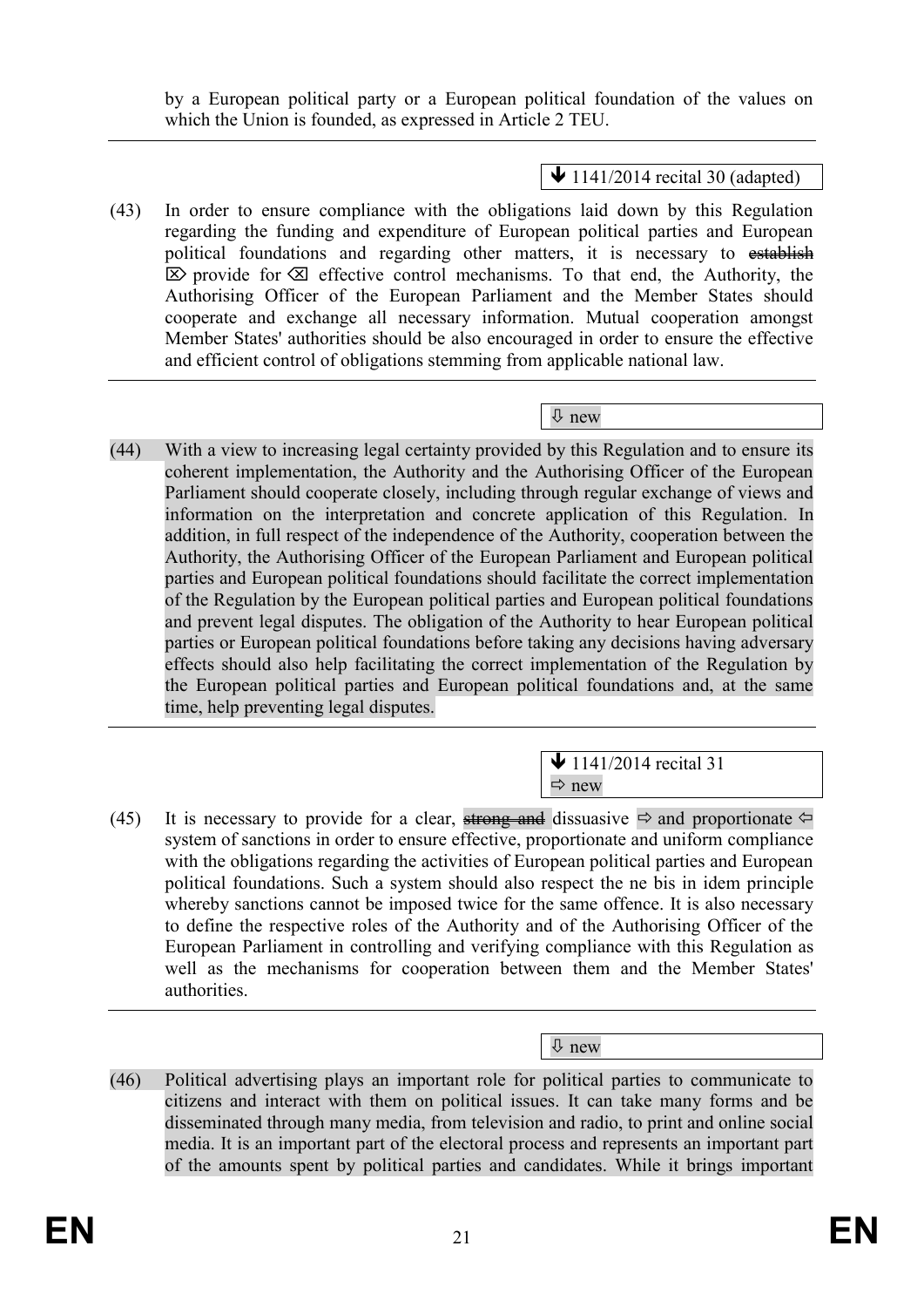benefits, it also entails potential risks to electoral processes and democracy. Those risks can arise from opaque practices and the use of political advertising as a vector for disinformation including when the advertising does not disclose its political nature, and where it is funded and targeted covertly.

- (47) A high level of transparency should therefore be provided by European political parties in their political advertising to support a fair political debate and free and elections including to combat disinformation. It should support citizens' understanding of the nature, source and context of political advertising, including its funding and the amounts spent, and regarding whether and how it was targeted to them. It should also promote accountability and contribute to reducing the incidence of the misuse of political advertising, including connected to disinformation and other types of interference in the democratic debate. The transparency requirements should support the European dimension of elections to the European Parliament including the cross border dimension.
- (48) Member States should ensure adequate enforcement of the transparency obligations applicable to political advertising laid down in this Regulation. Member States should entrust competent authorities with the necessary powers to supervise compliance with those transparency obligations. In order to avoid undue interferences, such national regulatory authorities or bodies should exercise their powers impartially and transparently and be legally distinct from the government and functionally independent of their respective governments and of any other public or private body. Citizens and other interested parties should be able to know which regulatory authorities are competent in each Member State, which should be achieved by providing an obligation for the Authority to publish on its website and keep updated a list of Member States' national regulatory authorities. Decisions of national regulatory authorities should be subject to effective legal remedies, in full compliance with Article 47 of the Charter. This should include ensuring that appropriate redress can be sought and obtained in due time, upon request of any interested party, requiring the European Political Party to put an end to any violation of the transparency requirements laid down in this Regulation.
- (49) European political parties often rely on external service providers, including advertising publishers, for the preparation, placement, publication and dissemination of their political advertisements. Such service providers are bound by Regulation  $2022/XX$  of the European Parliament and of the Council<sup>28</sup> on the transparency and targeting of political advertising. Where entering into a contractual relationship on the provision of services related to political advertisements, European political parties should ensure that the providers of political advertising services, including advertising publishers, comply with their obligations under Regulation 2022/XX [on the transparency and targeting of political advertising]. They should ensure that the contractual arrangements specify how the relevant provisions of this Regulation are taken into account. Where appropriate, the political advertisement may include the European political party's political logo.
- (50) It is necessary to establish a common repository for the disclosures of European political parties. Given its specific role in the implementation of this Regulation, the Authority should establish and manage such repository as a part of the Registry for European political parties. The information contained in the repository should be

 $\overline{a}$  $28$  Regulation 2022/XX of the European Parliament and of the Council of on the transparency and targeting of political advertising (OJ L…).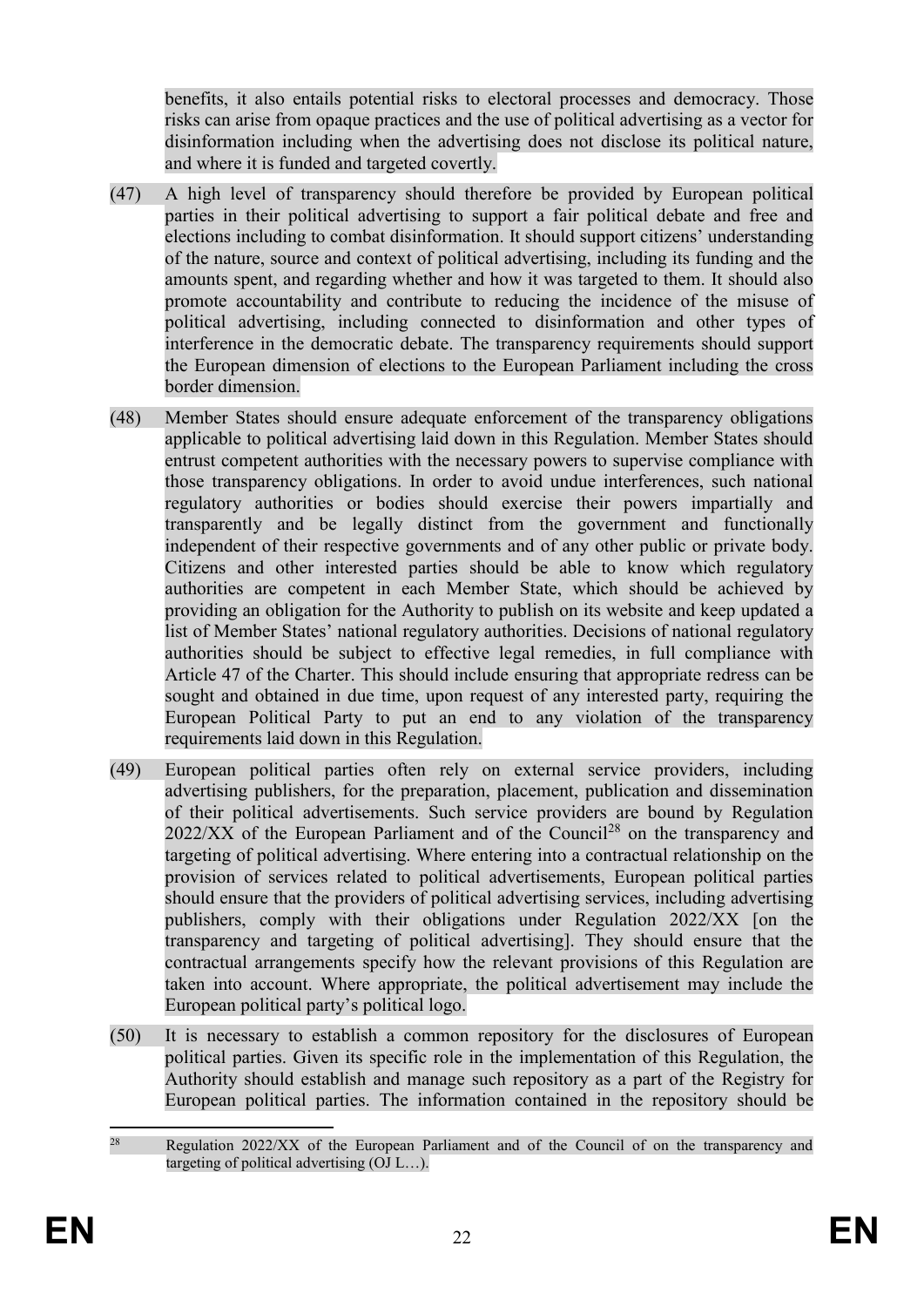transmitted by European Political Parties to the Authority using a standard format and may be automated. European political parties should make available in the Authority's repository information to enable the wider context of the political advertisement and its aims to be understood. The information on the amount allocated to political advertising in the context of a specific campaign to be included in the repository may be based on an estimated allocation of funding. The amounts to be mentioned in the repository include donations for specific purposes or benefits in kind.

- (51) European political parties should implement and regularly update their policy on their use of political advertising. This policy and an annual report on its implementation should be available on the European Political Party's website.
- (52) Regulation (EU) 2022/XX [on the transparency and targeting of political advertising] establishes obligations for data controllers using targeting or amplification techniques in the context of political advertising. When using targeting or amplification techniques for political advertising, European political parties should ensure compliance with Article 12 of that Regulation. Supervisory authorities within the meaning of Article 4, point (21) of Regulation (EU) 2016/679 of the European Parliament and of the Council<sup>29</sup> should be competent to monitor compliance with this Regulation.
- (53) Information concerning compliance by European political parties with the transparency requirements established in this Regulation should be available at Union level. In order to facilitate this, the Authority should prepare and publish a factual and descriptive report on any decisions of national regulatory authorities or supervisory authorities pursuant to this Regulation.
- (54) In view of the need to protect the integrity of the European democratic process, European political parties should prove compliance with transparency rules applicable to political advertising in order to be eligible for funds coming from the budget of the European Union.

 $\bigvee$  1141/2014 recital 33 (adapted)  $\Rightarrow$  new

(55) For reasons of transparency, and in order to strengthen the scrutiny and the democratic accountability of European political parties and European political foundations, information considered to be of substantial public interest, relating in particular to their statutes, membership, financial statements, donors and donations, contributions and grants received from the general budget of the European Union, as well as information relating to decisions taken by the Authority and the Authorising Officer of the European Parliament on registration, funding and sanctions, should be published  $\Rightarrow$  in a user-friendly, open and machine readable format  $\Leftarrow$ . Establishing  $\boxtimes$  Laying  $down \otimes a$  regulatory framework to ensure that this information is publicly available is the most effective means of promoting a level playing field and fair competition between political forces, and of upholding open, transparent and democratic legislative and electoral processes, thereby strengthening the trust of citizens and voters in

 $\overline{a}$ <sup>29</sup> Regulation (EU) 2016/679 of the European Parliament and of the Council of 27 April 2016 on the protection of natural persons with regard to the processing of personal data and on the free movement of such data, and repealing Directive 95/46/EC (General Data Protection Regulation) (OJ L 119, 4.5.2016, p. 1).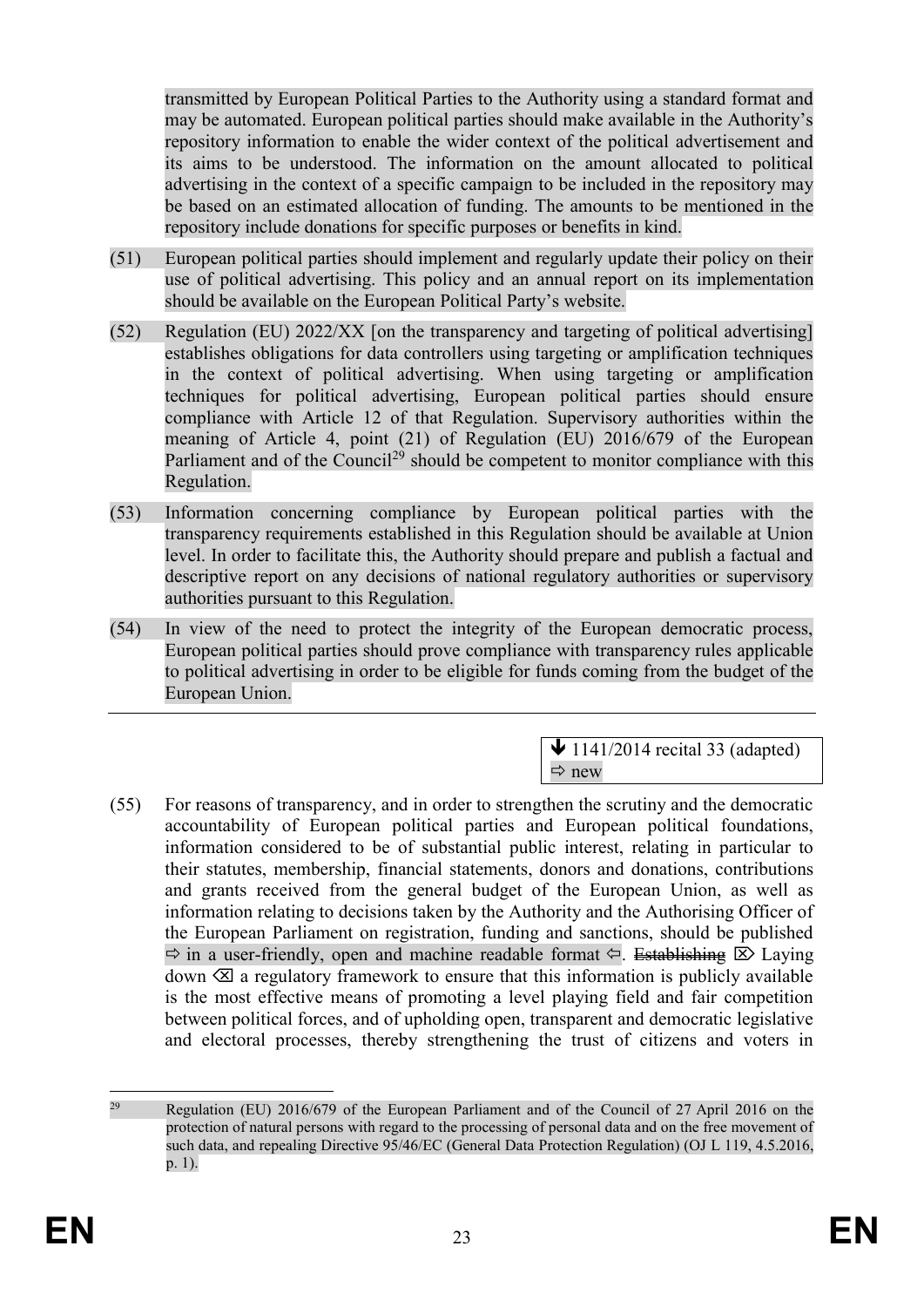European representative democracy and, more broadly, preventing corruption and abuses of power.

 $\bigvee$  1141/2014 recital 34

(56) In compliance with the principle of proportionality, the obligation to publish the identity of donors who are natural persons should not apply to donations equal to or below EUR 1500 per year and per donor. Furthermore, such obligation should not apply to donations the annual value of which exceeds EUR 1500 and is below or equal to EUR 3000 unless the donor has given prior written consent to the publication. These thresholds strike an appropriate balance between, on the one hand, the fundamental right to the protection of personal data and, on the other hand, the legitimate public interest in transparency regarding the funding of European political parties and foundations, as reflected in international recommendations to avoid corruption in relation to the funding of political parties and foundations. The disclosure of donations exceeding EUR 3000 per year and per donor should allow effective public scrutiny and control over the relations between donors and European political parties. Also in compliance with the principle of proportionality, information on donations should be published annually, except during election campaigns to the European Parliament or for donations exceeding EUR 12000, in respect of which publication should take place expeditiously.

 $\bigvee$  1141/2014 recital 35 (adapted)

(57) This Regulation respects the fundamental rights and observes the principles enshrined in the Charter, in particular Articles 7 and 8 thereof, which state that everyone has the right to respect for  $\boxtimes$  their  $\boxtimes$  his or her private life and to the protection of personal data concerning him or her, and it must be implemented in full respect of those rights and principles.

 $\bigvee$  1141/2014 recital 36

(58) Regulation (EU) 2018/1725(EC) No 45/2001 of the European Parliament and of the Council<sup> $\frac{3031}{2021}$ </sup> applies to the processing of personal data carried out by the Authority, the European Parliament and the committee of independent eminent persons in application of this Regulation.

 $\bigvee$  1141/2014 recital 37

(59) Regulation (EU) 2016/679Directive 95/46/EC applies to the processing of personal data carried out in application of this Regulation.

 $30$ Regulation (EC) No 45/2001 of the European Parliament the protection of individuals with regard to the processing of personal data by the Community institutions and bodies and on the free movement of such data (OJ 1

<sup>&</sup>lt;sup>31</sup> Regulation (EU) 2018/1725 of the European Parliament and of the Council of 23 October 2018 on the protection of natural persons with regard to the processing of personal data by the Union institutions, bodies, offices and agencies and on the free movement of such data, and repealing Regulation (EC) No 45/2001 and Decision No 1247/2002/EC (OJ L 295, 21.11.2018, p. 39).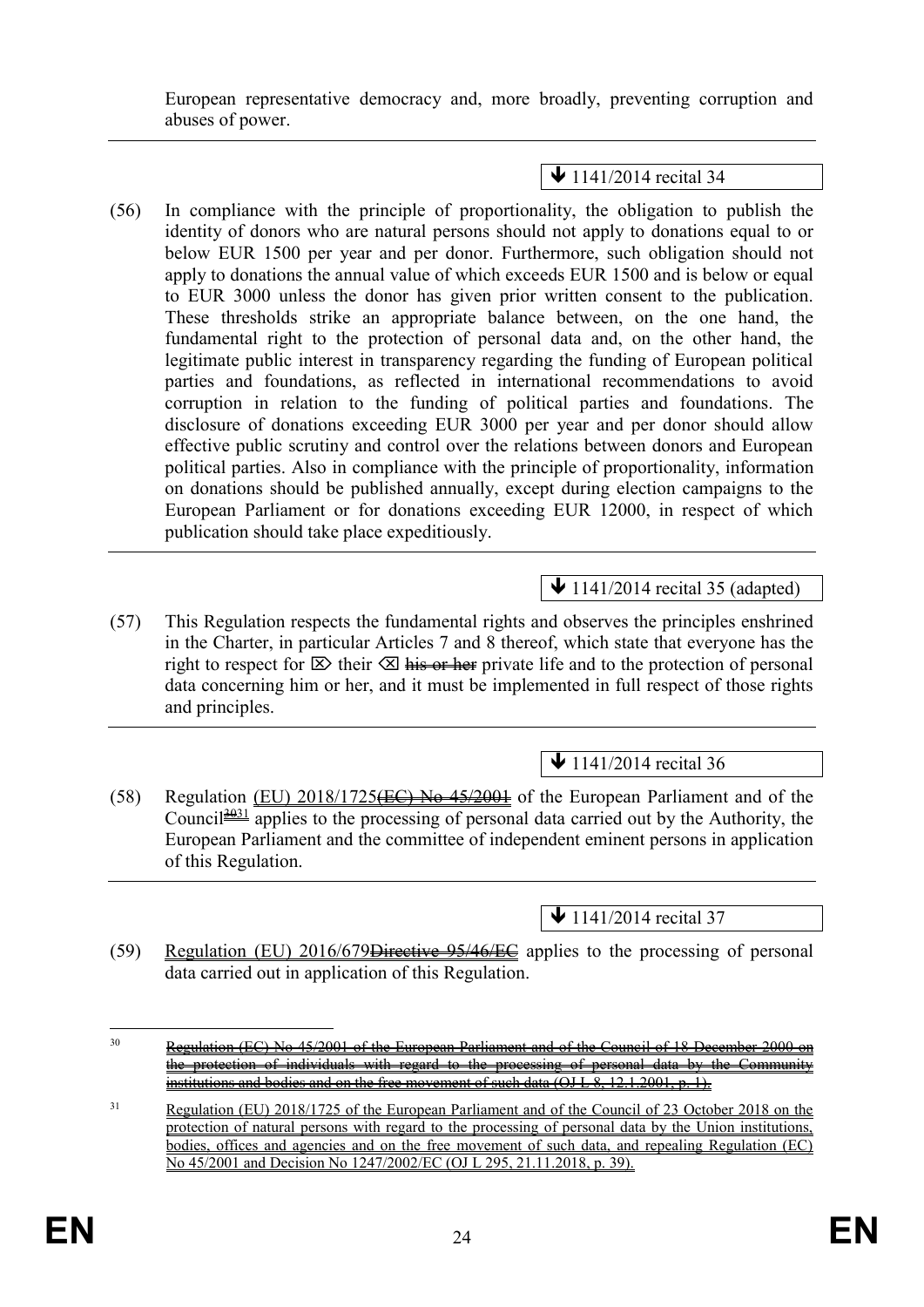$\bigvee$  1141/2014 recital 38 (adapted)

(60) For the sake of legal certainty, it is appropriate to clarify that the Authority, the European Parliament, the European political parties and European political foundations, the national authorities competent to exercise control over aspects related to the financing of European political parties and European political foundations, and other relevant third parties referred to or provided for in this Regulation are data controllers within the meaning of Regulation (EU) 2018/1725(EC) No 45/2001 or Regulation (EU) 2016/679Directive 95/46/EC. It is also necessary to specify the maximum period for which they may retain personal data collected for the purposes of ensuring the legality, regularity and transparency of the funding of European political parties and European political foundations and the membership of European political parties. In their capacity as data controllers, the Authority, the European Parliament, the European political parties and European political foundations, the competent national authorities and the relevant third parties must take all the appropriate measures to comply with the obligations imposed by Regulation (EU)  $2018/1725 \times C$ No 45/2001 and  $\infty$  or  $\infty$  Regulation (EU) 2016/679Directive 95/46/EC, in particular those relating to the lawfulness of the processing, the security of the processing activities, the provision of information, and the rights of data subjects to have access to their personal data and to procure the correction and erasure of their personal data.

new

(61) In order to facilitating the monitoring of the implementation of this Regulation, single points of contact in charge of coordination with the European level should be designated by each Member Sate. Such contact points should be adequately resourced to be able to ensure effective coordination, including on issues related to the monitoring of political advertising,

 $\bigvee$  1141/2014 recital 39 (adapted)

(62)  $\boxtimes$  Regulation (EU) 2016/679  $\boxtimes$  Chapter III of Directive 95/46/EC on judicial remedies, liability and sanctions applies as regards the data processing carried out in application of this Regulation. The competent national authorities or relevant third parties should be liable in accordance with applicable national law for any damage that they cause. In addition, Member States should ensure that the competent national authorities or relevant third parties are liable to appropriate sanctions for infringements of this Regulation.

 $\bigvee$  1141/2014 recital 40

(63) Technical support afforded by the European Parliament to European political parties should be guided by the principle of equal treatment, should be supplied against invoice and payment and should be subject to a regular public report.

# $\bigvee$  1141/2014 recital 41

(64) Key information on the application of this Regulation should be available to the public on a dedicated website.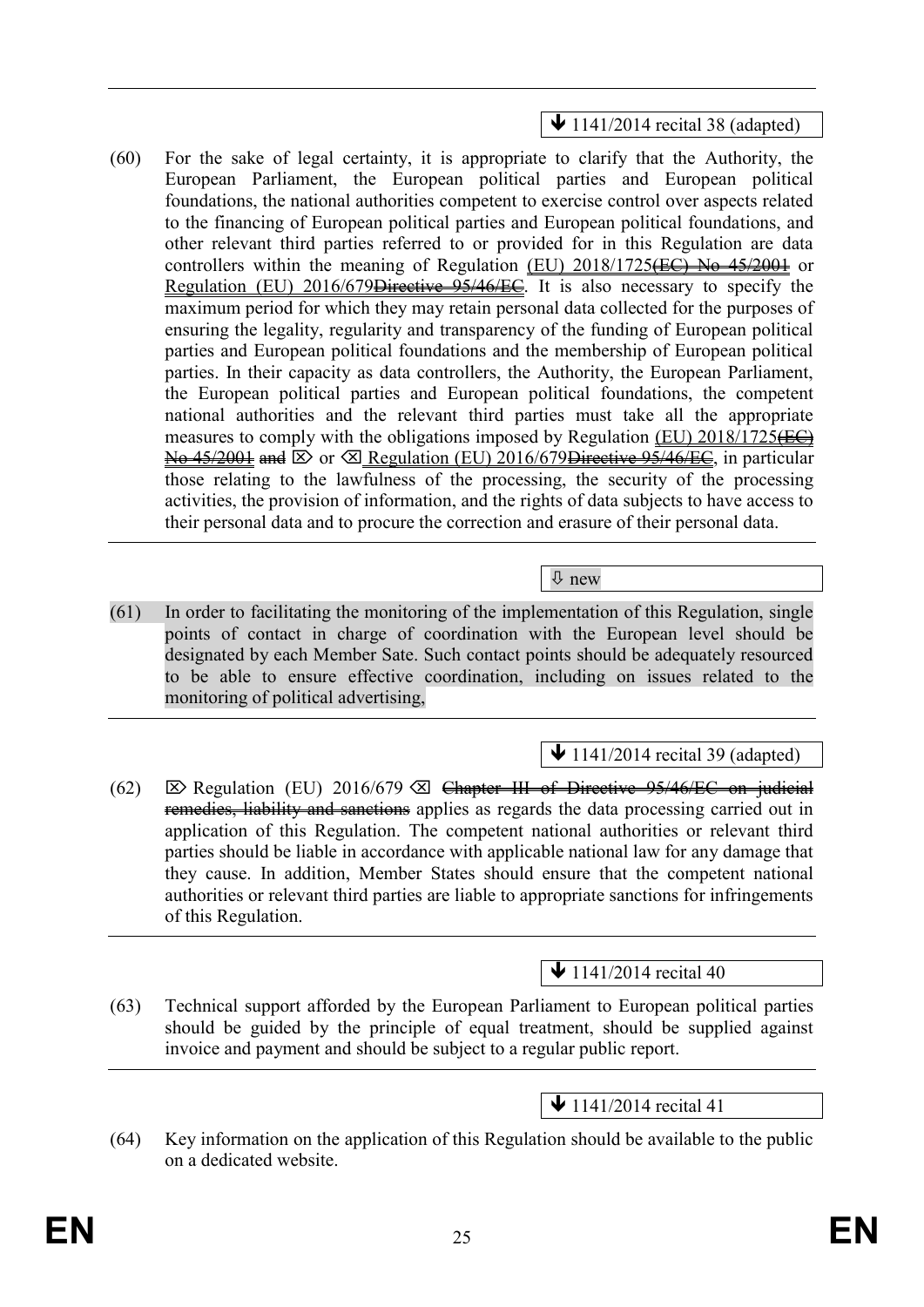$\bigvee$  1141/2014 recital 42

- (65) Judicial control by the Court of Justice of the European Union will help to ensure the correct application of this Regulation. Provision should also be made to allow European political parties or European political foundations to be heard and to take corrective measures before a sanction is imposed on them.
	- $\overline{\psi}$  new
- (66) To further align the evaluation of this Regulation with the elections to the European Parliament cycle, the dates of the proposed comprehensive review should be adapted. Moreover, to avoid duplication, the provisions on transparency and targeting of political advertising should be evaluated as part of the Commission's report following the elections to the European Parliament.

 $\bigvee$  1141/2014 recital 43

(67) Member States should ensure that national provisions that are conducive to the effective application of this Regulation are in place.

> $\bigvee$  1141/2014 recital 44 (adapted)  $\Rightarrow$  new

(68) Member States  $\Rightarrow$  European political parties and foundations  $\Leftarrow$  should be given sufficient time to adopt provisions to ensure the smooth and effective application of this Regulation. Provision should therefore be made for a transitional period between the entry into force of this Regulation and  $\# \mathbb{Z}$  the  $\boxtimes$  application  $\Rightarrow$  of some of its articles  $\Leftrightarrow$ .

 $\blacktriangleright$  1141/2014 recital 45 (adapted)

The European Data Protection Supervisor was consulted and adopted an opinion.

 $\bigvee$  1141/2014 recital 46 (adapted)

Given the need for significant changes and additions to the rules and procedures currently applicable to political parties and political foundations at Union level, Regulation (EC) No 2004/2003 should be repealed,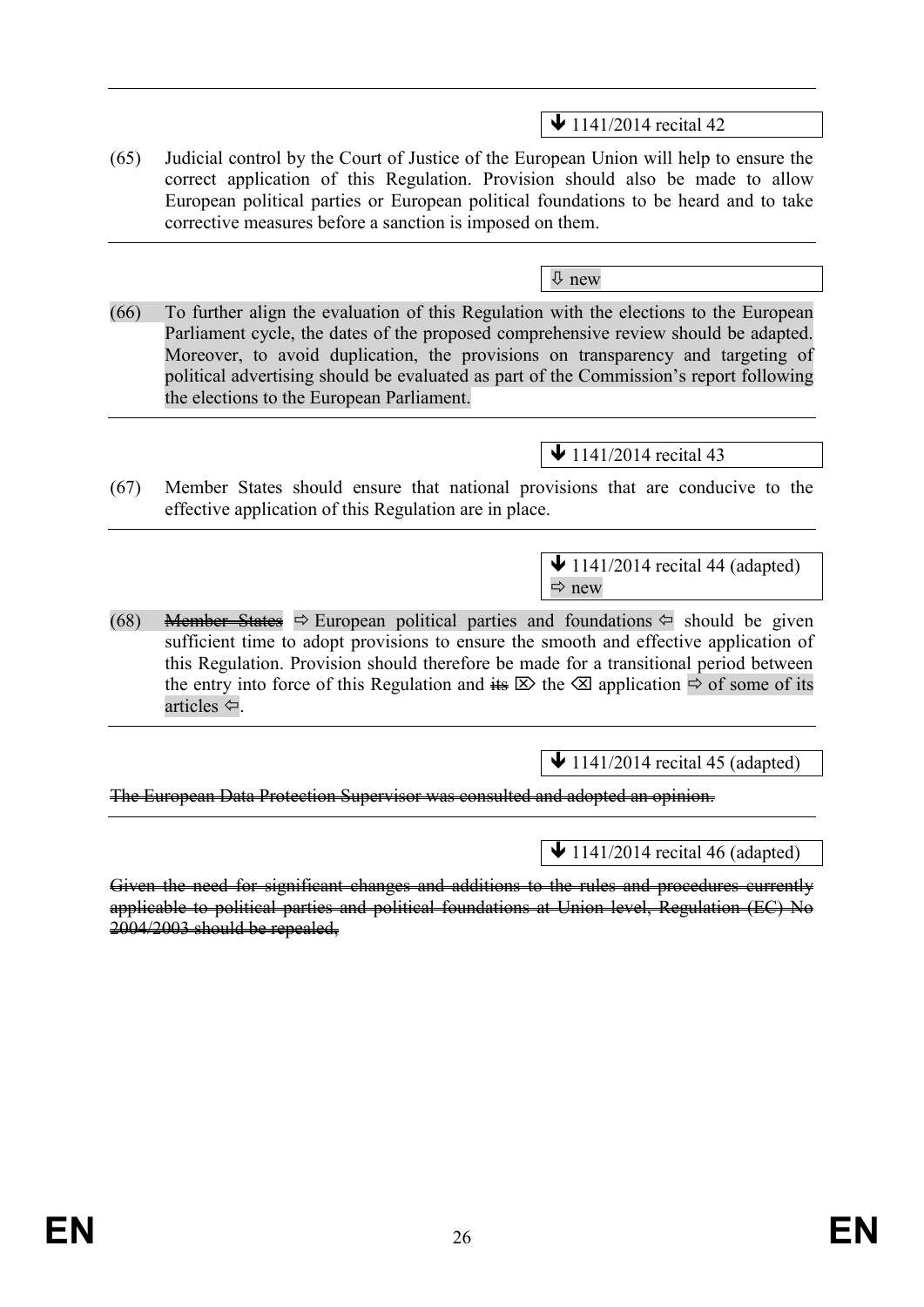#### HAVE ADOPTED THIS REGULATION:

# **CHAPTER I**

# *GENERAL PROVISIONS*

#### *Article 1*

#### **Subject matter**

This Regulation lays down the conditions governing the statute and funding of political parties at European level ('European political parties') and political foundations at European level ('European political foundations').

#### *Article 2*

#### **Definitions**

For the purposes of this Regulation  $\boxtimes$ , the following definitions apply  $\boxtimes$ :

- (1) 'political party' means an association of citizens  $\boxtimes$  which fulfils the following conditions  $\overline{\otimes}$ 
	- (a) which  $\boxtimes$  it  $\boxtimes$  pursues political objectives;
	- (b) which  $\boxtimes$  it  $\boxtimes$  is either recognised by, or established in accordance with, the legal order of at least one Member State;
- (2) 'political alliance' means structured cooperation  $\Rightarrow$ , irrespective of its form,  $\Leftarrow$ between  $\boxtimes$  members, whether  $\boxtimes$  political parties and/or citizens;
- (3) 'European political party' means a political alliance which pursues political objectives  $\Rightarrow$ , aims to pursue those objectives across the Union,  $\Leftarrow$  and is registered with the Authority for European political parties and foundations established  $\boxtimes$  referred to  $\boxtimes$  in Article 76, in accordance with the conditions and procedures laid down in this Regulation;
- (4) 'European political foundation' means an entity which is formally affiliated with a European political party, which is registered with the Authority  $\boxtimes$  for European political parties and foundations referred to in Article 7  $\otimes$  in accordance with the **conditions and procedures laid down in** this Regulation, and which through its activities, within the aims and fundamental values pursued by the Union, underpins and complements the objectives of the European political party by performing one or more of the following tasks:
	- (a) observing, analysing and contributing to the debate on European public policy issues and on the process of European integration;
	- (b) developing activities linked to European public policy issues, such as organising and supporting seminars, training, conferences and studies on such issues between relevant stakeholders, including youth organisations and other representatives of civil society,  $\Rightarrow$  and capacity building to support the formation of future political leadership in the Union  $\Leftrightarrow$ ;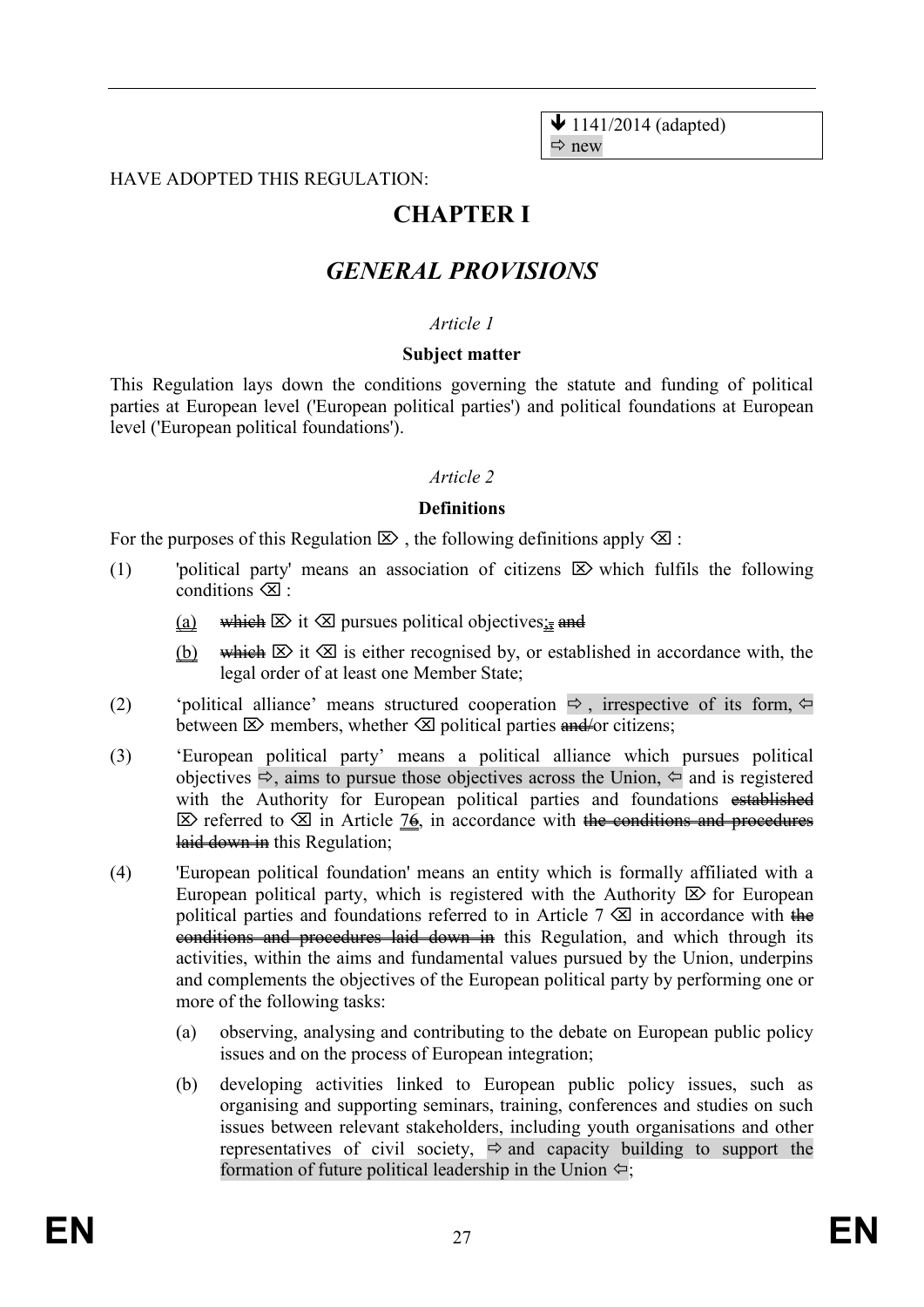- (c) developing cooperation in order to promote democracy, including in third countries;
- (d) serving as a framework for national political foundations, academics, and other relevant actors to work together at European level;
- (5) 'regional parliament' or 'regional assembly' means a body whose members either hold a regional electoral mandate or are politically accountable to an elected assembly;
- (6) 'funding from the general budget of the European Union' means a grant awarded in accordance with Title VIII<sup>I</sup> of Part One or a contribution awarded in accordance with Title  $\frac{1}{1}$  XI of Part  $\frac{1}{1}$   $\frac{1}{1}$   $\frac{1}{1}$   $\frac{1}{1}$   $\frac{1}{1}$   $\frac{1}{1}$   $\frac{1}{1}$   $\frac{1}{1}$   $\frac{1}{1}$   $\frac{1}{1}$   $\frac{1}{1}$   $\frac{1}{1}$   $\frac{1}{1}$   $\frac{1}{1}$   $\frac{1}{1}$   $\frac{1}{1}$   $\frac{1}{1}$   $\frac{1}{1}$   $\frac{1}{1}$ European Parliament and of the Council<sup>32</sup> Regulation (EU, Euratom) No 966/2012 of the European Parliament and of the Council ('the Financial Regulation');
- (7) 'donation' means any cash offering, any offering in kind, the provision below market value of any goods, services (including loans) or works, and  $\theta$  any other transaction which constitutes an economic advantage for the European political party or the European political foundation concerned, with the exception of contributions from members and  $\theta$  usual political activities carried out on a voluntary basis by individuals;
- (8) 'contribution from members' means any payment in cash, including membership fees, or any contribution in kind, or the provision below market value of any goods, services (including loans) or works, and  $\theta$  any other transaction which constitutes an economic advantage for the European political party or the European political foundation concerned, when provided to that European political party or to that European political foundation by one of its members, with the exception of usual political activities carried out on a voluntary basis by individual members;

new

- (9) 'own resources' means income generated by own economic activities, such as conference fees and sales of publications;
- (10) 'indirect funding' means funding from which the member party derives a financial advantage, even where no funds are directly transferred; this should include cases which allow the member party to avoid expenditure which it would otherwise have had to incur for activities, other than political activities in the common interest, organised for its own and sole benefit;

 $\bigvee$  1141/2014

 $(119)$  'annual budget' for the purposes of Articles  $2320$  and  $3027$  means the total amount of expenditure in a given year as reported in the annual financial statements of the European political party or of the European political foundation concerned;

 $\overline{a}$ <sup>32</sup> Regulation (EU, Euratom) 2018/1046 of the European Parliament and of the Council of 18 July 2018 on the financial rules applicable to the general budget of the Union, amending Regulations (EU) No 1296/2013, (EU) No 1301/2013, (EU) No 1303/2013, (EU) No 1304/2013, (EU) No 1309/2013, (EU) No 1316/2013, (EU) No 223/2014, (EU) No 283/2014, and Decision No 541/2014/EU and repealing Regulation (EU, Euratom) No 966/2012 (OJ L 193, 30.07.2018, p.1).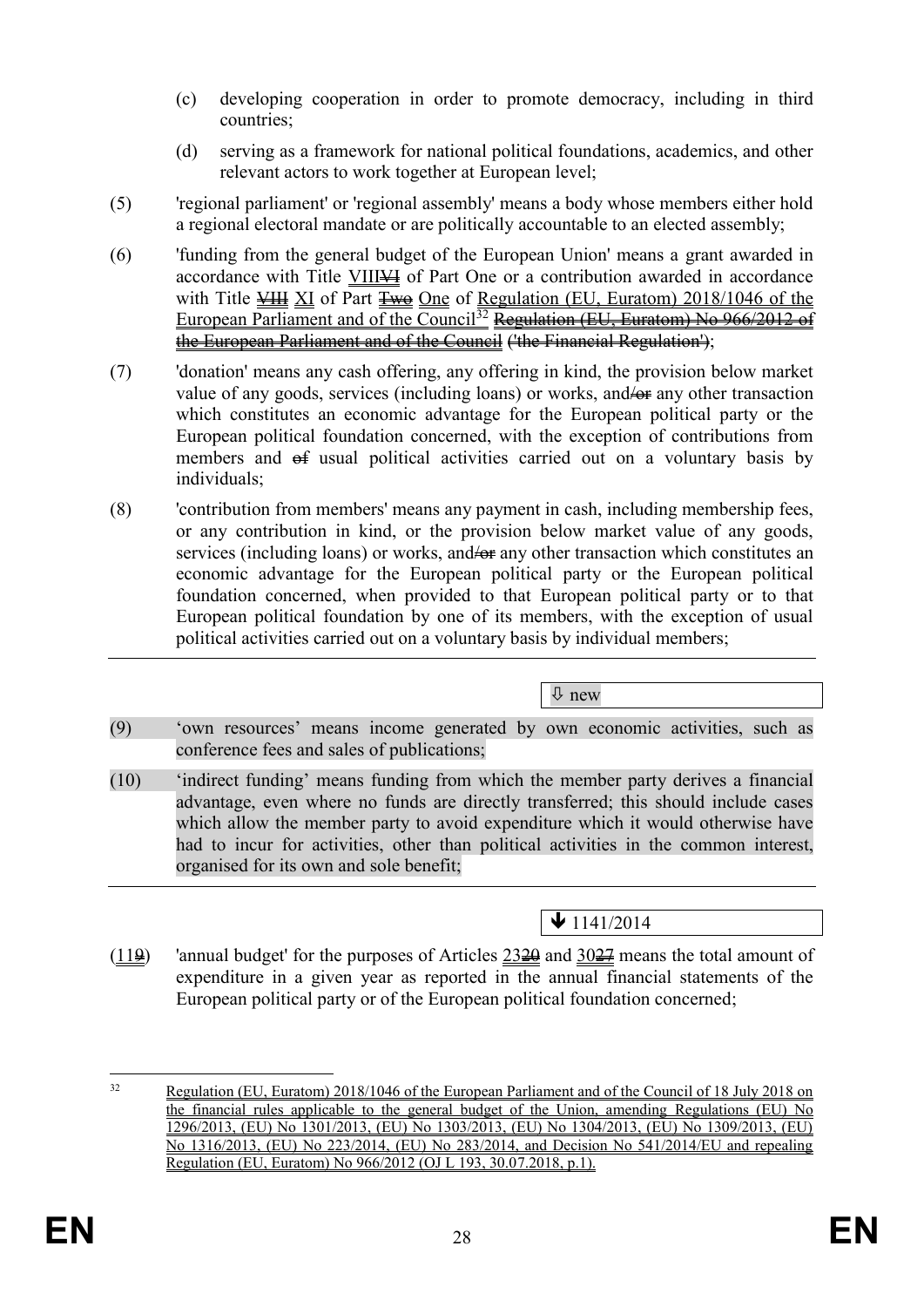#### $\bigvee$  2018/673 Art. 1.3

 $(12~~10~~)$  'National Contact Point' means any person or persons specifically designated by the relevant authorities in the Member States for the purpose of exchanging information in the application of this Regulation;

> $\bigvee$  1141/2014  $\Rightarrow$  new

new

- (13<del>11</del>) 'seat' means  $\Rightarrow$ , unless otherwise specified in this Regulation,  $\Leftrightarrow$  the location where the European political party or the European political foundation has its central administration;
- (1413) 'concurrent infringements' means two or more infringements committed as part of the same unlawful act;
- (1513) 'repeated infringement' means an infringement committed within five years of a sanction having been imposed on its perpetrator for the same type of infringement $\equiv$
- (16) 'political advertising' means advertising within the meaning of Article 2, point (2), of Regulation 2022/xx [on the transparency and targeting of political advertising];
- [(17) 'political advertisement' means advertisement within the meaning of Article 2, point  $(3)$  of Regulation 2022/xx [on the transparency and targeting of political advertising];
- [(18) 'political advertising services' means services within the meaning of Article 2 point (5) of Regulation (EU) 2022/xx [on the transparency and targeting of political advertising.

 $\bigvee$  1141/2014 (adapted)  $\rightarrow$  1 2018/673 Art. 1.4(a)

# **CHAPTER II**

# *STATUTE FOR EUROPEAN POLITICAL PARTIES AND EUROPEAN POLITICAL FOUNDATIONS*

*Article 3*

#### **Conditions for registration**

1. A political alliance shall be entitled to  $\boxtimes$  may  $\boxtimes$  apply to register as a European political party subject to the following conditions:

- (a) it must have  $\boxtimes$  has  $\boxtimes$  its seat in a Member State as indicated in its statutes;
- (b)  $\boxtimes$  at least one of the following applies:  $\boxtimes$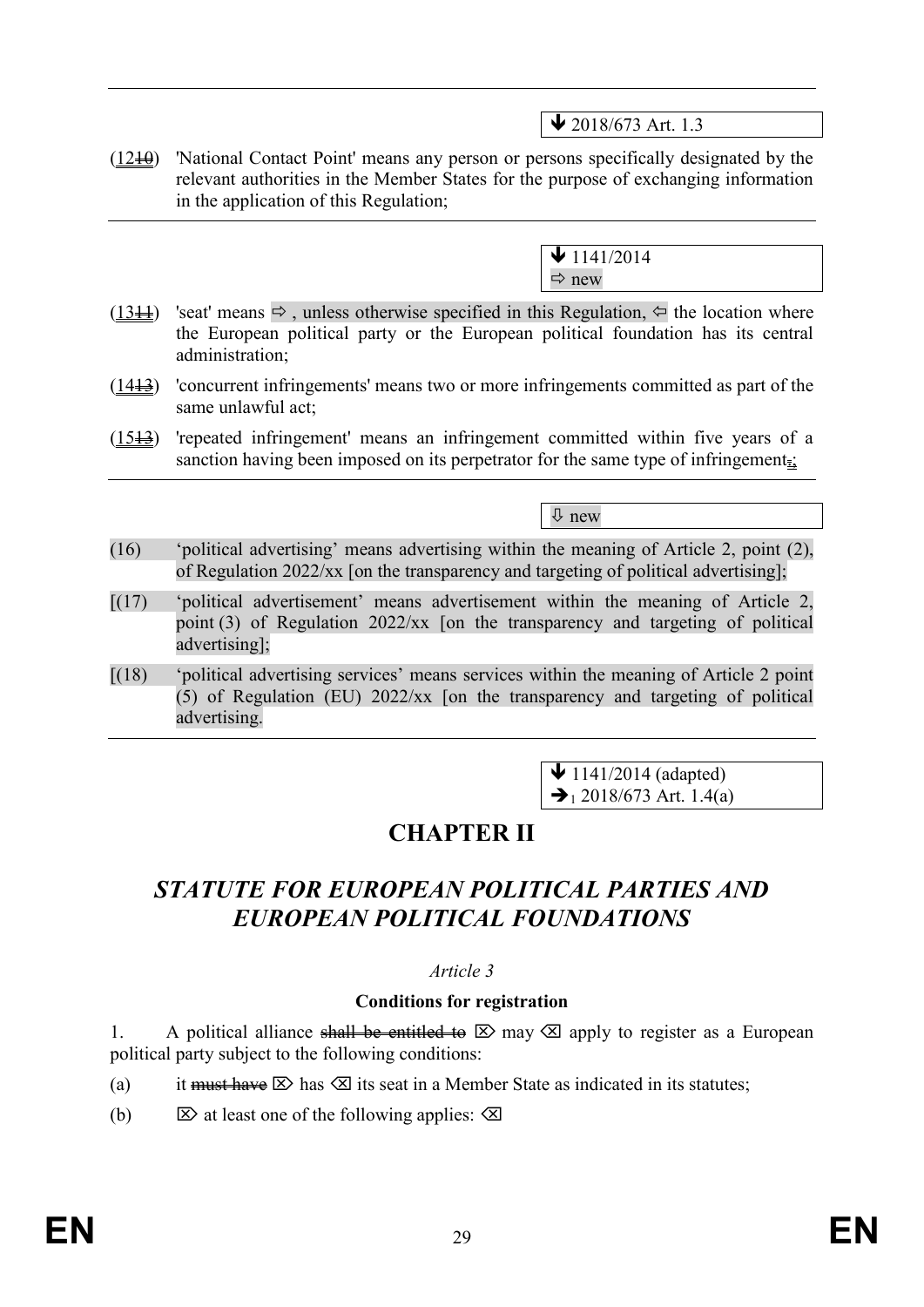- (i)  $\rightarrow$  its member parties must be  $\boxtimes$  are  $\boxtimes$  represented by, in at least one quarter of the Member States, members of the European Parliament, of national parliaments, of regional parliaments or of regional assemblies,  $\leftrightarrow$
- (ii) it or its member parties must have received, in at least one quarter of the Member States, at least three per cent of the votes cast in each of those Member States at the most recent elections to the European Parliament;

 $\blacktriangleright$  2018/673 Art. 1.4(b)

 $(cba)$  its member parties are not members of another European political party;

 $\bigvee$  1141/2014 (adapted)  $\Rightarrow$  new

(de) it must observe  $\boxtimes$  observes  $\boxtimes$ , in particular in its programme and in its activities, the values on which the Union is founded, as expressed in Article 2 TEU, namely respect for human dignity, freedom, democracy, equality, the rule of law and respect for human rights, including the rights of persons belonging to minorities  $\Rightarrow$ . It provides a written declaration using the template in Annex I  $\Leftrightarrow$ ;

new

(e) it also ensures that its member parties having their seat in the Union observe the values expressed in Article 2 TEU and that its member parties having their seat outside the Union observe equivalent values. It provides a written declaration using the template in Annex I;

> $\bigvee$  1141/2014 (adapted)  $\Rightarrow$  new

- $(f~~d~~)$  it or its members <del>must</del> have participated in elections to the European Parliament, or have expressed publicly the intention to participate in the next elections to the European Parliament; and
- $(g_{\frac{\theta}{2}})$  it must  $\boxtimes$  does  $\boxtimes$  not pursue profit goals.

2. An  $\boxtimes$  entity  $\boxtimes$  applicant shall be entitled to apply to register as a European political foundation subject to the following conditions:

- (a) it must be  $\boxtimes$  is  $\boxtimes$  affiliated with a European political party registered in accordance with [the conditions and procedures laid down in] this Regulation;
- (b) it must have  $\boxtimes$  has  $\boxtimes$  its seat in a Member State as indicated in its statutes;
- (c) it must observe  $\boxtimes$  observes  $\boxtimes$ , in particular in its programme and in its activities, the values on which the Union is founded, as expressed in Article 2 TEU, namely respect for human dignity, freedom, democracy, equality, the rule of law and respect for human rights, including the rights of persons belonging to minorities  $\Rightarrow$ . It provides a written declaration using the template in Annex I  $\Leftarrow$ ;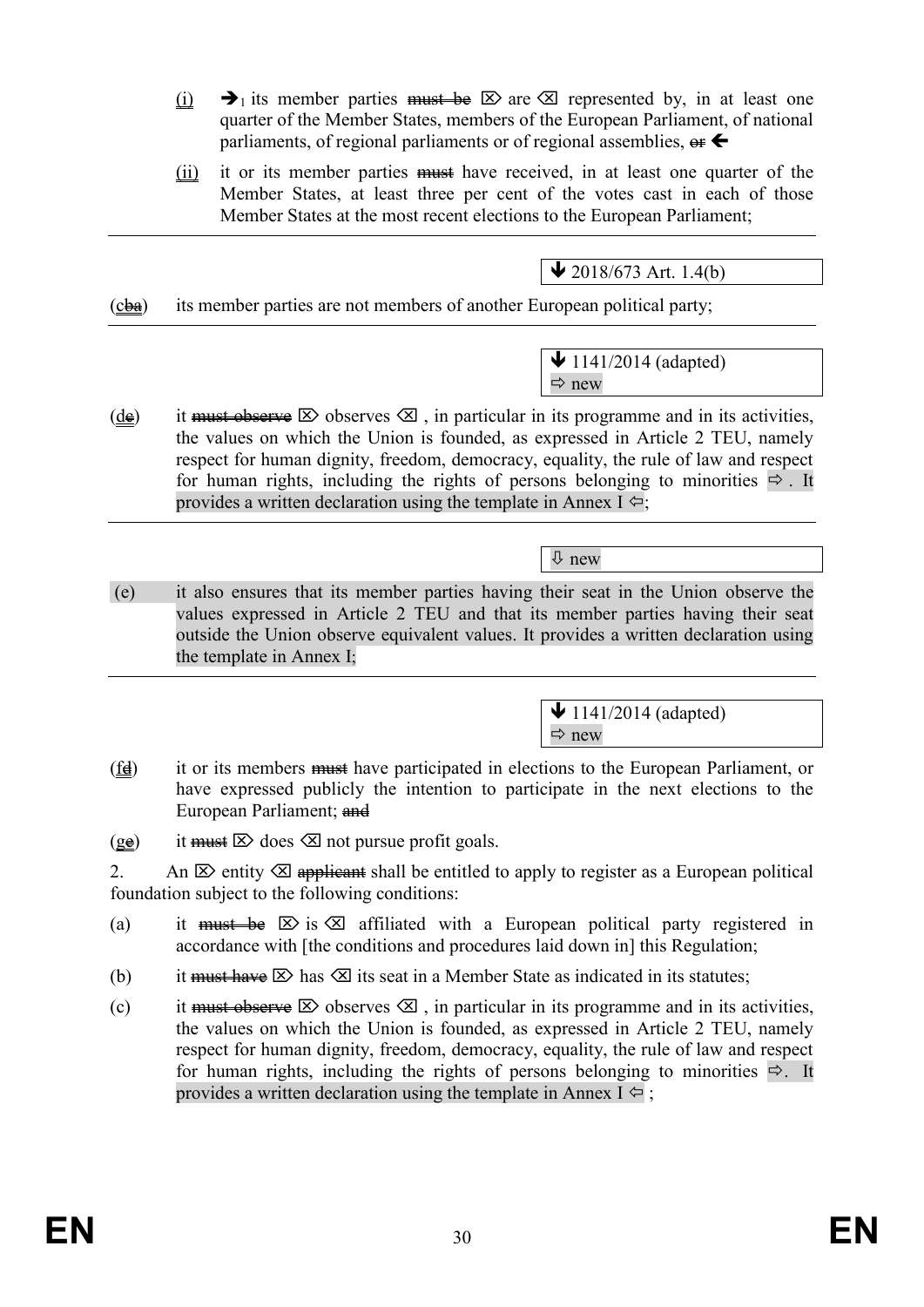new

(d) it also ensures that its member organisations having their seat in the Union observe the values expressed in Article 2 TEU and that its member organisations having their seat outside the Union observe equivalent values. It provides a written declaration using the template in Annex I;

 $\bigvee$  1141/2014 (adapted)

- $\left(\frac{\text{ed}}{\text{ed}}\right)$  its objectives must complement the objectives of the European political party with which it is formally affiliated:
- $(\underline{f}\underline{e})$  its governing body must be  $\boxtimes$  is  $\boxtimes$  composed of members from at least one quarter of the Member States; and
- (gf) it must  $\boxtimes$  does  $\boxtimes$  not pursue profit goals.

3. A European political party  $\theta$  and  $\otimes$  may  $\otimes$  have only one formally affiliated European political foundation. Each European political party and the affiliated European political foundation shall ensure a separation between their respective day-to-day management, governing structures and financial accounts.

#### *Article 4*

#### **Governance of European political parties**

1. The statutes of a European political party shall comply with the applicable law of the Member State in which it has its seat and shall include provisions covering at least the following:

- (a) its name and logo, which must  $\boxtimes$  shall  $\boxtimes$  be clearly distinguishable from those of any existing European political party or European political foundation;
- (b) the address of its seat;
- (c) a political programme setting out its purpose and objectives;
- (d) a statement, in conformity with point  $(e)$  of Article 3(1), point (g), that it does not pursue profit goals;
- (e) where relevant, the name of its affiliated political foundation and a description of the formal relationship between them;
- (f) its administrative and financial organisation and procedures, specifying in particular the bodies and offices holding the powers of administrative, financial and legal representation and the rules on the establishment, approval and verification of annual accounts; and
- (g) the internal procedure to be followed in the event of its voluntary dissolution as a European political party.

new

(h) its internal rules governing the use of political advertising;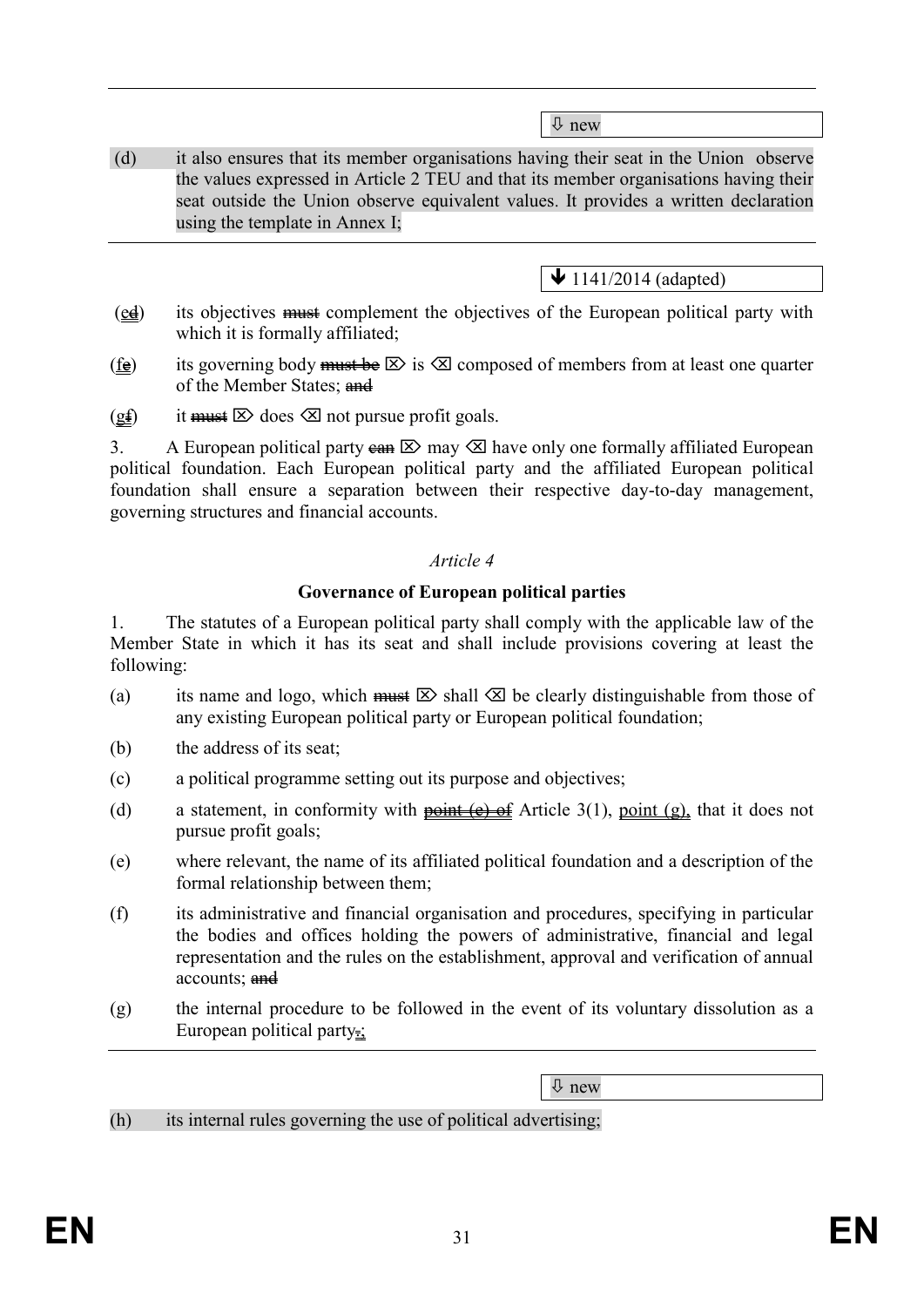(i) a requirement that member parties display the European political party's logo in a clearly visible and user-friendly manner, specifying that it is to be located in the top section of the front page of the member party's website and in an equally visible manner as the member party's own logo;

(j) its internal rules regarding gender balance.

 $\bigvee$  1141/2014 (adapted)

2. The statutes of a European political party shall include provisions on internal party organisation covering at least the following:

- (a) the modalities for the admission, resignation and exclusion of its members, the list of its member parties being annexed to the statutes;
- (b) the rights and duties associated with all types of membership and the relevant voting rights;
- (c) the powers, responsibilities and composition of its governing bodies, specifying for each the criteria for the selection of candidates and the modalities for their appointment and dismissal;
- (d) its internal decision-making processes, in particular the voting procedures and quorum requirements;
- (e) its approach to transparency, in particular in relation to bookkeeping, accounts and donations, privacy and the protection of personal data; and
- (f) the internal procedure for amending its statutes.

3. The Member State of the seat may impose additional requirements for the statutes, provided  $\boxtimes$  that  $\boxtimes$  those additional requirements are not inconsistent with this Regulation.

new

## *Article 5*

#### *Transparency requirements for political advertising*

1. European political parties shall ensure that the providers of political advertising services which they use when engaging in political advertising fully comply with their obligations pursuant to Articles 7 and 12 of Regulation 2022/xx [on the transparency and targeting of political advertising]. To that end, European political parties shall ensure that contracts concluded with providers of political advertising services for their advertising campaigns include an express reference to those obligations.

2. Each European political party shall transmit within five working days of the first dissemination to the Authority information concerning each political advertisement that it sponsors or publishes directly to enable the wider context of the political advertisement and its aims to be understood by citizens. That information shall include at least the information listed in point 1 of Annex II.

3. The Authority shall immediately publish the information referred to in paragraph 2 in the repository provided for in Article 8. The information shall be presented in a form which is easily accessible, clearly visible and user friendly, and using plain language.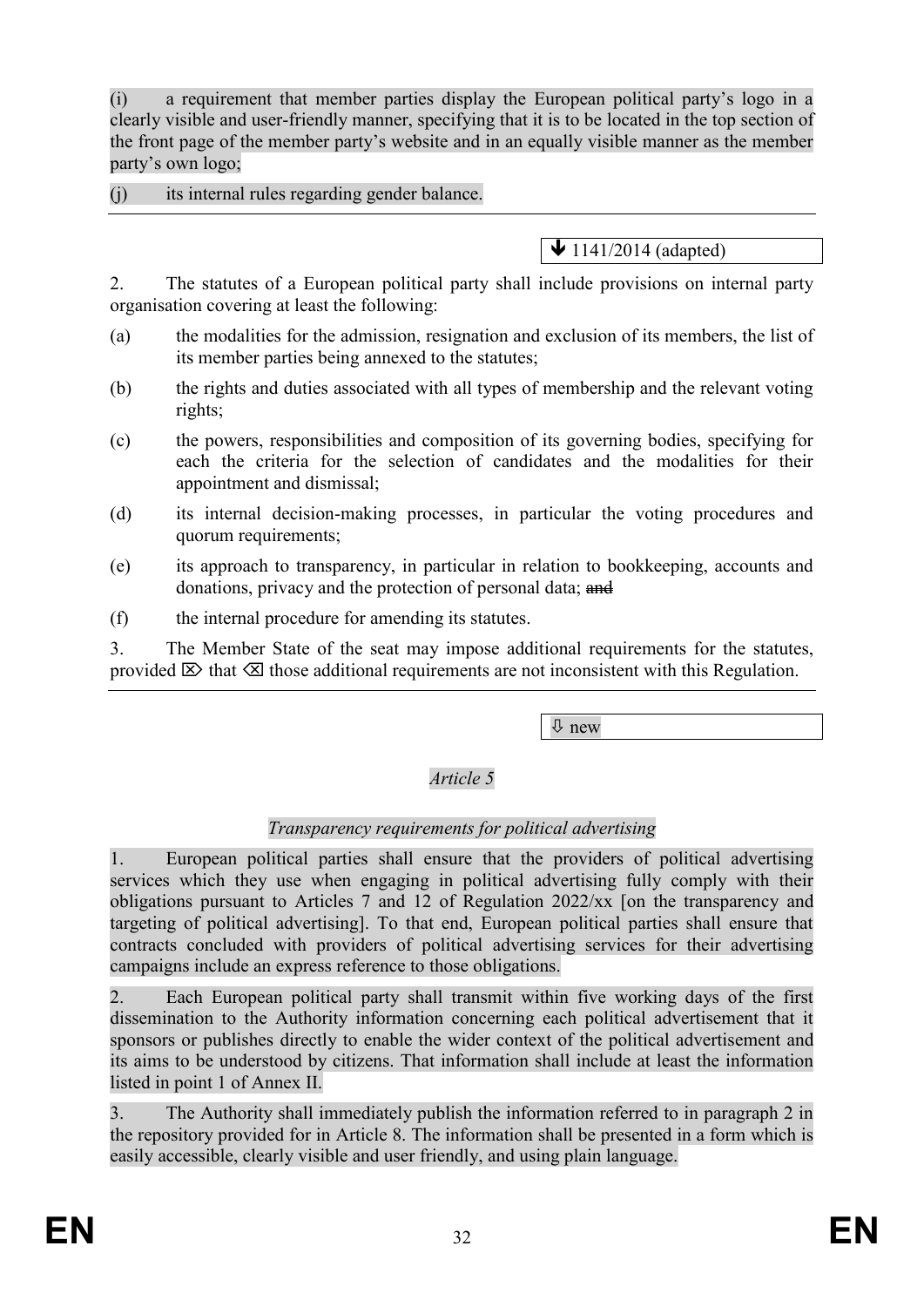4. Each European political party shall establish a policy for the use of political advertising. It shall ensure that that policy is kept up-to-date and that an annual report on its implementation is available on its website. The report shall cover the political advertisements published during the five preceding years and include a description of the specific steps the European political party takes to comply with this Article and the information listed in point 2 of Annex II.

5. When using targeting or amplification techniques involving the processing of personal data for political advertising, European Political Parties shall ensure compliance with Article 12 of Regulation (EU) 2022/XX [on the transparency and targeting of political advertising].

6. Member States shall designate one or more national regulatory authorities competent to supervise compliance with paragraphs 1, 2 and 4 and notify the Authority thereof. Such national regulatory authorities or bodies shall exercise their powers impartially and transparently and be legally distinct from the government and functionally independent of their respective governments and of any other public or private body. The Authority shall publish on its website and keep updated a list of Member States' national regulatory authorities. Decisions of national regulatory authorities shall be subject to effective legal remedies. Member States shall ensure that upon request of any interested party appropriate redress can be sought requiring the European Political Party to put an end to any violation of the obligations laid down in paragraphs 1, 2 or 4.

7. The supervisory authorities referred to in Article 51 of Regulation (EU) 2016/679 shall be competent to supervise the application of paragraph 5 of this Article. Article 58 of Regulation (EU) 2016/679 shall apply mutatis mutandis. Chapter 7 of Regulation (EU) 2016/679 shall apply for activities covered by paragraph 5 of this Article.

8. The Commission is empowered to adopt delegated acts in accordance with Article 40 concerning the amendment of Annex II to add or remove elements from the list of information to be provided pursuant to paragraphs 2 and 4 of this Article in the light of technological developments.

 $\bigvee$  1141/2014 (adapted)

## *Article 65*

## **Governance of European political foundations**

1. The statutes of a European political foundation shall comply with the applicable law of the Member State in which it has its seat and shall include provisions covering at least the following:

- (a) its name and logo, which must  $\boxtimes$  shall  $\boxtimes$  be clearly distinguishable from those of any existing European political party or European political foundation;
- (b) the address of its seat;
- (c) a description of its purpose and objectives, which must  $\boxtimes$  shall  $\boxtimes$  be compatible with the tasks listed in  $\frac{\text{point}(4) \cdot \text{of}}{\text{Article 2, point (5)}}$ ;
- (d) a statement, in conformity with point  $(f)$  of Article 3(2), point (g), that it does not pursue profit goals;
- (e) the name of the European political party with which it is directly affiliated, and a description of the formal relationship between them;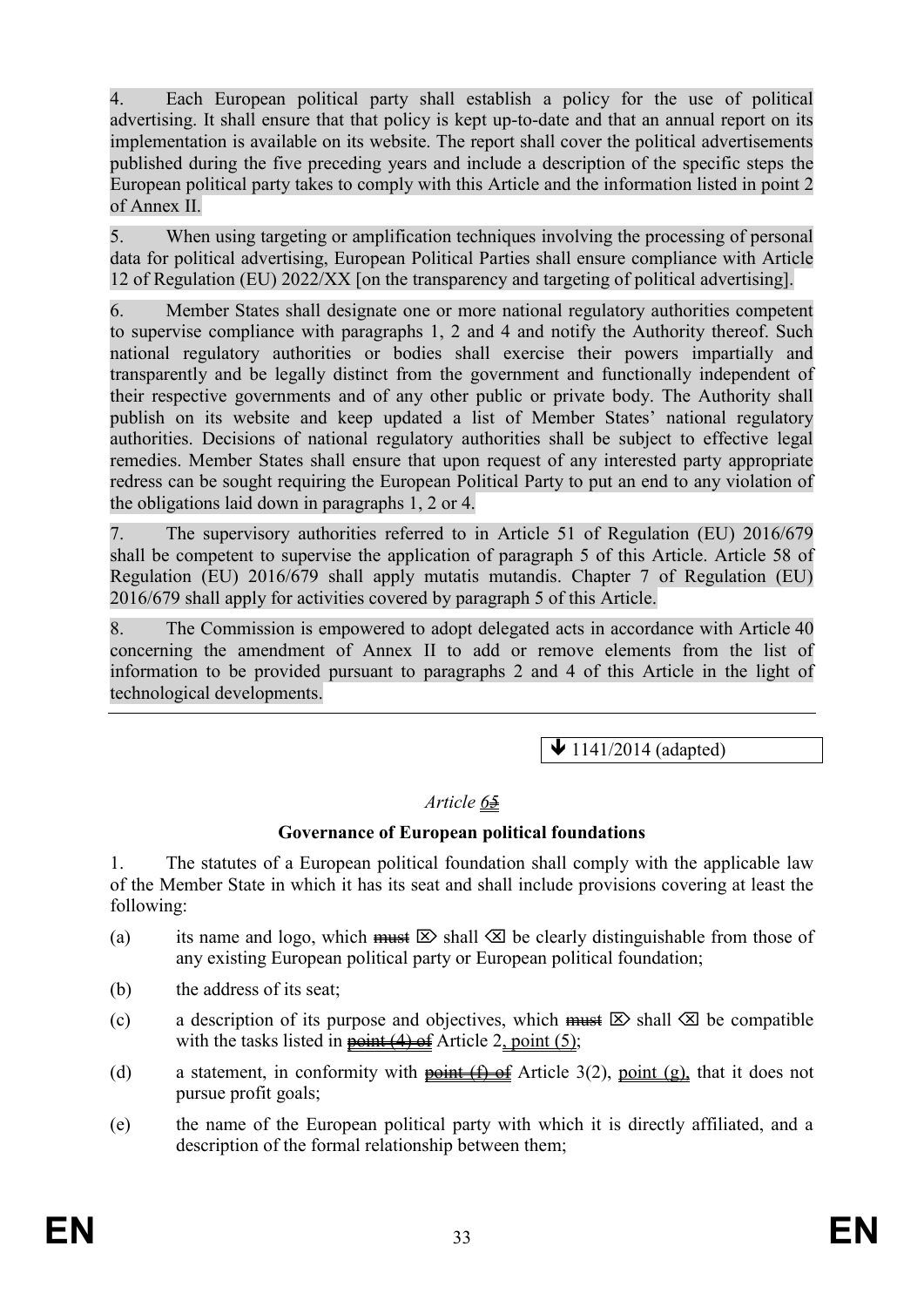- (f) a list of its bodies, specifying for each its powers, responsibilities and composition, and including the modalities for the appointment and dismissal of the members and managers of such bodies;
- (g) its administrative and financial organisation and procedures, specifying in particular the bodies and offices holding the powers of administrative, financial and legal representation and the rules on the establishment, approval and verification of annual accounts;
- $(h)$  the internal procedure for amending its statutes; and
- (i) the internal procedure to be followed in the event of its voluntary dissolution as a European political foundation.

2. The Member State of the seat may impose additional requirements for the statutes, provided  $\boxtimes$  that  $\boxtimes$  those additional requirements are not inconsistent with this Regulation.

## *Article 76*

#### **Authority for European political parties and European political foundations**

1. An Authority for European political parties and European political foundations (the 'Authority') is  $\frac{1}{\text{hereby}}$  established for the purpose of registering, controlling and imposing sanctions on European political parties and European political foundations in accordance with this Regulation.

2. The Authority shall have legal personality. It shall be independent and shall exercise its functions in full compliance with this Regulation.

The Authority shall decide on the registration and de-registration of European political parties and European political foundations in accordance with the procedures and conditions laid down in this Regulation. In addition, the Authority shall regularly verify that the registration conditions laid down in Article 3 and the governance provisions set out in accordance with points (a), (b) and (d) to (f) of Article 4(1), points (a), (b), (d), (e) and (f), and in points (a) to  $(e)$  and  $(g)$  of Article  $6\frac{5}{9}(1)$ , points (a) to (e), and (g), continue to be complied with by the registered European political parties and European political foundations.

In its decisions, the Authority shall give full consideration to the fundamental right of freedom of association and to the need to ensure pluralism of political parties in Europe.

The Authority shall be represented by its Director who shall take all decisions of the Authority on its behalf.

3. The Director of the Authority shall be appointed for a five-year non-renewable term by the European Parliament, the Council and the Commission (jointly referred to as the 'appointing authority') by common accord, on the basis of proposals made by a selection committee composed of the Secretaries-General of those institutions following an open call for candidates.

The Director of the Authority shall be selected on the basis of  $\overline{h}$  as  $\overline{h}$  their  $\otimes$  personal and professional qualities.  $\boxtimes$  They  $\boxtimes$  He or she shall not be a member of the European Parliament, hold any electoral mandate or be a current or former employee of a European political party or a European political foundation. The Director selected shall not have a conflict of interests between  $\boxtimes$  their  $\boxtimes$  his or her duty as Director of the Authority and any other official duties, in particular in relation to the application of the provisions of this Regulation.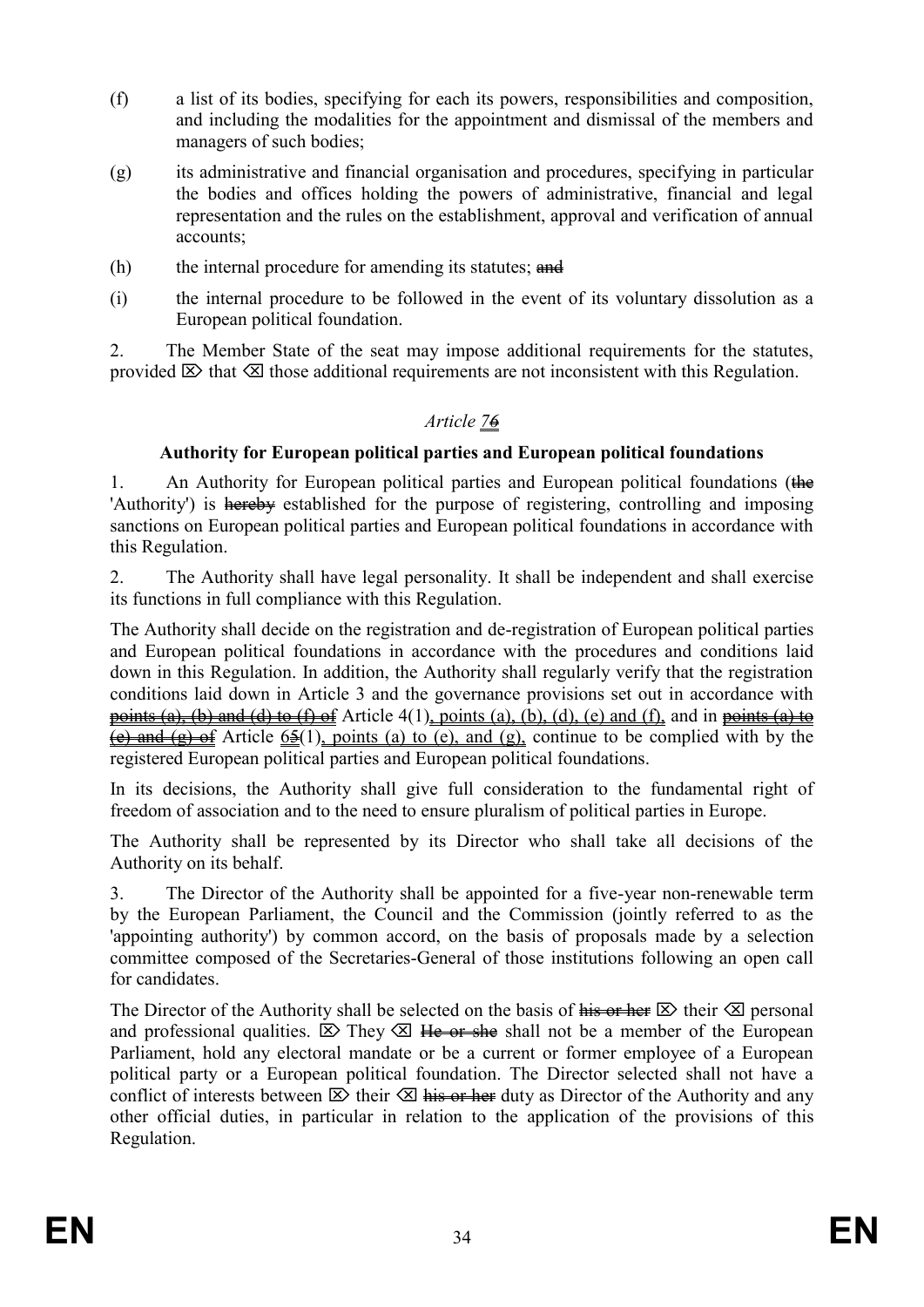A vacancy caused by resignation, retirement, dismissal or death shall be filled in accordance with the same procedure.

In the event of a normal replacement or voluntary resignation the Director shall continue  $\boxtimes$  their  $\boxtimes$  his or her functions until a replacement has taken up  $\boxtimes$  their  $\boxtimes$  his or her duties.

If the Director of the Authority no longer fulfils the conditions required for the performance of  $\boxtimes$  their  $\boxtimes$  his or her duties,  $\boxtimes$  they  $\boxtimes$  he or she may be dismissed by common accord by at least two of the three institutions referred to in the first subparagraph and on the basis of a report drawn up by the selection committee referred to in the first subparagraph on its own initiative or following a request from any of the three institutions.

The Director of the Authority shall be independent in the performance of  $\boxtimes$  their  $\boxtimes$  his or her duties. When acting on behalf of the Authority, the Director shall neither seek nor take instructions from any institution or government or from any other body, office or agency. The Director of the Authority shall refrain from any act which is incompatible with the nature of  $\boxtimes$  their  $\boxtimes$  his or her duties.

The European Parliament, the Council and the Commission shall exercise jointly, with regard to the Director, the powers conferred on the appointing authority by the Staff Regulations of Officials (and the Conditions of Employment of Other Servants of the Union) laid down in Council Regulation (EEC, Euratom, ECSC) No 259/68<sup>33</sup>. Without prejudice to decisions on appointment and dismissal, the three institutions may agree to entrust the exercise of some or all of the remaining powers conferred on the appointing authority to any one of them.

The appointing authority may assign the Director to other tasks provided that such tasks are not incompatible with the workload resulting from  $\boxtimes$  their  $\boxtimes$  his or her duties as Director of the Authority and are not liable to create any conflict of interests or to jeopardise the full independence of the Director.

4. The Authority shall be physically located in the European Parliament, which shall provide the Authority with the necessary offices and administrative support facilities.

 $\blacktriangleright$  2019/493 Art. 1.1 (adapted)

5. The Director of the Authority shall be assisted by staff in respect of whom  $\boxtimes$  they  $\boxtimes$ he or she shall exercise the powers conferred on the appointing authority by the Staff Regulations of Officials of the European Union and the powers conferred on the authority empowered to conclude contracts of employment of other servants by the Conditions of Employment of Other Servants of the Union, laid down in Council Regulation (EEC, Euratom, ECSC) No 259/68 ('the appointing authority's powers'). The Authority may make use in any areas of its work of  $\theta$  other seconded national experts or of other staff not employed by the Authority.

The Staff Regulations and the Conditions of Employment of Other Servants and the rules adopted by agreement between the institutions of the Union for giving effect to those Staff Regulations and Conditions of Employment of Other Servants shall apply to the staff of the Authority.

 $33$ <sup>33</sup> Council Regulation (EEC, Euratom, ECSC) No 259/68 of 29 February 1968 laying down the Staff Regulations of Officials and the Conditions of Employment of Other Servants of the European Communities and instituting special measures temporarily applicable to officials of the Commission (OJ L 56, 4.3.1968, p. 1).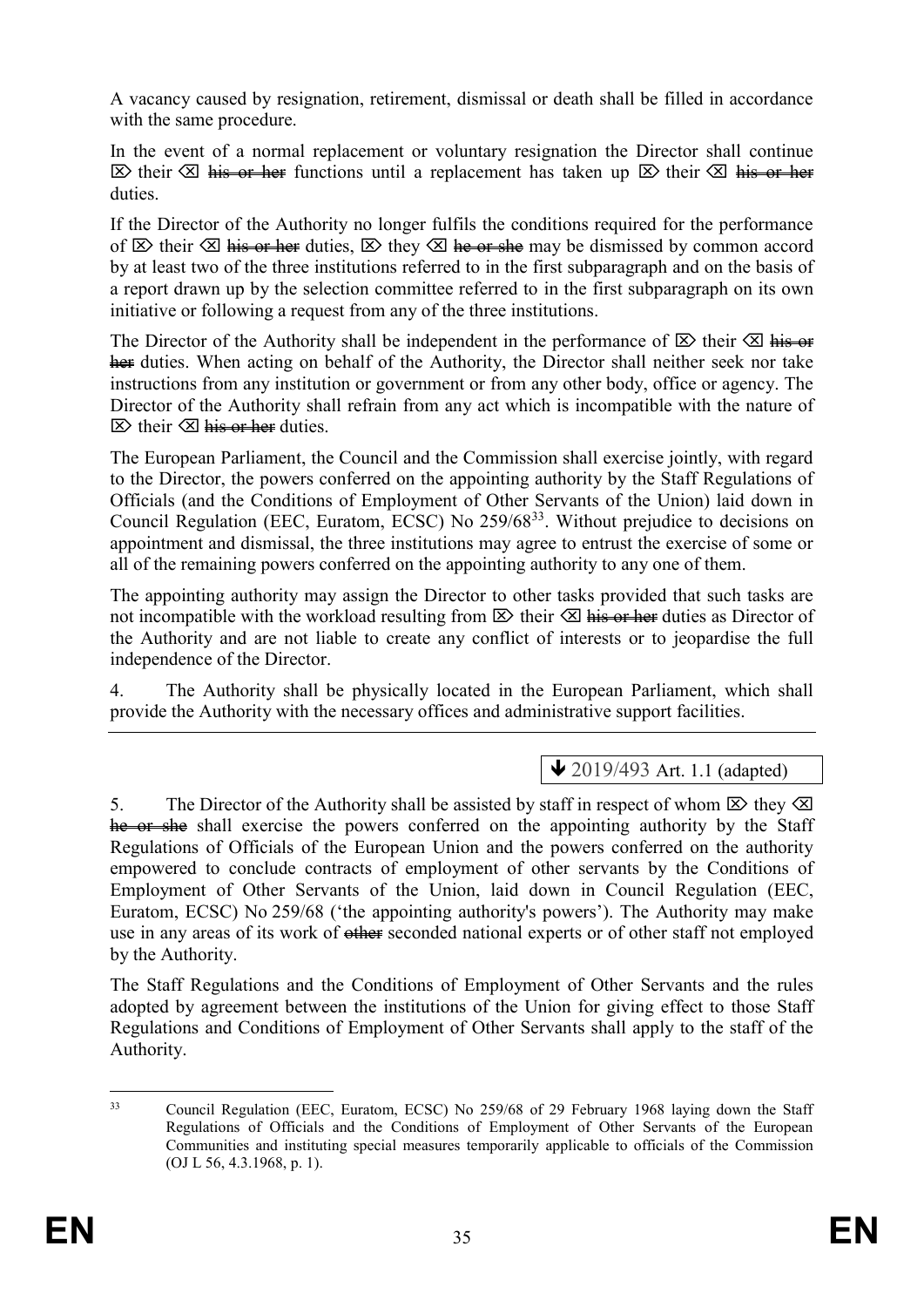The selection of the staff shall not be liable to result in a conflict of interests between their duties at the Authority and any other official duties, and they shall refrain from any act which is incompatible with the nature of their duties.

> $\bigvee$  1141/2014 (adapted)  $\rightarrow$  1 2018/673 Art. 1.5  $\Rightarrow$  new

6. The Authority shall conclude agreements with the European Parliament and, if appropriate, with other institutions on any administrative arrangements necessary to enable it to carry out its tasks, in particular agreements regarding the staff, services and support provided pursuant to paragraphs 4, 5 and 8.

7. The appropriations for the expenditure of the Authority shall be provided under a separate Title in the Section for the European Parliament in the general budget of the European Union. The appropriations shall be sufficient to ensure the full and independent operation of the Authority. A draft budgetary plan for the Authority shall be submitted to the European Parliament by the Director, and shall be made public. The European Parliament shall delegate the duties of Authorising Officer with respect to those appropriations to the Director of the Authority.

8. Council Regulation No  $1<sup>34</sup>$  shall apply to the Authority.

The translation services required for the functioning of the Authority and the Register shall be provided by the Translation Centre for the Bodies of the European Union.

9. The Authority and the Authorising Officer of the European Parliament shall share all information necessary for the execution of their respective responsibilities under this Regulation.

10. The Director shall submit annually a report to the European Parliament, the Council and the Commission on the activities of the Authority.  $\Rightarrow$  The Authority shall make the reports public on its website.  $\Leftrightarrow$ 

11. The Court of Justice of the European Union shall review the legality of the decisions of the Authority in accordance with Article 263 TFEU and shall have jurisdiction in disputes relating to compensation for damage caused by the Authority in accordance with Articles 268 and 340 TFEU. Should the Authority fail to take a decision where it is required to do so by this Regulation, proceedings for failure to act may be brought before the Court of Justice of the European Union in accordance with Article 265 TFEU.

# *Article 87*

## **Register of European political parties and foundations**

1. The Authority shall establish and manage a Register of European political parties and European political foundations.  $\Rightarrow$  The register shall include a repository for the information to be provided by European political parties pursuant to Article  $5(2)$ .  $\Leftarrow$  Information from the Register shall be available online in accordance with Article 3632.

 $34$ <sup>34</sup> Council Regulation No 1 of 15 April 1958 determining the languages to be used by the European Economic Community (OJ 17, 6.10.1958, p. 385/58).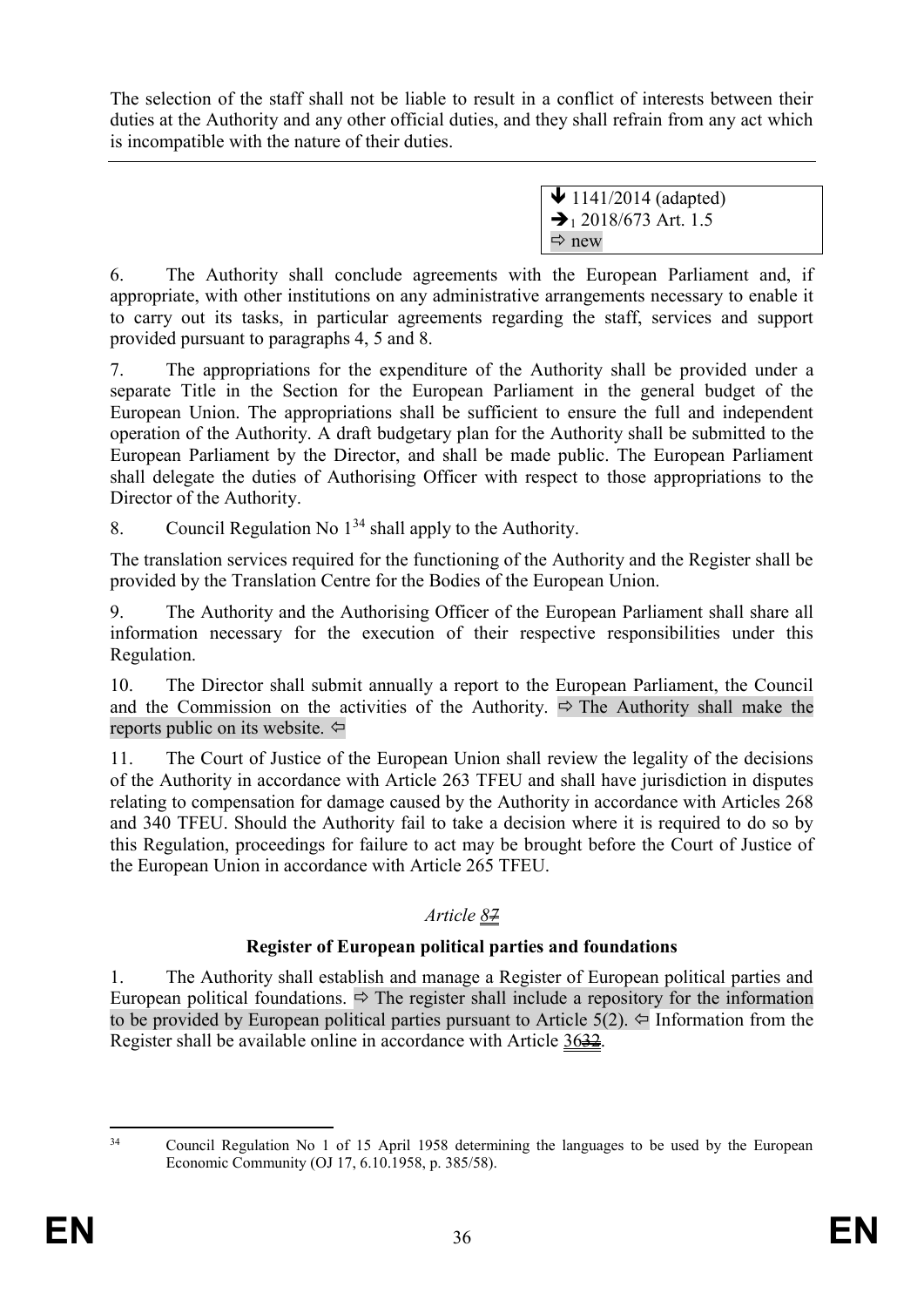2. In order to ensure the proper functioning of the Register, the Commission shall be  $\boxtimes$  is  $\boxtimes$  empowered to adopt delegated acts in accordance with Article  $40\frac{36}{36}$  and within the scope of the relevant provisions of this Regulation concerning:

- (a) the information and supporting documents held by the Authority for which the Register is to be the competent repository, which shall include the statutes of a European political party or European political foundation, any other documents submitted as part of an application for registration in accordance with Article  $9\frac{9}{6}(2)$ , any documents received from the Member State of the seat as referred to in Article  $1845(2)$ , and information on the identity of the persons who are members of bodies or hold offices that are vested with powers of administrative, financial and legal representation, as referred to in  $\frac{\text{point}(\text{f})}{\text{point}(\text{f})}$ ,  $\frac{\text{point}(\text{f})}{\text{point}(\text{f})}$ , and  $\frac{\text{point}(\text{g})}{\text{point}(\text{g})}$ Article  $6\frac{5}{2}(1)$ , point (g);
- (b) materials from the Register as referred to in point (a) of this paragraph for which the Register is to be competent to certify legality as established by the Authority pursuant to its competences under this Regulation. The Authority shall not be competent to verify compliance by a European political party or European political foundation with any obligation or requirement imposed on the party or foundation in question by the Member State of the seat pursuant to Articles 4 and  $6.5$  and Article 1714(2) which is additional to the obligations and requirements laid down by this Regulation.

3. The Commission shall by implementing acts specify the details of the registration number system to be applied for the Register and standard extracts from the Register to be made available to third parties upon request, including the content of letters and documents. Such extracts shall not include personal data other than the identity of the persons who are members of bodies or hold offices that are vested with powers of administrative, financial and legal representation, as referred to in point  $(f)$  of Article 4(1), point  $(f)$ , and point  $(g)$  of Article  $6\frac{5}{3}$ (1), point (g). Those implementing acts shall be adopted in accordance with the examination procedure referred to in Article  $41\frac{27}{2}$ .

## *Article 98*

## **Application for registration**

1. An application for registration shall be filed with the Authority. An application for registration as a European political foundation shall be filed only through the European political party with which the applicant is formally affiliated.

- 2. The application shall be accompanied by:
- (a) documents proving that the applicant satisfies the conditions laid down in Article 3, including a standard formal declaration in the form set out in the Annex I;
- (b) the statutes of the party or foundation, containing the provisions required by Articles 4 and 65, including the relevant annexes and, where applicable, the statement of the Member State of the seat referred to in Article  $1845(2)$ .

3. The Commission shall be  $\boxtimes$  is  $\boxtimes$  empowered to adopt delegated acts in accordance with Article 40<del>36</del> and within the scope of the relevant provisions of this Regulation  $\otimes$  concerning  $\otimes$ :

(a) to identify  $\boxtimes$  the identification of  $\boxtimes$  any supplementary information or supporting document in relation to paragraph 2 necessary to allow the Authority to fully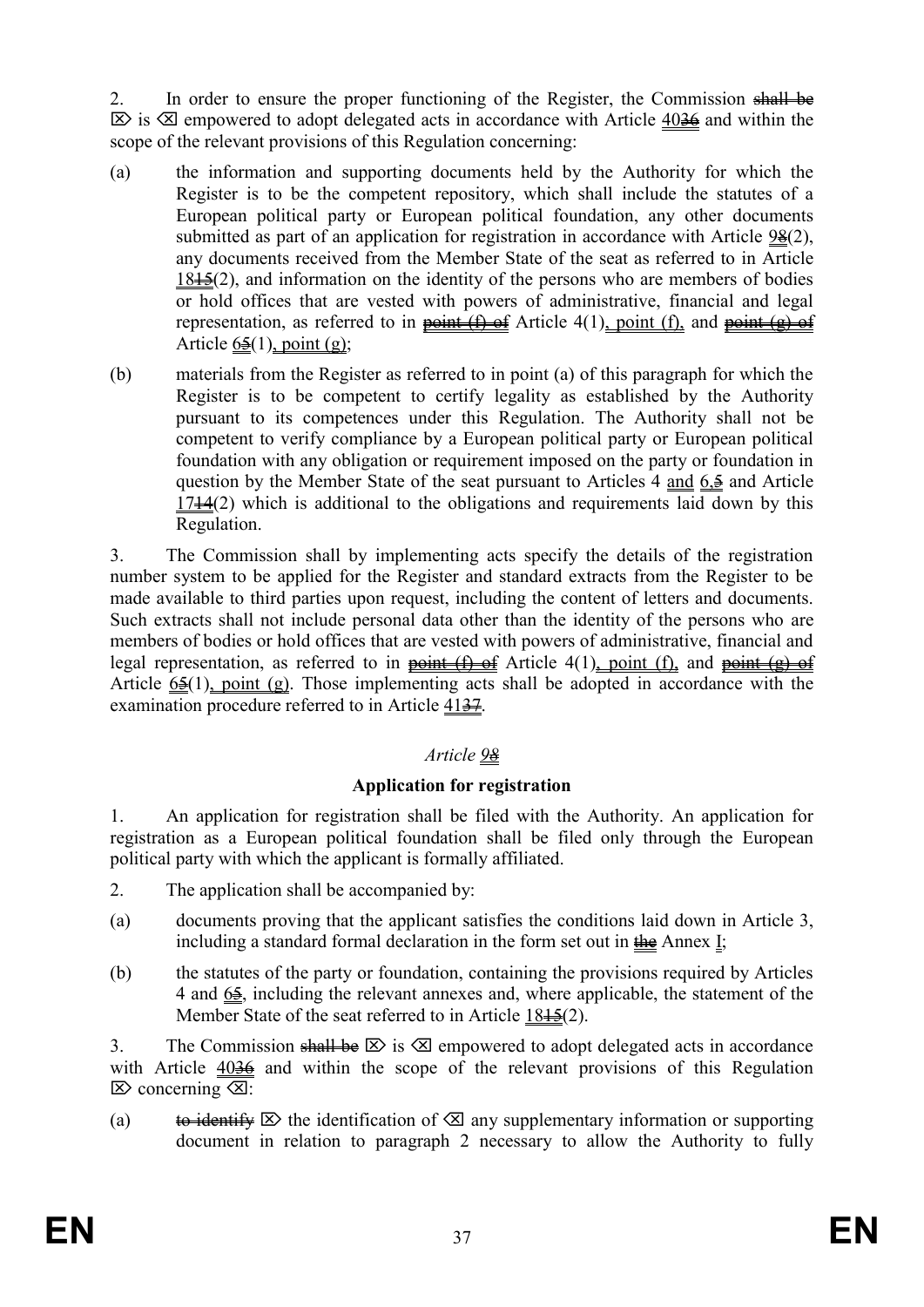discharge its responsibilities under this Regulation in relation to the operation of the Register;

(b) to a to a mendment of  $\boxtimes$  the standard formal declaration in the Annex I in respect of the particulars to be filled in by the applicant where necessary, in order to ensure that sufficient information is being held in relation to the signatory, his or  $\overline{\text{heff}}$  their  $\otimes$  mandate and the European political party or European political foundation which  $\boxtimes$  they  $\boxtimes$  he or she is mandated to represent for the purposes of the declaration.

4. Documentation submitted to the Authority as part of the application shall be published immediately on the website referred to in Article 3632.

## *Article 109*

## **Examination of the application and decision of the Authority**

1. The application shall be examined by the Authority in order to determine whether the applicant satisfies the conditions for registration laid down in Article 3 and whether the statutes contain the provisions required by Articles 4 and 6.5.

2. The Authority shall adopt a decision to register the applicant, unless it establishes that the applicant does not satisfy the conditions for registration laid down in Article 3 or that the statutes do not contain the provisions required by Articles 4 and 65.

The Authority shall publish its decision to register the applicant within one month following receipt of the application for registration or, where the procedures set out in Article  $1845(4)$ are applicable, within four months following receipt of the application for registration.

Where an application is incomplete, the Authority shall ask the applicant without delay to submit any additional information required. For the purposes of the deadline laid down in the second subparagraph, time shall only start to run from the date of receipt by the Authority of a complete application.

3. The standard formal declaration referred to in  $\frac{\pi}{12}$  point (a), shall  $\frac{\pi}{12}$  point (a), shall be considered sufficient for the Authority to ascertain that the applicant complies with the conditions specified in  $\frac{\text{point}}{\text{left}}$  (e) of Article 3(1), points (d) and (e), or  $\frac{\text{point}}{\text{left}}$  (e) of Article 3(2), points (c) and (d), whichever is applicable.

4. A decision of the Authority to register an applicant shall be published in the *Official Journal of the European Union*, together with the statutes of the party or foundation concerned. A decision not to register an applicant shall be published in the *Official Journal of the European Union*, together with the detailed grounds for rejection.

5. Any amendments to the documents or statutes submitted as part of the application for registration in accordance with Article  $9\frac{9}{6}$ (2) shall be notified to the Authority, which shall update the registration in accordance with the procedures set out in Article  $184\frac{1}{2}(2)$  and (4), mutatis mutandis.

6. The updated list of member parties of a European political party, annexed to the party statutes in accordance with Article 4(2), shall be sent to the Authority each year. Any changes following which the European political party might no longer satisfy the condition laid down in point  $(b)$  of Article 3(1), point (b), shall be communicated to the Authority within four weeks of any such change.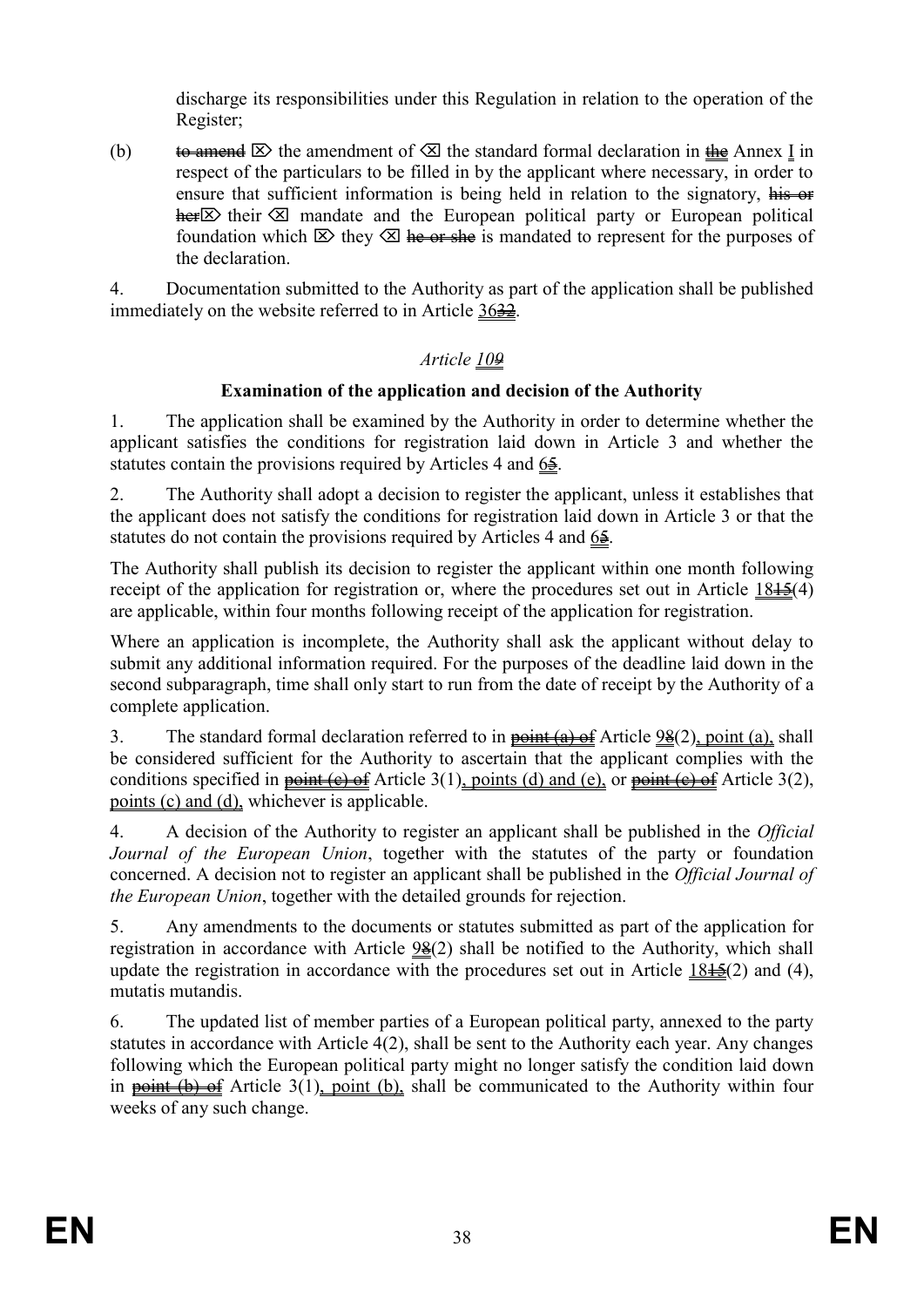## *Article* 11<del>10</del>

#### **Verification of compliance with registration conditions and requirements**

1. Without prejudice to the procedure laid down in paragraph 3  $\boxtimes$  of this Article  $\boxtimes$ , the Authority shall regularly verify that the conditions for registration laid down in Article 3, and the governance provisions set out in points (a), (b) and (d) to (f) of Article 4(1), points (a), (b), (d), (e) and (f), and Article  $6(1)$ , points (a) to (e) and (g)  $\frac{6f \text{ Article } 5(1)}{2}$ , continue to be complied with by registered European political parties and European political foundations.

2. If the Authority finds that any of the conditions for registration or governance provisions referred to in paragraph 1, with the exception of the conditions in Article 3(1), point (de), of Article  $3(1)$  and Article 3(2), point (c) of Article  $3(2)$ , are no longer complied with, it shall notify the European political party or foundation concerned.

3.  $\rightarrow$  The European Parliament, acting on its own initiative or following a reasoned request from a group of citizens, submitted in accordance with the relevant provisions of its Rules of Procedure, or the Council or the Commission<sub> $\overline{z}$ </sub> may lodge with the Authority a request for verification of compliance by a specific European political party or European political foundation with the conditions laid down in  $\frac{\partial u}{\partial x} + \frac{\partial u}{\partial y} + \frac{\partial u}{\partial z} + \frac{\partial u}{\partial x} + \frac{\partial u}{\partial y} + \frac{\partial u}{\partial z} + \frac{\partial u}{\partial x} + \frac{\partial u}{\partial y} + \frac{\partial u}{\partial y} + \frac{\partial u}{\partial z} + \frac{\partial u}{\partial y} + \frac{\partial u}{\partial z} + \frac{\partial u}{\partial x} + \frac{\partial u}{\partial y} + \frac{\partial u}{\partial z} + \$ Article 3(2), point (c)  $\frac{\theta f \cdot$  Article 3(2). In such cases, and in the cases referred to in point (a) of Article  $1946(3)$ , point (a), the Authority shall ask the committee of independent eminent persons established by  $\boxtimes$  referred to in  $\boxtimes$  Article 14<del>11</del> for an opinion on the subject. The committee shall give its opinion within two months.  $\leftarrow$ 

Where the Authority becomes aware of facts which may give rise to doubts concerning compliance by a specific European political party or European political foundation with the conditions laid down in point (e) of Article 3(1), point (d), and point (e) of Article 3(2), point (c), it shall inform the European Parliament, the Council and the Commission with a view to allowing any of them to lodge a request for verification as referred to in the first subparagraph. Without prejudice to the first subparagraph, the European Parliament, the Council and the Commission shall indicate their intention within two months of receiving that information.

 $\triangle$  2019/493 Art. 1.2

The procedures laid down in the first and second subparagraphs shall not be initiated within a period of two months prior to elections to the European Parliament. That time limit shall not apply with regard to the procedure set out in Article  $12\frac{10a}{100}$ .

> $\bigvee$  1141/2014 (adapted)  $\Rightarrow$  new

Having regard to the committee's opinion, the Authority shall decide whether to de-register the European political party or European political foundation concerned. The decision of the Authority shall be duly reasoned.

A decision of the Authority to de-register on grounds of non-compliance with the conditions set out in point (e) of Article 3(1), point (d), or point (e) of Article 3(2), point (c), may only be adopted in the event of manifest and serious breach of those conditions. It shall be subject to the procedure set out in paragraph 4.

4. A decision of the Authority to de-register a European political party or foundation on the ground of a manifest and serious breach as regards compliance with the conditions set out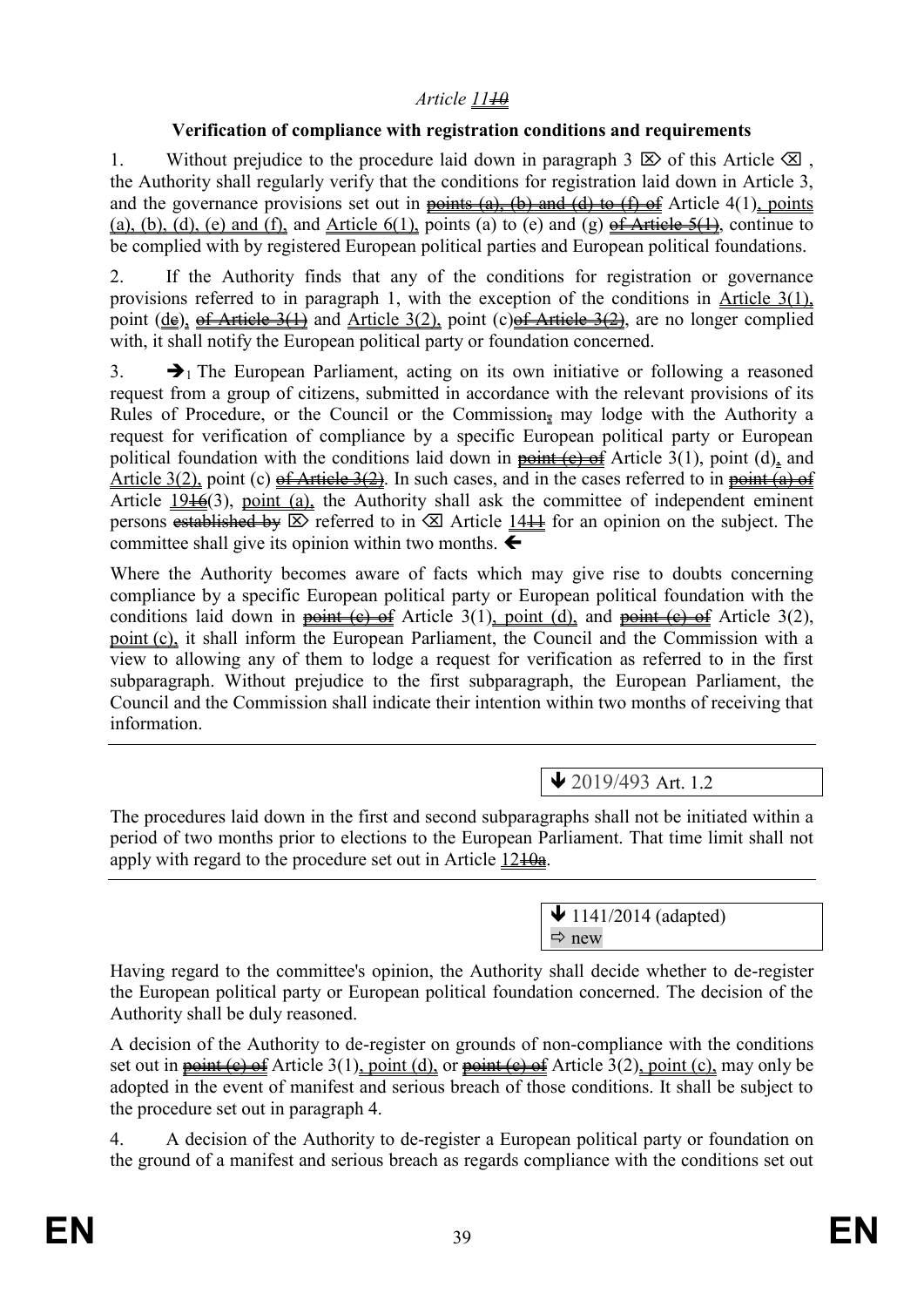in point (c) of Article 3(1), point (d), or point  $(e)$  of Article 3(2), point (c), shall be communicated to the European Parliament and the Council. The decision shall enter into force only if no objection is expressed by the European Parliament and the Council within a period of three months of the communication of the decision to the European Parliament and the Council or if, before the expiry of that period, the European Parliament and the Council have both informed the Authority that they will not object. In the event of an objection by the European Parliament and by the Council, the European political party or foundation shall remain registered.

The European Parliament and the Council may object to the decision only on grounds related to the assessment of compliance with the conditions for registration set out  $\frac{d}{dx}$  point  $\left(\frac{e}{c}\right)$  of Article 3(1), point (d), and  $\frac{\pi}{\pi}$  article 3(2), point (c).

The European political party or European political foundation concerned shall be informed that objections have been raised to the decision of the Authority to de-register it.

The European Parliament and the Council shall adopt a position in accordance with their respective decision-making rules as established in conformity with the Treaties. Any objection shall be duly reasoned and shall be made public.

5. A decision of the Authority to de-register a European political party or a European political foundation, to which no objections have been raised under the procedure laid down in paragraph 4,  $\boxtimes$  together with the detailed grounds for de-registration,  $\boxtimes$  shall be  $\Rightarrow$  notified to the European political party or foundation concerned and  $\Leftrightarrow$  published in the *Official Journal of the European Union*<sub>5</sub> together with the detailed grounds for deregistration, and  $\boxtimes$  The decision  $\boxtimes$  shall enter into force three months following the date of such publication  $\Rightarrow$  take effect upon notification in accordance with Article 297 TFEU  $\Leftrightarrow$ .

6. A European political foundation shall automatically forfeit its status as such if the European political party with which it is affiliated is removed from the Register.

 $\bigvee$  2019/493 Art. 1.3 (adapted)

# *Article 1210a*

#### **Verification procedure related to infringements of rules on the protection of personal data**

1. No European political party or European political foundation shall deliberately influence, or attempt to influence, the outcome of elections to the European Parliament by taking advantage of an infringement by a natural or legal person of the applicable rules on the protection of personal data.

2. If the Authority is informed of a decision of a national supervisory authority within the meaning of point 21 of Article 4, point (21), of Regulation (EU) 2016/679 of the European **Parliament and of the Council**<sup>35</sup> finding that a natural or legal person has infringed applicable rules on the protection of personal data, and if it follows from that decision, or if there are otherwise reasonable grounds to believe, that the infringement is linked to political activities by a European political party or a European political foundation in the context of elections to

 $35$ Regulation (EU) 2016/679 of the European Parliament and of the Council of 27 April protection of natural persons with regard to the processing of personal data and on the free movement of such data, and repealing Directive 95/46/EC (General Data Protection Regulation) (QJ L 119, 4.5  $\frac{\rho_1}{\rho_2}$ .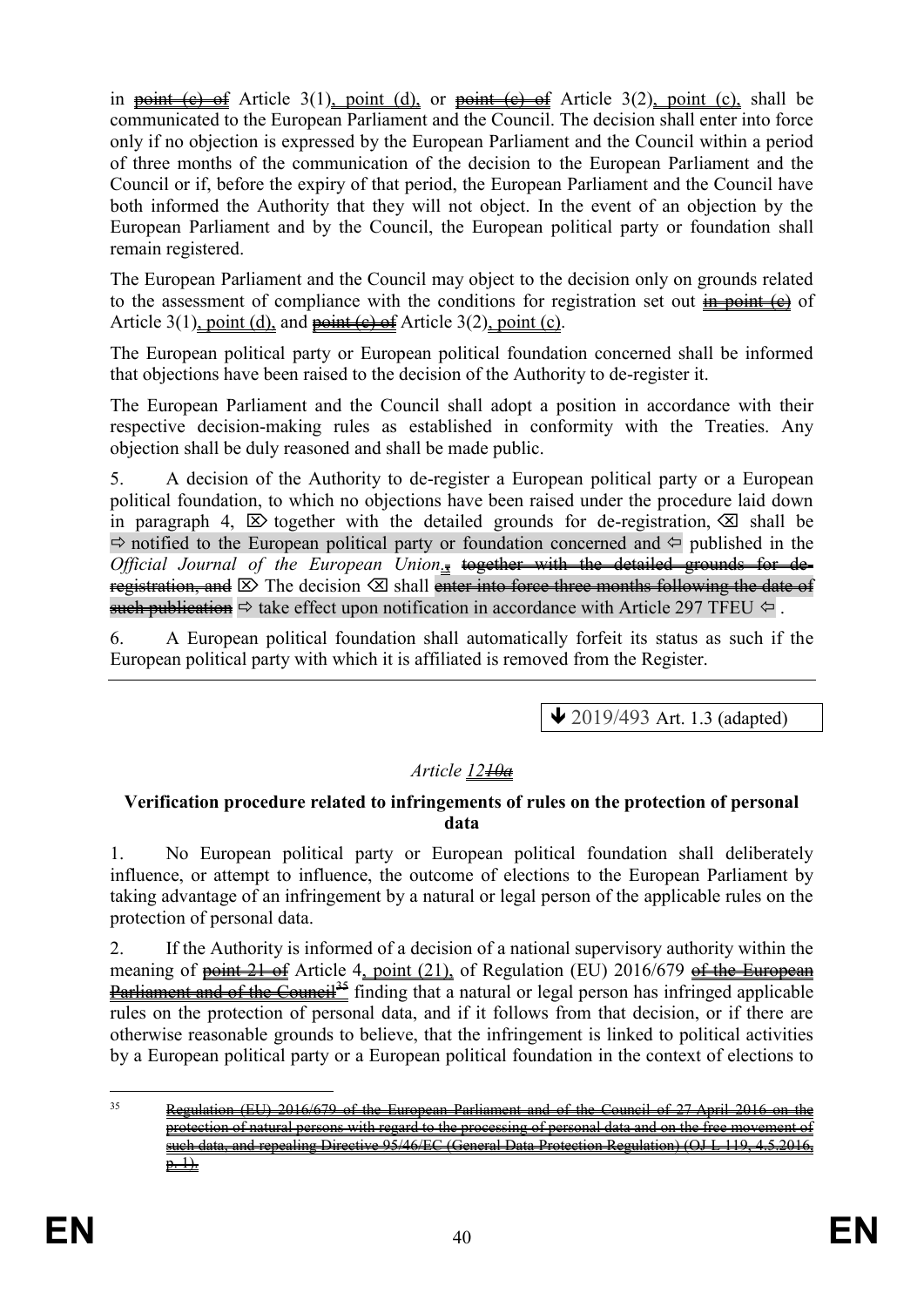the European Parliament, the Authority shall refer this matter to the committee of independent eminent persons established by  $\boxtimes$  referred to in  $\boxtimes$  Article 14<sup>11</sup> of this Regulation. The Authority may, if necessary, liaise with the national supervisory authority concerned.

3. The committee referred to in paragraph 2 shall give an opinion as to whether the European political party or European political foundation concerned has deliberately influenced or attempted to influence the outcome of elections to the European Parliament by taking advantage of that infringement. The Authority shall request the opinion without undue delay, and no later than  $\pm \boxtimes$  one  $\boxtimes$  month after being informed of the decision of the national supervisory authority. The Authority shall set a short, reasonable deadline for the committee to give its opinion. The committee shall comply with that deadline.

4. Having regard to the committee's opinion, the Authority shall decide, pursuant to point  $\frac{1}{2}$  (a)(vii) of Article 3027(2), point (a)(vii), whether to impose financial sanctions on the European political party or European political foundation concerned. The decision of the Authority shall be duly reasoned, in particular with regard to the committee's opinion, and shall be published expeditiously.

5. The procedure set out in this Article is without prejudice to the procedure set out in Article  $1110$ .

new

## *Article 13*

## **Reporting on political advertising**

The Authority shall annually prepare and publish a report on the political advertising activity of European political parties. This report shall include a factual summary of the reports for the relevant reporting year published by European political parties according to Article 5(4), as well as any decisions of the national regulatory authorities designated under Article 5(6) or of the supervisory authorities referred to in Article 5(7) finding that a European political party has violated Article 5 of this Regulation.

> $\bigvee$  1141/2014 (adapted)  $\rightarrow$  1 2019/493 Art. 1.4  $\Rightarrow$  new

## *Article 1411*

## **Committee of independent eminent persons**

1. A  $\overline{\triangle}$  The  $\overline{\triangle}$  committee of independent eminent persons is hereby established  $\overline{\triangle}$  by Regulation (EU, Euratom) No 1141/2014  $\otimes$   $\rightarrow$  shall consist of six members, with the European Parliament, the Council and the Commission each appointing two members. The members of the committee shall be selected on the basis of their personal and professional qualities. They shall neither be members of the European Parliament, the Council or the Commission, nor hold any electoral mandate, be officials or other servants of the European Union or be current or former employees of a European political party or a European political foundation.

Members of the committee shall be independent in the performance of their duties. They shall neither seek nor take instructions from any institution or government or from any other body,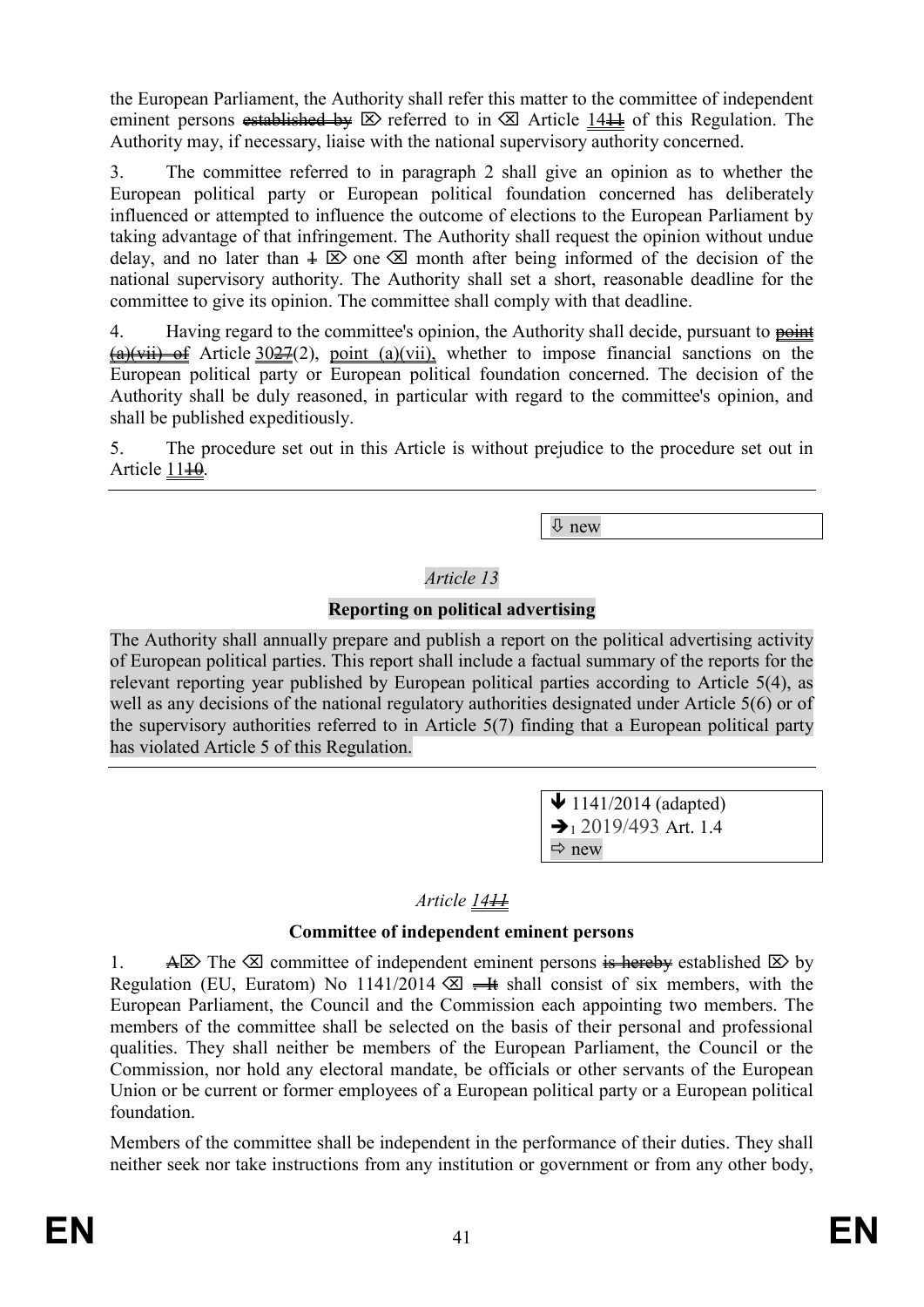office or agency, and shall refrain from any act which is incompatible with the nature of their duties.

The committee shall be renewed within six months after the end of the first session of the European Parliament following each election to the European Parliament. The mandate of the members shall not be renewable.

2. The committee shall adopt its own rules of procedure. The chair of the committee shall be elected by its members from amongst their number in accordance with those rules. The secretariat and funding of the committee shall be provided by the European Parliament. The secretariat of the committee shall act under the sole authority of the committee.

- $\frac{3}{2}$   $\rightarrow$  When requested by the Authority, the committee shall give an opinion on:
- (a) any possible manifest and serious breach of the values on which the Union is founded, as referred to in point  $(e)$  of Article 3(1), point (d), and point  $(e)$  of Article 3(2), point (c), by a European political party or a European political foundation;
- (b) whether a European political party or a European political foundation has deliberately influenced or attempted to influence the outcome of elections to the European Parliament by taking advantage of an infringement of the applicable rules on the protection of personal data;

In the cases referred to in points  $(a)$  orand  $(b)$  of the first subparagraph, points  $(a)$  and  $(b)$ , the committee may request any relevant document or evidence from the Authority, the European Parliament, the European political party or European political foundation concerned, other political parties, political foundations or other stakeholders, and it may request to hear their representatives. In the case referred to in  $\frac{\text{point}(\mathbf{b}) - \mathbf{f}}{\mathbf{b}}$  the first subparagraph, point (b), the national supervisory authority referred to in Article  $12 + \theta$  shall cooperate with the committee in accordance with applicable law.  $\blacktriangleleft$ 

In its opinions, the committee shall give full consideration to the fundamental right of freedom of association and to the need to ensure pluralism of political parties in Europe.

The opinions of the committee shall be made public without delay.

# **CHAPTER III**

# *LEGAL STATUS OF EUROPEAN POLITICAL PARTIES AND EUROPEAN POLITICAL FOUNDATIONS*

## *Article 1512*

## **Legal personality**

European political parties and European political foundations shall have European legal personality.

# *Article 1613*

## **Legal recognition and capacity**

European political parties and European political foundations shall enjoy legal recognition and capacity in all Member States.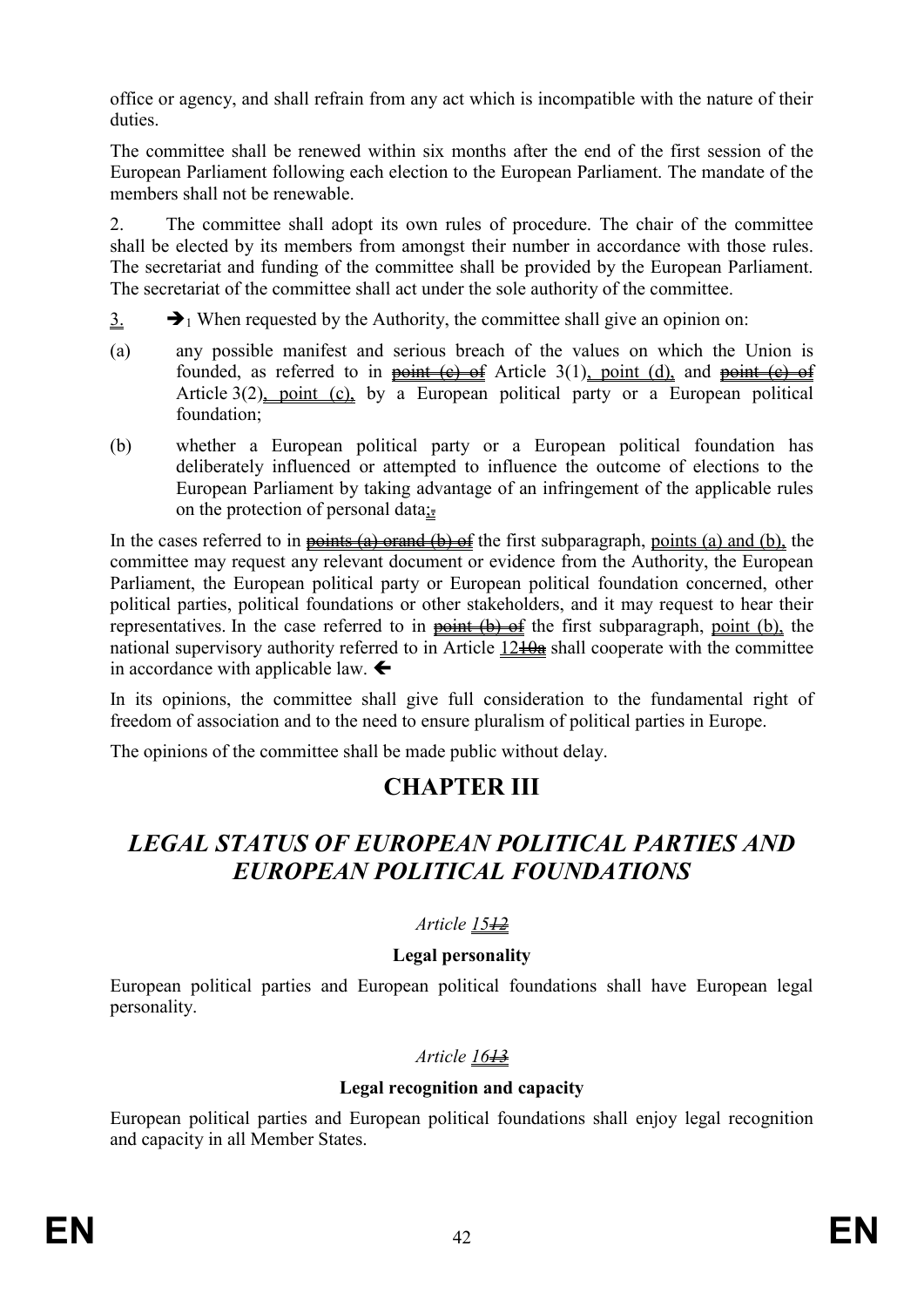## *Article 1714*

#### **Applicable law**

1. European political parties and European political foundations shall be governed by this Regulation.

2. For matters not regulated by this Regulation or, where matters are only partly regulated by it, for those aspects which are not covered by it, European political parties and European political foundations shall be governed by the applicable provisions of national law in the Member State in which they have their respective seats.

Activities carried out by European political parties and European political foundations in other Member States shall be governed by the relevant national laws of those Member States.

3. For matters not regulated by this Regulation or by the applicable provisions pursuant to paragraph 2 or, where matters are only partly regulated by them, for those aspects which are not covered by them, European political parties and European political foundations shall be governed by the provisions of their respective statutes.

## *Article 1815*

#### **Acquisition of European legal personality**

1. A European political party or a European political foundation shall acquire European legal personality on the date of publication in the *Official Journal of the European Union* of the decision of the Authority to register it, pursuant to Article 109.

2. If the Member State in which an applicant for registration as a European political party or a European political foundation has its seat so requires, the application submitted pursuant to Article 98 shall be accompanied by a statement issued by that Member State, certifying that the applicant has complied with all relevant national requirements for application, and that its statutes are in conformity with the applicable law referred to in the first subparagraph of Article  $1744(2)$ .

3. Where the applicant enjoys legal personality under the law of a Member State, the acquisition of European legal personality shall be regarded by that Member State as a conversion of the national legal personality into a successor European legal personality. The latter shall fully maintain any pre-existing rights and obligations of the former national legal entity, which shall cease to exist as such. The Member States concerned shall not apply prohibitive conditions in the context of such conversion. The applicant shall maintain its seat in the Member State concerned until a decision in accordance with Article 109 has been published.

4. If the Member State in which the applicant has its seat so requires, the Authority shall fix the date of the publication referred to in paragraph 1 only after consultation with that Member State.

## *Article 1916*

## **Termination of European legal personality**

1. A European political party or a European political foundation shall lose its European legal personality upon the  $\Rightarrow$  notification of a decision pursuant to Article 11(5)  $\Leftrightarrow$  entry into force of a decision of the Authority to remove it from the Register as published in the *Official Journal of the European Union*. The decision shall enter into force three months after such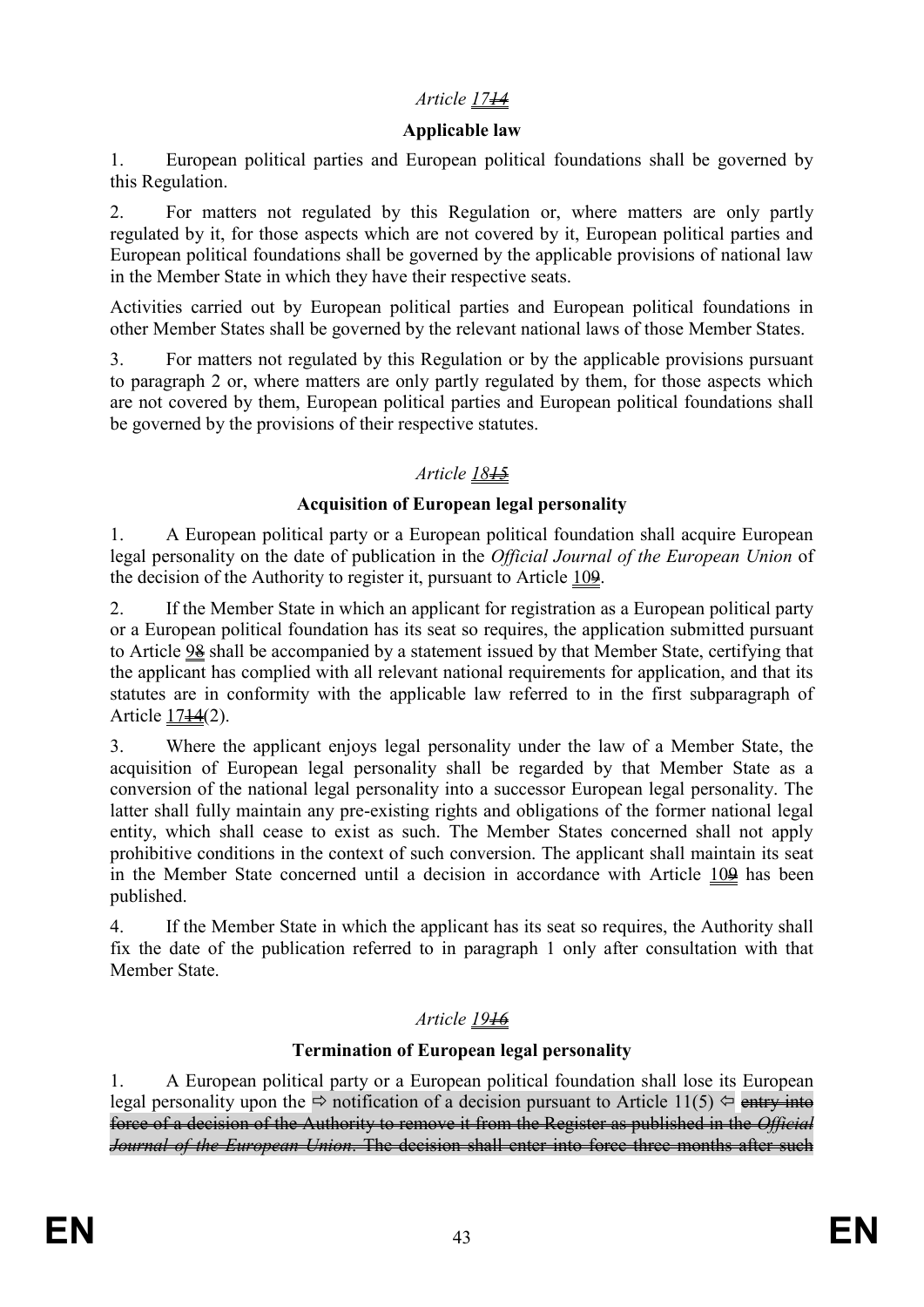publication unless the European political party or the European political foundation concerned requests a shorter period.

2. A European political party or a European political foundation shall be removed from the Register by a decision of the Authority:

- (a) as a consequence of a decision adopted pursuant to Article 11 $\pm \theta$ (2) to (5);
- (b) in the circumstances provided for in Article  $11\overline{40(6)}$ ;
- (c) at the request of the European political party or European political foundation concerned;  $\Theta$ **F**
- (d) in the cases referred to in point  $(b)$  of the first subparagraph of paragraph 3, first subparagraph, point  $(b)$ , of this Article.

3. If a European political party or a European political foundation has seriously failed to fulfil relevant obligations under national law applicable by virtue of the first subparagraph of Article  $17\frac{14}{12}$ , the Member State of the seat may address to the Authority a duly reasoned request for de-registration which  $\frac{m}{m}$   $\boxtimes$  shall  $\boxtimes$  identify precisely and exhaustively the illegal actions and the specific national requirements that have not been complied with. In such cases, the Authority shall:

- (a) for matters relating exclusively or predominantly to elements affecting respect for the values on which the Union is founded, as expressed in Article 2 TEU, initiate a verification procedure in accordance with Article  $11\overline{40}(3)$   $\boxtimes$  of this Regulation  $\boxtimes$ . Article 1140(4), (5) and (6)  $\boxtimes$  of this Regulation  $\boxtimes$  shall also apply;
- (b) for any other matter, and when the reasoned request of the Member State concerned confirms that all national remedies have been exhausted, decide to remove the European political party or European political foundation concerned from the Register.

If a European political party or a European political foundation has seriously failed to fulfil relevant obligations under national law applicable by virtue of the second subparagraph of Article 1744(2), and if the matter relates exclusively or predominantly to elements affecting respect of the values on which the Union is founded, as expressed in Article 2 TEU, the Member State concerned may address a request to the Authority in accordance with the provisions of the first subparagraph of this paragraph. The Authority shall proceed in accordance with  $\frac{\theta}{\theta}$  filest subparagraph, point (a), of this paragraph.

In all cases, the Authority shall act without undue delay. The Authority shall inform the Member State concerned and the European political party or European political foundation concerned of the follow-up given to the reasoned request for de-registration.

4. The Authority shall fix the date of the publication referred to in paragraph 1 after consultation with the Member State in which the European political party or European political foundation has its seat.

5. If the European political party or European political foundation concerned acquires legal personality under the law of the Member State of its seat, such acquisition shall be regarded by that Member State as a conversion of the European legal personality into a national legal personality that fully maintains the pre-existing rights and obligations of the former European legal entity. The Member State in question shall not apply prohibitive conditions in the context of such conversion.

6. If the European political party or European political foundation does not acquire legal personality under the law of the Member State of its seat, it shall be wound up in accordance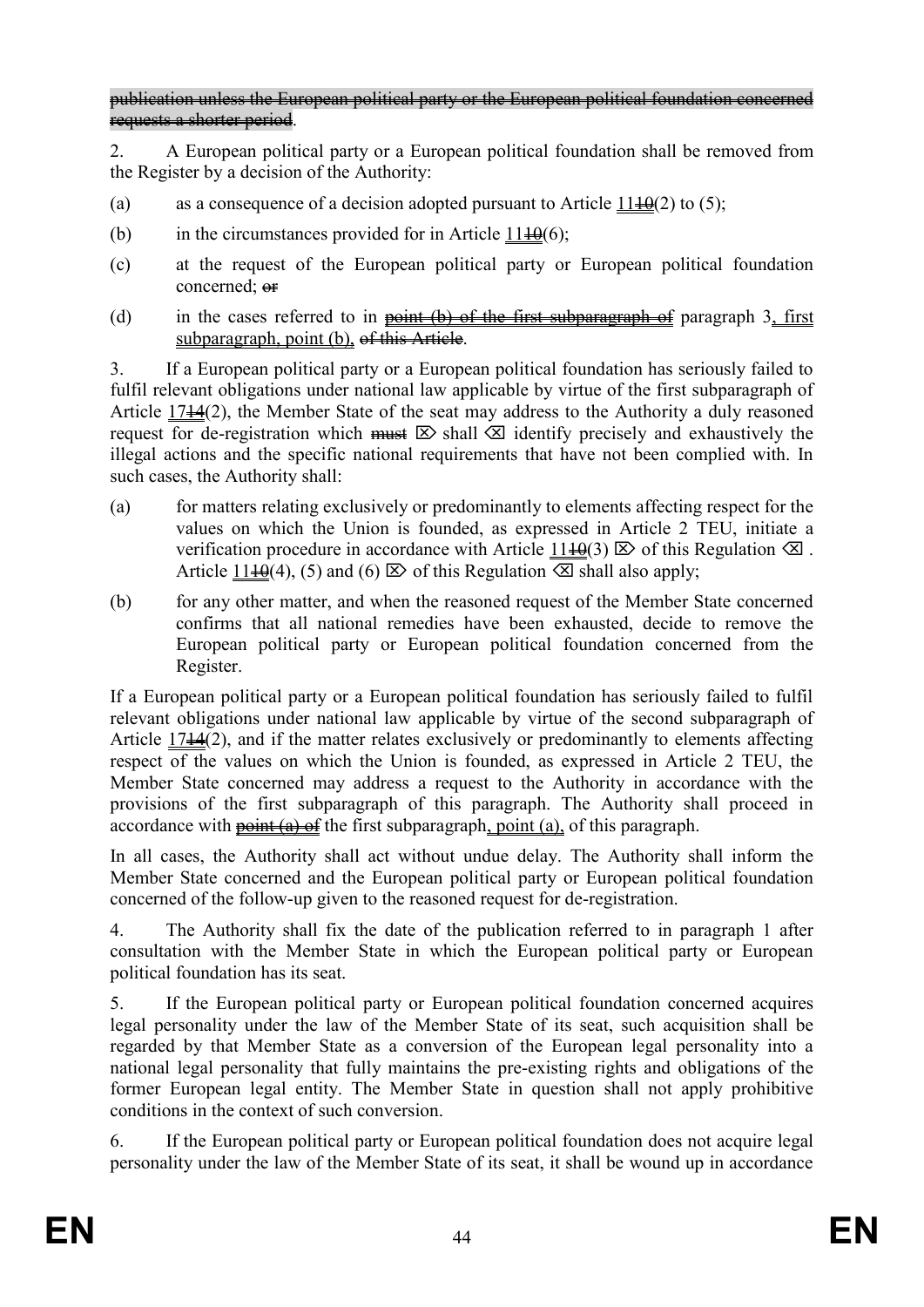with the applicable law of that Member State. The Member State concerned may require that such winding-up be preceded by the acquisition by the party or foundation concerned of national legal personality in accordance with paragraph 5.

7. In all situations referred to in paragraphs 5 and 6, the Member State concerned shall ensure that the not-for-profit condition laid down in Article 3 is fully respected. The Authority and the Authorising Officer of the European Parliament may agree with the Member State concerned the modalities for termination of the European legal personality, in particular in order to ensure the recovery of any funds received from the general budget of the European Union and the payment of any financial sanctions imposed in accordance with Article 3027.

# **CHAPTER IV**

# *FUNDING PROVISIONS*

# *Article 2017*

#### **Funding conditions**

1. A European political party which is registered in accordance with the conditions and procedures laid down in this Regulation, which is represented in the European Parliament by at least one of its members, and which is not in one of the situations of exclusion referred to in Article 136<del>106</del>(1) of the Financial Regulation  $\boxtimes$  Regulation (EU, Euratom) 2018/1046  $\boxtimes$ may apply for funding from the general budget of the European Union, in accordance with the terms and conditions published by the Authorising Officer of the European Parliament in a call for contributions.

2. A European political foundation which is affiliated with a European political party eligible to apply for funding under paragraph 1, which is registered in accordance with the conditions and procedures laid down in this Regulation, and which is not in one of the situations of exclusion referred to in Article  $136406(1)$  of the Financial Regulation  $\boxtimes$  Regulation (EU, Euratom) 2018/1046  $\boxtimes$  may apply for funding from the general budget of the European Union, in accordance with the terms and conditions published by the Authorising Officer of the European Parliament in a call for proposals.

3. For the purposes of determining eligibility for funding from the general budget of the European Union in accordance with paragraph 1 of this Article and point  $(b)$  of Article 3(1), point (b), and for the application of Article  $22 + 9(1)$ , a member of the European Parliament shall be considered as a member of only one European political party, which shall, where relevant, be the one to which  $\boxtimes$  their  $\boxtimes$  his or her national or regional political party is affiliated on the final date for the submission of applications for funding.

> $\bigvee$  2018/673 Art. 1.6 (adapted)  $\Rightarrow$  new

4. Financial contributions or grants from the general budget of the European Union shall not exceed  $90 \Rightarrow 95 \Leftrightarrow$  % of the annual reimbursable expenditure indicated in the budget of a European political party and  $95\%$  of the eligible costs incurred by a European political foundation. European political parties may use any unused part of the Union contribution awarded to cover reimbursable expenditure within the financial year following its award. Amounts unused after that financial year shall be recovered in accordance with the Financial Regulation  $\boxtimes$  Regulation (EU, Euratom) 2018/1046  $\boxtimes$ .  $\Rightarrow$  Financial contributions in the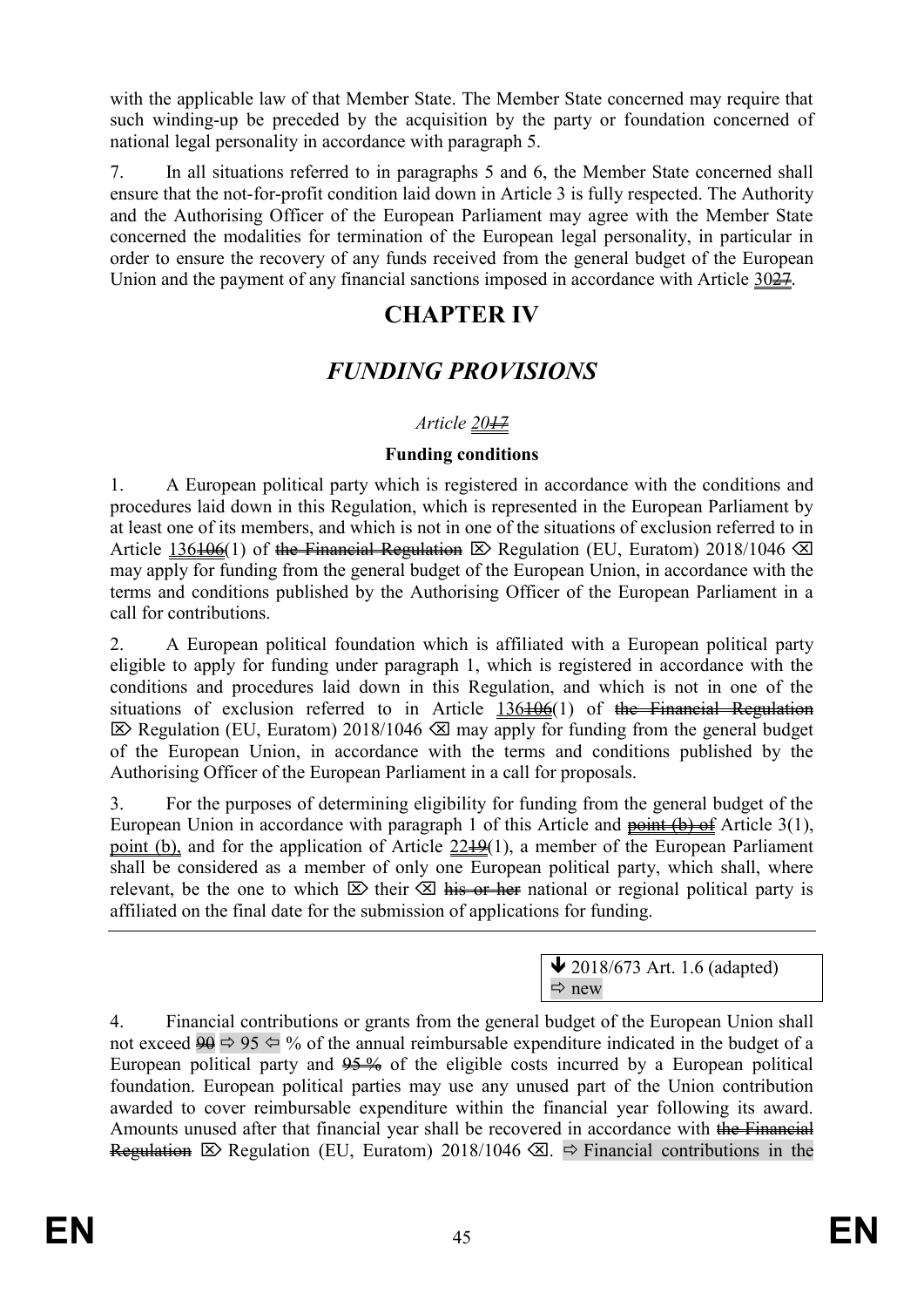year of elections to the European Parliament may cover 100% of the reimbursable expenditure incurred by a European political party.  $\Leftrightarrow$ 

## $\bigvee$  1141/2014

5. Within the limits set out in Articles  $242\pm 1$  and  $252\pm 2$ , the expenditure reimbursable through a financial contribution shall include administrative expenditure and expenditure linked to technical assistance, meetings, research, cross-border events, studies, information and publications, as well as expenditure linked to campaigns.

#### *Article* 21<del>18</del>

#### **Application for funding**

1. In order to receive funding from the general budget of the European Union, a European political party or European political foundation which satisfies the conditions of Article  $20\frac{17}{1}$  or (2) shall file an application with the European Parliament following a call for contributions or proposals.

> $\bigvee$  2019/493 Art. 1.5 (adapted)  $\Rightarrow$  new

2. The European political party and the European political foundation  $\frac{m}{m}$   $\boxtimes$  shall  $\boxtimes$ , at the time of its application, comply with the obligations listed in Article  $2623$ , and, Figrom the date of its application until the end of the financial year or of the action covered by the contribution or grant,  $\boxtimes$  it shall  $\boxtimes$  remain registered in the Register and  $\text{max } \boxtimes$  shall  $\boxtimes$ not be the subject of any of the sanctions provided for in Article  $3027(1)$  and in point (a) (v),  $(vi)$ , and  $(vii)$  of Article 3027(2)  $\Rightarrow$ , points (a) (v) to (ix)  $\Leftarrow$ .

 $\bigvee$  2018/673 Art. 1.7 (adapted)

 $\frac{2a}{3}$ . A European political party shall include in its application evidence demonstrating that its EU member parties have, as a rule, published on their websites,  $\boxtimes$  in accordance with Article 4(1), point (i),  $\otimes$  in a clearly visible and user-friendly manner, throughout the 12 months preceding the final date for submission of applications, the political programme and logo of the European political party.

new

4. A European political party shall include in its application evidence demonstrating its compliance with Article 4(1), point (j), and that its member parties have continuously published on their websites, during 12 months preceding the moment at which the application is made, information on the gender representation among the candidates at the last elections to the European Parliament and on the evolution of gender representation among their Members of the European Parliament.

5. A European political party shall include in its application evidence demonstrating its compliance with Article 5, that it maintains an up to date policy for the use of political advertising and that it has implemented it throughout the 12 months preceding the final date for submission of applications.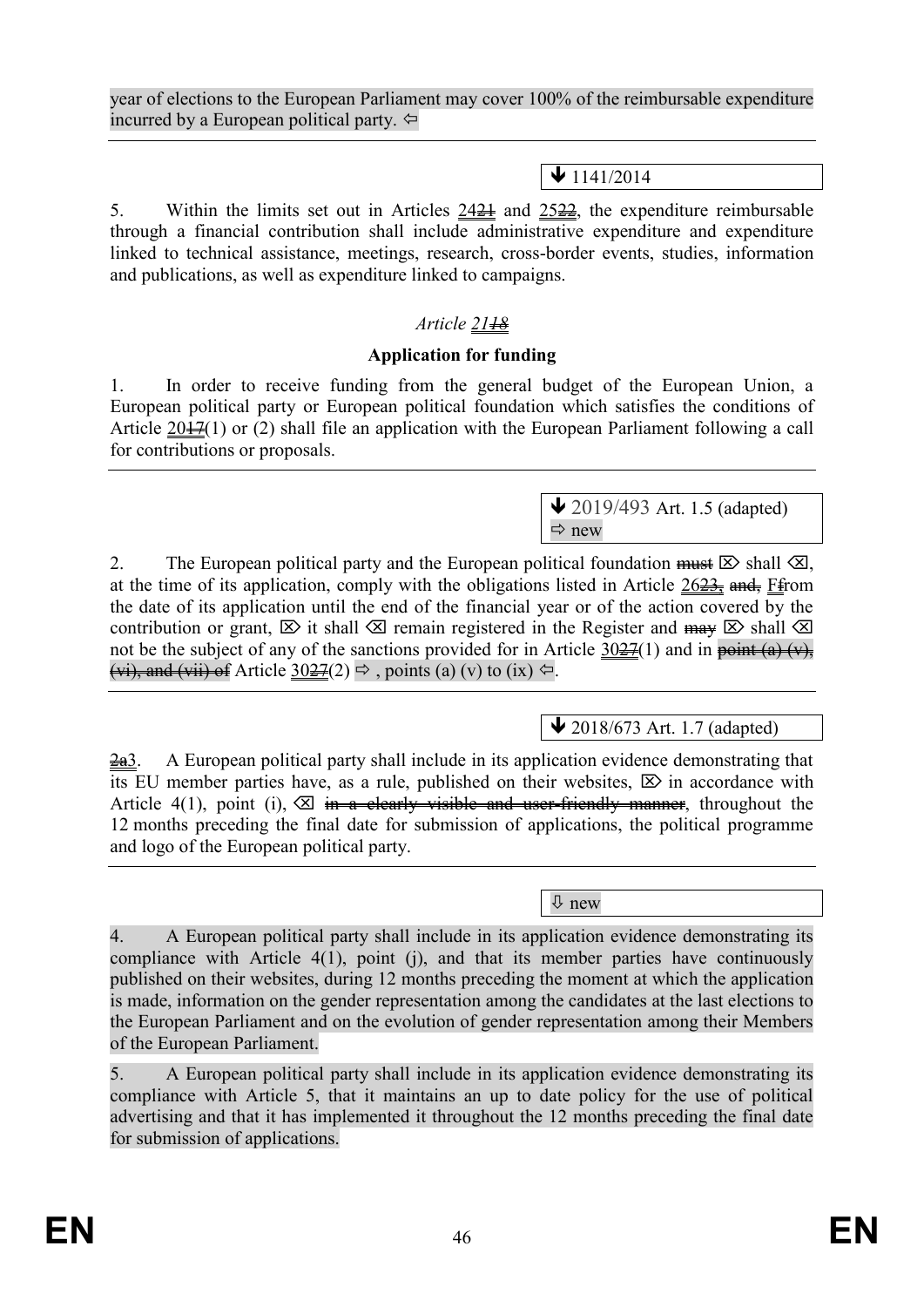$\bigvee$  1141/2014 (adapted)

 $\blacktriangleright$  2018/673 Art. 1.8

 $6\frac{3}{2}$ . A European political foundation shall include in its application its annual work programme or action plan.

74. The Authorising Officer of the European Parliament shall adopt a decision within three months after closure of the call for contributions or call for proposals, and shall authorise and manage the corresponding appropriations in accordance with the Financial Regulation  $\boxtimes$  Regulation (EU, Euratom) 2018/1046  $\boxtimes$ .

85. A European political foundation may apply for funding from the general budget of the European Union only through the European political party with which it is affiliated.

## *Article 2219*

#### **Award criteria and distribution of funding**

1. The respective appropriations available to those European political parties and European political foundations which have been awarded contributions or grants in accordance with Article 21<sup>18</sup> shall be distributed annually on the basis of the following distribution key:

- (a) 10 % shall be distributed among the beneficiary European political parties in equal shares;,
- (b) 90 % shall be distributed among the beneficiary European political parties in proportion to their share of elected members of the European Parliament.

The same distribution key shall be used to award funding to European political foundations, on the basis of their affiliation with a European political party.

> $\bigvee$  1141/2014 (adapted)  $\Rightarrow$  new

2. The distribution referred to in paragraph 1 shall be based on the number of elected members of the European Parliament who are members of the applicant European political party on the final date for the submission of applications for funding, taking into account Article  $20\frac{17}{3}$ .

After that date, any changes to the number shall not affect the respective share of funding between European political parties or European political foundations. This is without prejudice to the requirement in Article  $20\frac{17}{11}$  for a European political party to be represented in the European Parliament by at least one of its members.

# *Article 2320*

## **Donations, and contributions**  $\mathbb{Z}$  **and own resources**  $\mathbb{Z}$

1. European political parties and European political foundations may accept donations from natural or legal persons of up to a value of EUR 18000 per year and per donor.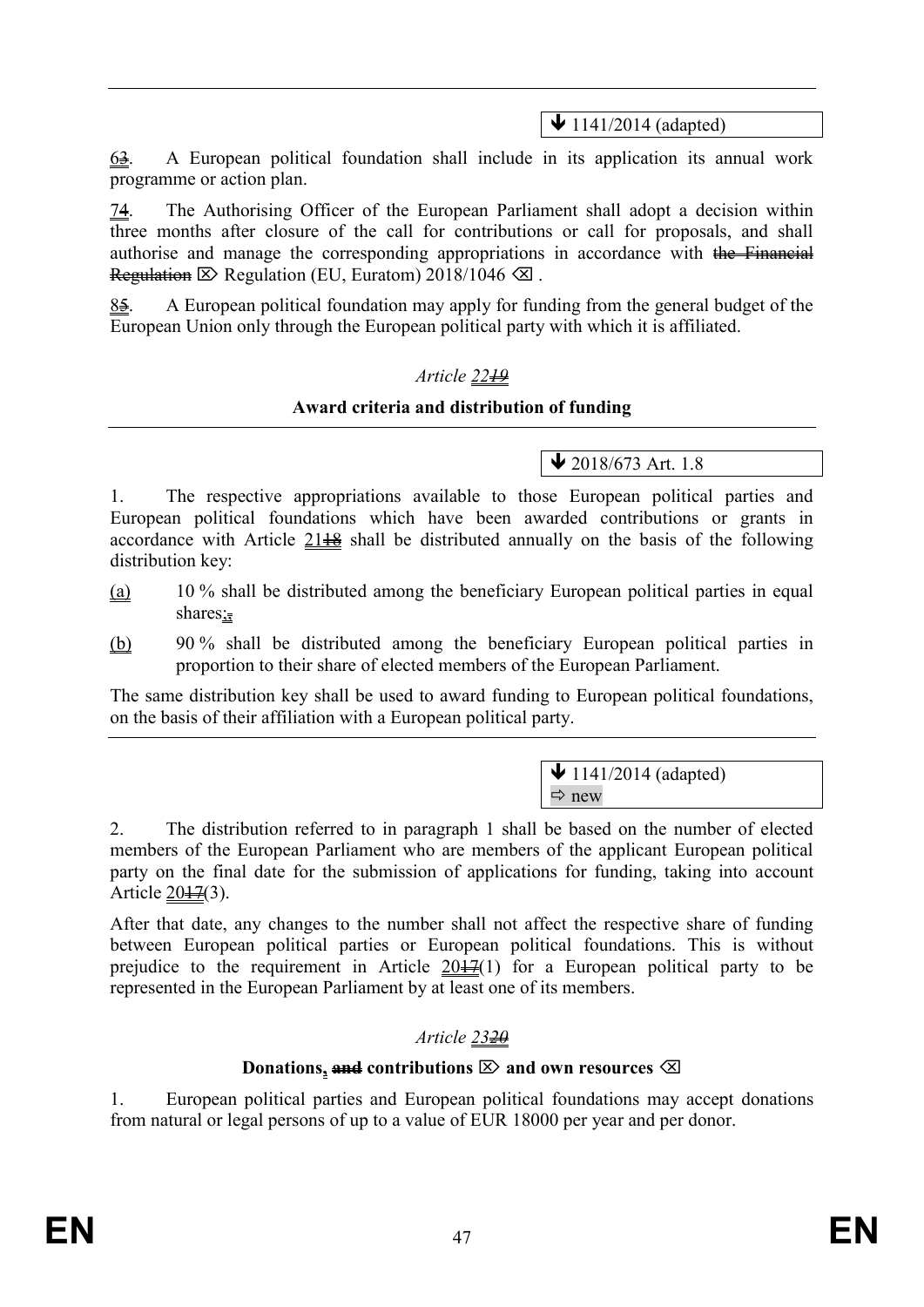2. European political parties and European political foundations shall, at the time of the submission of their annual financial statements in accordance with Article  $2623$ , also transmit a list of all donors with their corresponding donations, indicating both the nature and the value of the individual donations. This paragraph shall also apply to contributions made by member parties of European political parties and member organisations of European political foundations.

For donations from natural persons the value of which exceeds EUR 1500 and is below or equal to EUR 3000, the European political party or European political foundation concerned shall indicate whether the corresponding donors have given their prior written consent to publication in accordance with  $\frac{\pi}{12}$   $\frac{\pi}{12}$  Article 3632(1), point (e).

3. Donations received by European political parties and European political foundations  $\Rightarrow$  and expenditure funded from those donations  $\Leftrightarrow$  within six months prior to elections to the European Parliament shall be reported on a weekly basis to the Authority in writing and in accordance with paragraph 2.

4. Single donations the value of which exceeds EUR 12000 that have been accepted by European political parties and European political foundations shall be immediately reported to the Authority in writing and in accordance with paragraph 2.

new

5. For all donations the value of which exceeds EUR 3000, European political parties and European political foundations shall request donors to provide the necessary information for their proper identification. European political parties and European political foundations shall transmit the information received to the Authority upon its request.

The Authority shall establish a form to be used for purposes of the first subparagraph.

 $\bigvee$  1141/2014 (adapted)

65. European political parties and European political foundations shall not accept any of the following:

- (a) anonymous donations or contributions;
- (b) donations from the budgets of political groups in the European Parliament;
- (c) donations from any public authority from a Member State or a third country, or from any undertaking over which such a public authority may exercise, directly or indirectly, a dominant influence by virtue of its ownership of it, its financial participation therein, or the rules which govern it; or
- (d) donations from any private entities based in a third country or from individuals from a third country who are not entitled to vote in elections to the European Parliament.

76. Any donation that is not permitted under this Regulation shall within 30 days following the date of its receipt by a European political party or a European political foundation:

- (a) be returned to the donor or to any person acting on the donor's behalf;  $\theta$
- (b) where it is not possible to return it, be reported to the Authority and the European Parliament.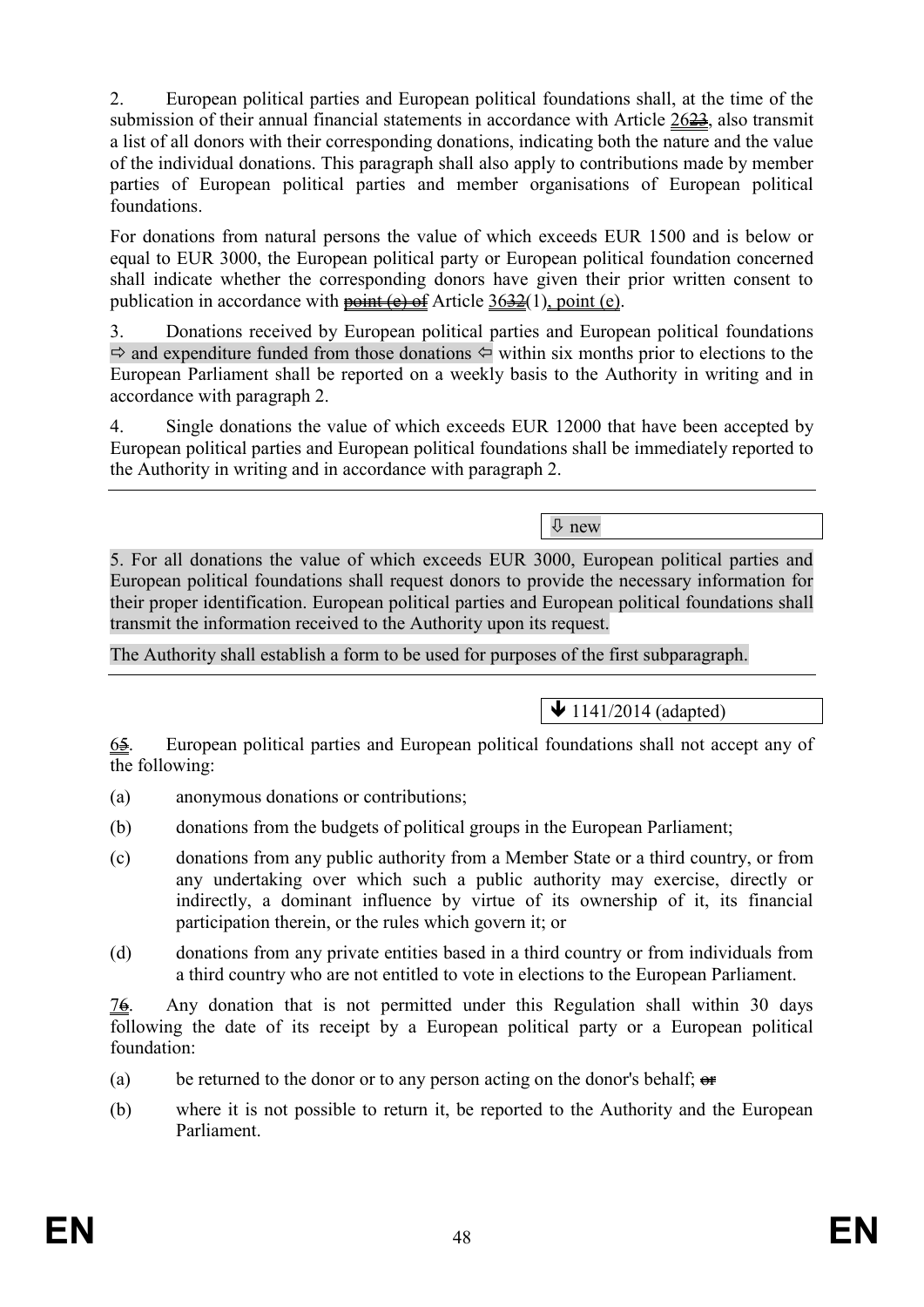$\boxtimes$  Where a donation is reported, pursuant to the first subparagraph, point (b),  $\boxtimes$  t#he Authorising Officer of the European Parliament shall establish the amount receivable and authorise the recovery in accordance with the provisions laid down in Articles 98 to 100 of the Financial Regulation  $\boxtimes$  Regulation (EU, Euratom) 2018/1046  $\boxtimes$ . The funds shall be entered as general revenue in the European Parliament section of the general budget of the European Union.

8. The Authority shall carry out verifications where it has grounds to believe that any donation has been granted in breach of this Regulation. It may for that purpose request additional information from the European political party or European political foundation and its donors.

> $\bigvee$  1141/2014 (adapted)  $\Rightarrow$  new

new

97. Contributions  $\boxtimes$  from members of  $\boxtimes$  to a European political party from its members  $\Rightarrow$  that have their seat in, or are citizens of, a Member State or from member parties that have their seat in a country belonging to the Council of Europe  $\Leftrightarrow$  shall be permitted. The  $\boxtimes$  total  $\boxtimes$  value of such contributions  $\boxtimes$  from members  $\boxtimes$  shall not exceed 40 % of the annual budget of that  $\Rightarrow$  a  $\Leftarrow$  European political party.  $\Rightarrow$  The value of contributions from member parties that have their seat in a country outside the Union shall not exceed 10% of the total contributions from members.

108. Contributions to a European political foundation from its members  $\boxtimes$  of a European political foundation  $\otimes \Rightarrow$  that have their seat in, or are citizens of, a Member State or from member organisations that have their seat in a country belonging to the Council of Europe  $\Leftarrow$ . and from the European political party with which it is affiliated, shall be permitted. The  $\boxtimes$  total  $\boxtimes$  value of such contributions  $\boxtimes$  from members  $\boxtimes$  shall not exceed 40 % of the annual budget of that  $\Rightarrow$  a  $\Leftarrow$  European political foundation and  $\boxtimes$  shall  $\boxtimes$  may not derive from funds received by a European political party pursuant to this Regulation from the general budget of the European Union.  $\Rightarrow$  The value of contributions from member organisations that have their seat in a country outside the Union shall not exceed 10% of the total contributions from members.  $\Leftarrow$ 

The burden of proof shall rest with the European political party concerned, which shall clearly indicate in its accounts the origin of funds used to finance its affiliated European political foundation.

119. Without prejudice to paragraphs 87 and 98, European political parties and European political foundations may accept from citizens who are their members contributions up to a value of EUR 18000 per year and per member, where such contributions are made by the member concerned on his or her own behalf.

The ceiling laid down in the first subparagraph shall not apply where the member concerned is also an elected member of the European Parliament, of a national parliament or of a regional parliament or regional assembly.

 $12<sub>10</sub>$ . Any contribution that is not permitted under this Regulation shall be returned in accordance with paragraph 76.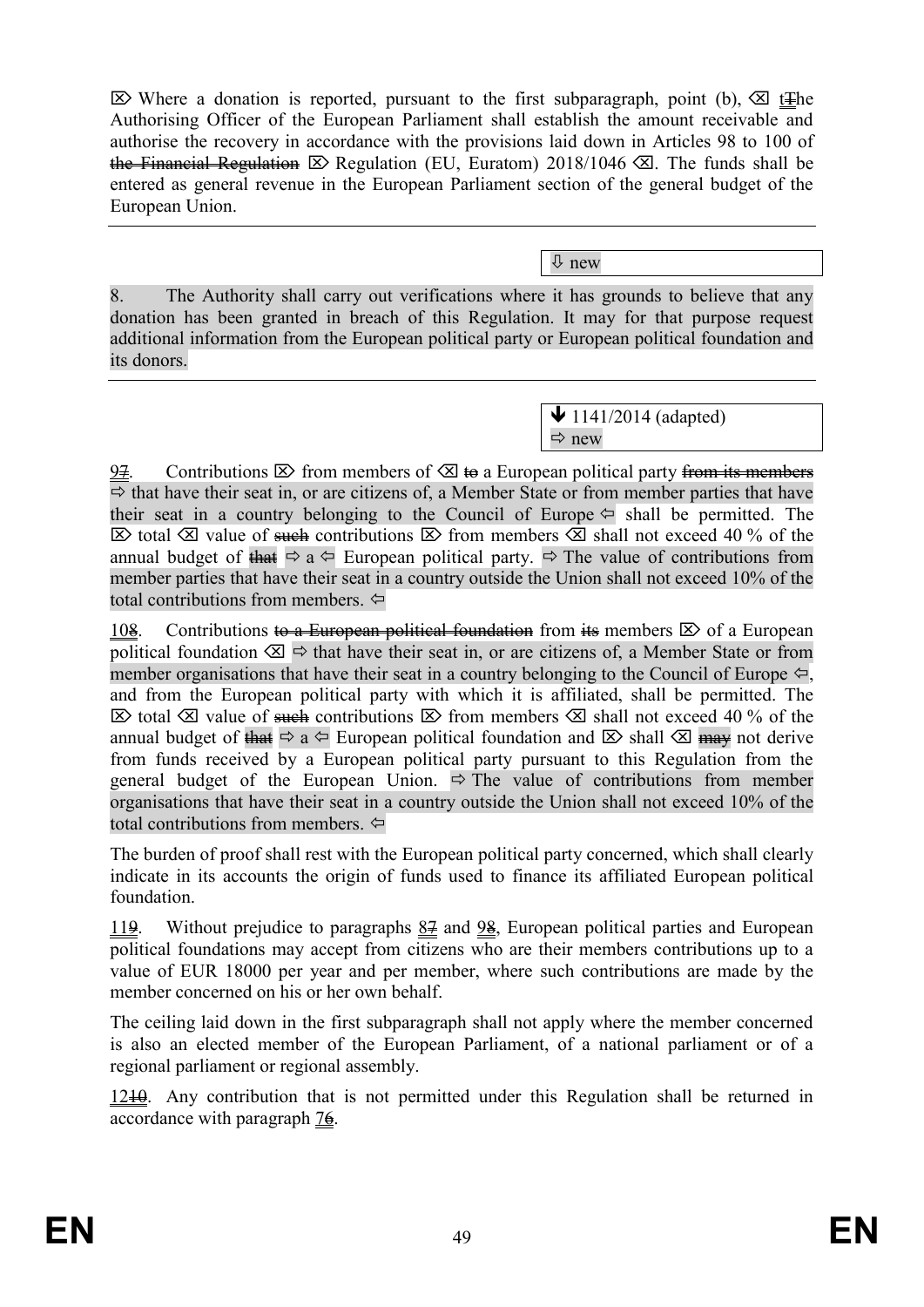new

13. The value of own resources of a European political party or of a European political foundation generated from own economic activities shall not exceed 5% of the annual budget of that European political party or European political foundation.

 $\blacktriangleright$  1141/2014 (adapted)

# *Article 2421*

## **Financing of campaigns in the context of elections to the European Parliament**

1. Subject to the second subparagraph, the funding of European political parties from the general budget of the European Union or from any other source may be used to finance campaigns conducted by the European political parties in the context of elections to the European Parliament in which they or their members participate as required by point (d) of Article  $3(1)$ , point  $(f)$ .

In accordance with Article 8 of the Act concerning the election of the members of the European Parliament by direct universal suffrage<sup>36</sup>, the funding and possible limitation of election expenses for all political parties, candidates and third parties in, in addition to their participation in, elections to the European Parliament is governed in each Member State by national provisions.

new

2. The funding of European political parties and European political foundations from the general budget of the European Union or from any other source may be used to finance referendum campaigns when those campaigns concern the implementation of the Treaties of the Union.

> $\bigvee$  1141/2014 (adapted)  $Arr$  new

32. Expenditure linked to the campaigns referred to in paragraphs  $1 \Rightarrow$  and  $2 \Leftrightarrow$  shall be clearly identified as such by the European political parties in their annual financial statements.

# *Article 2522*

## **Prohibition of funding**

1. Notwithstanding Article  $242+(1)$ , the funding of European political parties from the general budget of the European Union or from any other source shall not be used for the direct or indirect funding of other political parties, and in particular national parties or candidates. Those national political parties and candidates shall continue to be governed by national rules.

2. The funding of European political foundations from the general budget of the European Union or from any other source shall not be used for any other purpose than for

 $\overline{a}$ <sup>36</sup> OJ L 278, 8.10.1976, p. 5.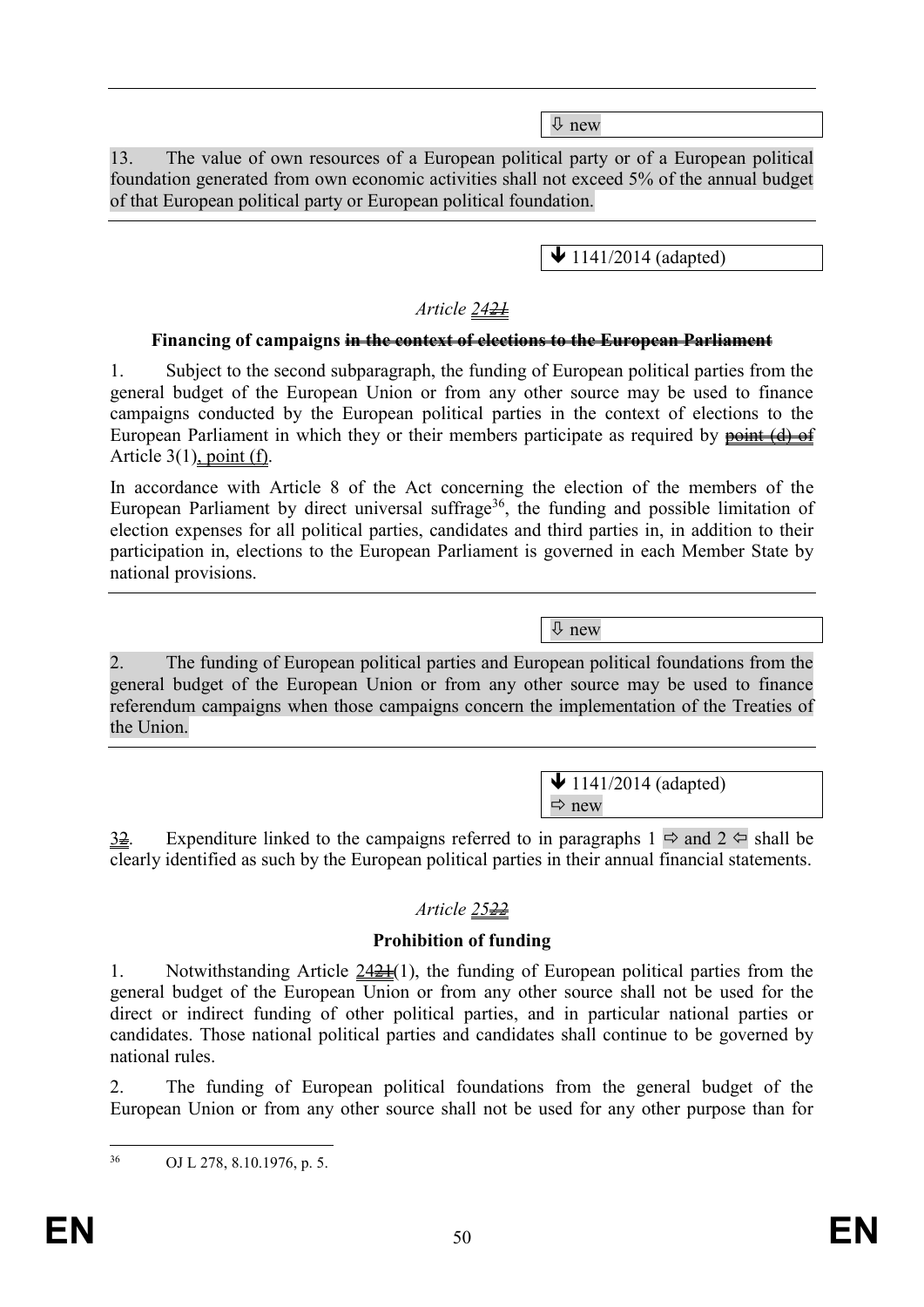financing their tasks as listed in  $\frac{\text{point}(4) \cdot \text{of}}{\text{orbit}(2) \cdot \text{point}(4)}$  and to meet expenditure directly linked to the objectives set out in their statutes in accordance with Article  $6\frac{5}{2}$ . It shall in particular not be used for the direct or indirect funding of elections, political parties, or candidates or other foundations.

3. The funding of European political parties and European political foundations from the general budget of the European Union or from any other source shall not be used to finance referendum campaigns.

# **CHAPTER V**

# *CONTROL AND SANCTIONS*

## *Article 2623*

#### **Accounts, reporting and audit obligations**

1. At the latest within six months following the end of the financial year, European political parties and European political foundations shall submit to the Authority, with a copy to the Authorising Officer of the European Parliament and to the competent National Contact Point of the Member State of their seat:

- (a) their annual financial statements and accompanying notes, covering their revenue and expenditure, assets and liabilities at the beginning and at the end of the financial year, in accordance with the law applicable in the Member State in which they have their seat and their annual financial statements on the basis of the international accounting standards defined in Article 2 of Regulation (EC) No 1606/2002 of the European Parliament and of the Council:
- (b) an external audit report on the annual financial statements, covering both the reliability of those financial statements and the legality and regularity of their revenue and expenditure, carried out by an independent body or expert; and
- (c) the list of donors and contributors and their corresponding donations or contributions reported in accordance with Article  $2320(2)$ , (3) and (4).

2. Where expenditure is implemented by European political parties jointly with national political parties or by European political foundations jointly with national political foundations, or with other organisations, evidence of the expenditure incurred by the European political parties or by the European political foundations directly or through those third parties shall be included in the annual financial statements referred to in paragraph 1.

3. The independent external bodies or experts referred to in  $\frac{\text{point}(\text{b}) - \text{of}}{\text{point}(\text{b}) - \text{of}}}$  paragraph 1, point (b), shall be selected, mandated and paid by the European Parliament. They shall be duly authorised to audit accounts under the law applicable in the Member State in which they have their seat or establishment.

4. European political parties and European political foundations shall provide any information requested by the independent bodies or experts for the purpose of their audit.

5. The independent bodies or experts shall inform the Authority and the Authorising Officer of the European Parliament of any suspected illegal activity, fraud or corruption which may harm the financial interests of the Union. The Authority and the Authorising Officer of the European Parliament shall inform the National Contact Points concerned thereof.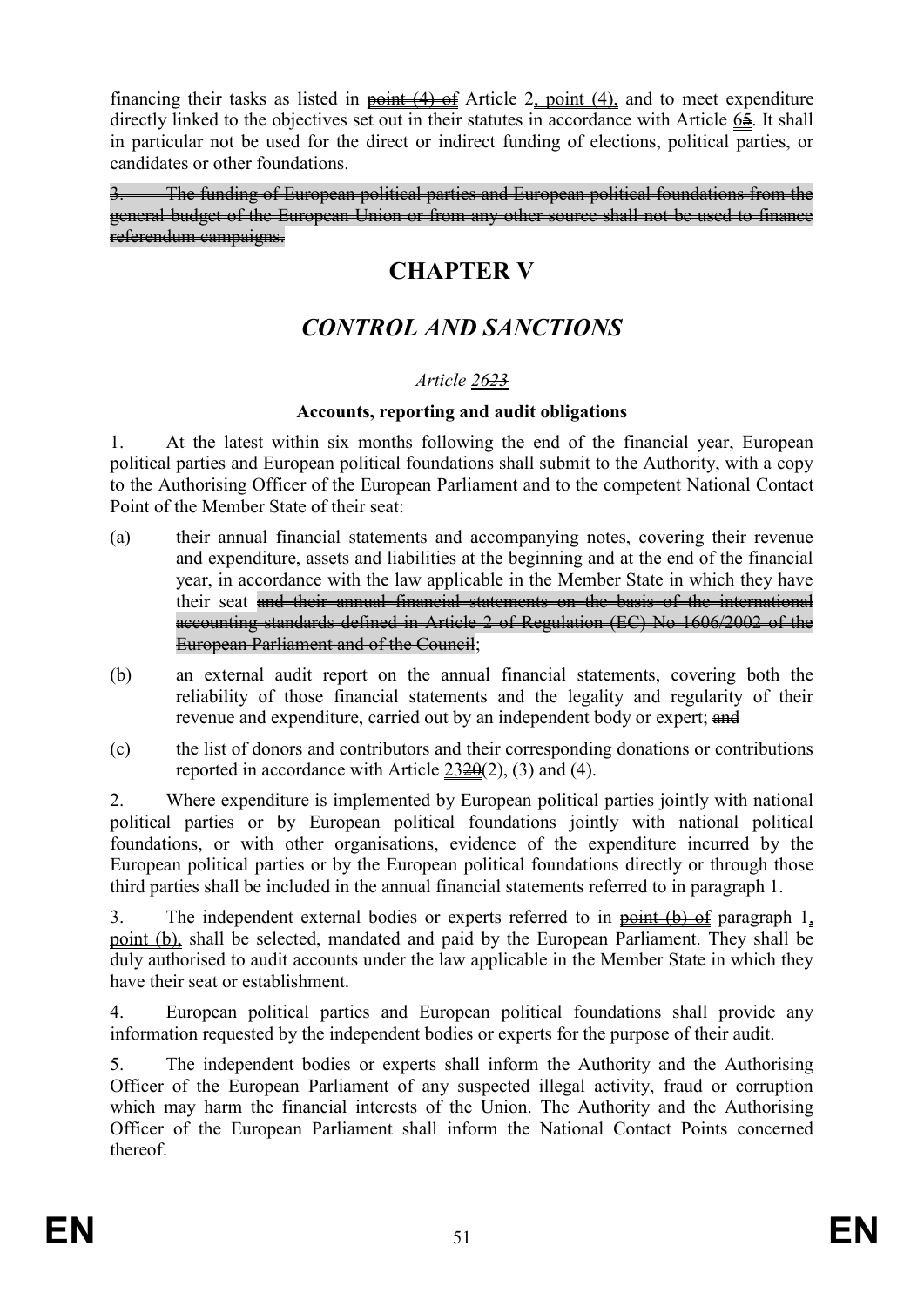#### *Article 2724*

#### **General rules on control**

1. Control of compliance by European political parties and European political foundations with their obligations under this Regulation shall be exercised, in cooperation, by the Authority, by the Authorising Officer of the European Parliament and by the competent Member States.

2. The Authority shall control compliance by European political parties and European political foundations with their obligations under this Regulation, in particular in relation to Article 3, points (a), (b), and (d) to (f) of Article 4(1), points (a), (b), (d), (e) and (f), points (a) to (e) and (g) of Article  $6\frac{5}{1}$ , points (a) to (e) and (g), Article 10 $\frac{9}{5}$  and (6), and Articles  $2320, 2421$  and  $2522$ .

The Authorising Officer of the European Parliament shall control compliance by European political parties and European political foundations with the obligations relating to Union funding under this Regulation in accordance with the Financial Regulation  $\boxtimes$  Regulation (EU, Euratom)  $2018/1046 \leq$  In carrying out such controls, the European Parliament shall take the necessary measures in the fields of the prevention of and the fight against fraud affecting the financial interests of the Union.

3. The control by the Authority and by the Authorising Officer of the European Parliament referred to in paragraph 2 shall not extend to compliance by European political parties and European political foundations with their obligations under applicable national law as referred to in Article 1744.

4. European political parties and European political foundations shall provide any information requested by the Authority, the Authorising Officer of the European Parliament, the Court of Auditors, the European Anti-Fraud Office (OLAF) or Member States which is necessary for the purpose of carrying out the controls for which they are responsible under this Regulation.

Upon request and for the purpose of controlling compliance with Article  $2320$ , European political parties and European political foundations shall provide the Authority with information concerning contributions made by individual members and the identity of such members. Moreover, where appropriate, the Authority may require European political parties to provide signed confirmatory statements from members holding elected mandates for the purpose of controlling compliance with the condition laid down in the first subparagraph of  $point$  (b) of Article 3(1), point (b) (i).

#### *Article 2825*

## **Implementation and control in respect of Union funding**

1. Appropriations for the funding of European political parties and European political foundations shall be determined under the annual budgetary procedure and shall be implemented in accordance with this Regulation and the Financial Regulation  $\boxtimes$  Regulation (EU, Euratom)  $2018/1046 \text{ } \textcircled{x}$ .

The terms and conditions for contributions and grants shall be laid down by the Authorising Officer of the European Parliament in the call for contributions and the call for proposals.

2. Control of funding received from the general budget of the European Union and its use shall be exercised in accordance with the Financial Regulation  $\mathbb{Z}$  Regulation (EU, Euratom)  $2018/1046 \text{ } \textcircled{}$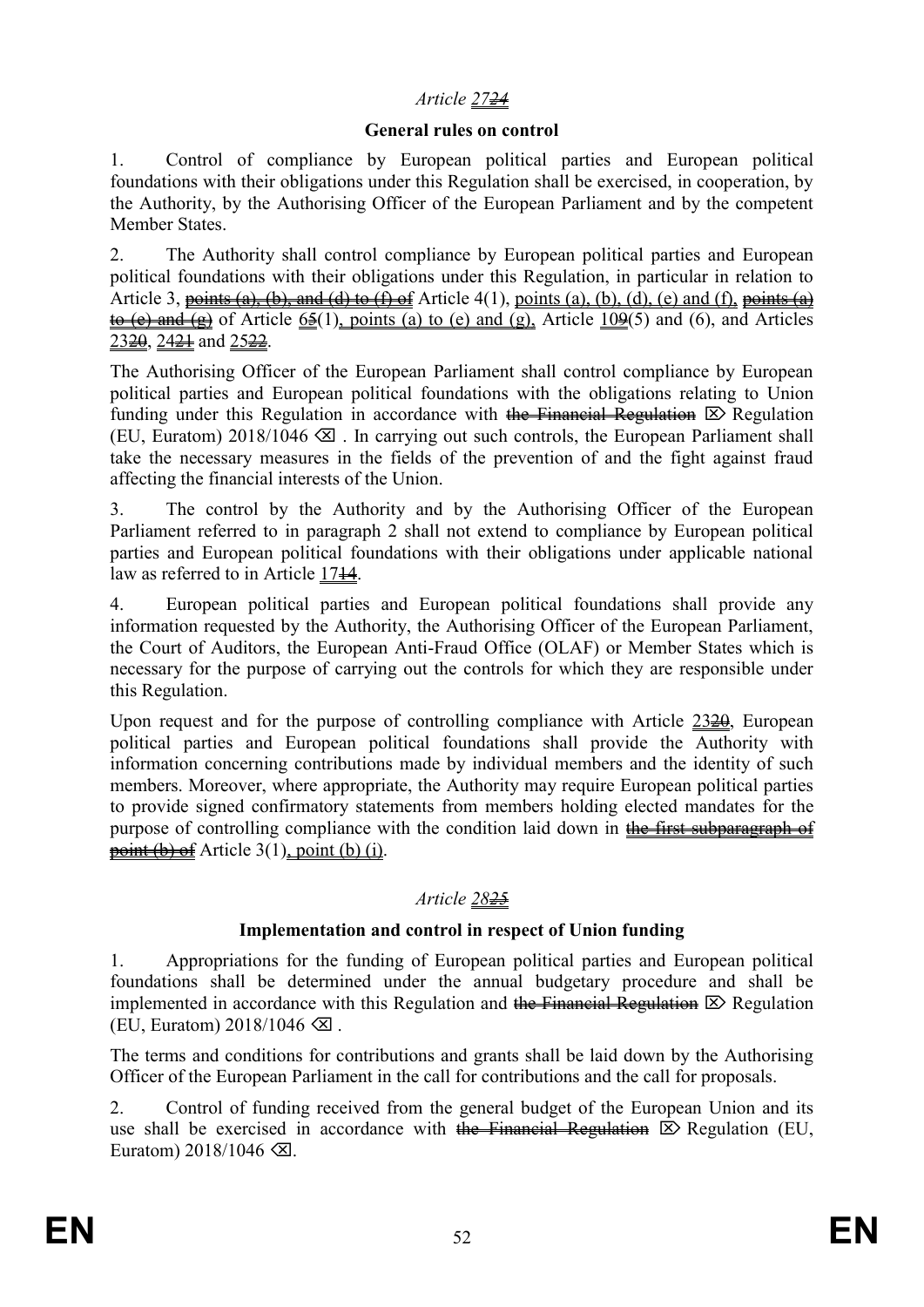Control shall also be exercised on the basis of annual certification by an external and independent audit, as provided for in Article  $2622(1)$ .

3. The Court of Auditors shall exercise its audit powers in accordance with Article 287 **TFEU** 

4. Any document or information required by the Court of Auditors in order to enable it to carry out its task shall be supplied to it at its request by the European political parties and the European political foundations that receive funding in accordance with this Regulation.

5. The contribution and grant decision or agreement shall expressly provide for auditing by the European Parliament and the Court of Auditors, on the basis of records and on the spot, of the European political party which has received a contribution or the European political foundation which has received a grant from the general budget of the European Union.

6. The Court of Auditors and the Authorising Officer of the European Parliament, or any other external body authorised by the Authorising Officer of the European Parliament, may carry out the necessary checks and verifications on the spot in order to verify the legality of expenditure and the proper implementation of the provisions of the contribution and grant decision or agreement, and, in the case of European political foundations, the proper implementation of the work programme or action. The European political party or European political foundation in question shall supply any document or information needed to carry out this task.

7. OLAF may carry out investigations, including on-the-spot checks and inspections, in accordance with the provisions and procedures laid down in Regulation (EU, Euratom) No 883/2013 of the European Parliament and of the Council<sup>37</sup> and Council Regulation (Euratom, EC) No  $2185/96^{38}$ , with a view to establishing whether there has been fraud, corruption or any other illegal activity affecting the financial interests of the Union in connection with contributions or grants under this Regulation. If appropriate, its findings may give rise to recovery decisions by the Authorising Officer of the European Parliament.

# *Article 2926*

## **Technical support**

All technical support provided by the European Parliament to European political parties shall be based on the principle of equal treatment. It shall be granted on conditions no less favourable than those granted to other external organisations and associations that may be accorded similar facilities and shall be supplied against invoice and payment.

## *Article 3027*

## **Sanctions**

 $37$ <sup>37</sup> Regulation (EU, Euratom) No 883/2013 of the European Parliament and of the Council of 11 September 2013 concerning investigations conducted by the European Anti-Fraud Office (OLAF) and repealing Regulation (EC) No 1073/1999 of the European Parliament and of the Council and Council Regulation (Euratom) No 1074/1999 (OJ L 248, 18.9.2013, p. 1).

<sup>38</sup> Council Regulation (Euratom, EC) No 2185/96 of 11 November 1996 concerning on-the-spot checks and inspections carried out by the Commission in order to protect the European Communities' financial interests against fraud and other irregularities (OJ L 292, 15.11.1996, p. 2).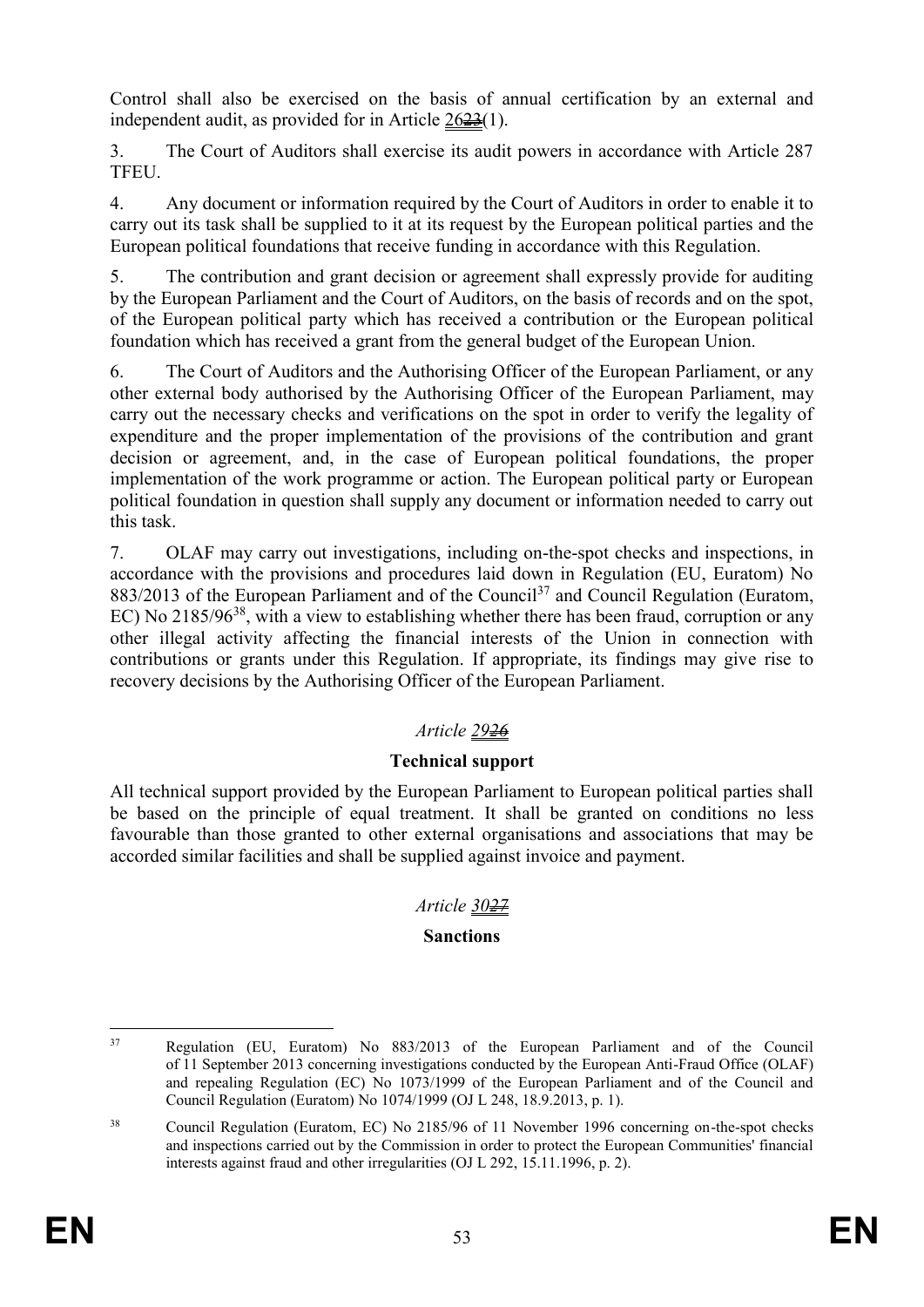1. In accordance with Article 1916, the Authority shall decide to remove a European political party or a European political foundation from the Register by way of sanction in any of the following situations:

(a) where the party or foundation in question  $\Rightarrow$  is in one of the situations of exclusion referred to in Article 136(1) of Regulation (EU, Euratom) 2018/1046  $\Leftrightarrow$  has been found by a judgment having the force of res judicata to have engaged in illegal activities detrimental to the financial interests of the Union as defined in Article 106(1) of the Financial Regulation;

 $\triangle$  2018/673 Art. 1.9(a)

(b) where it is established, in accordance with the procedures set out in Article  $11\overline{40}(2)$ to (5), that it no longer fulfils one or more of the conditions set out in Article 3(1) or  $(2)$ ;

## $\blacktriangleright$  2018/673 Art. 1.9(b) (adapted)

 $(cba)$  where a decision to register the party or foundation in question is based on incorrect or misleading information for which the applicant is responsible, or where such a decision has been obtained by deceit;  $\theta$ 

> $\bigvee$  1141/2014  $\Rightarrow$  new

- $(d\mathbf{e})$  where a request by a Member State for de-registration on grounds of serious failure to fulfil obligations under national law meets the requirements set out in point (b) of Article  $1946(3)$ , point (b).
- 2. The Authority shall impose financial sanctions in the following situations:
- (a) non-quantifiable infringements:
	- (i) in the event of non-compliance with the requirements of Article  $109(5)$  or (6);
	- (ii) in the event of non-compliance with the commitments entered into and the information provided by a European political party or European political foundation in accordance with points  $(a)$ ,  $(b)$  and  $(d)$  to  $(f)$  of Article 4(1), points (a), (b), (d), (e), (f),  $\Rightarrow$  (i) and (j)  $\Leftrightarrow$  and with points (a), (b), (d) and (e)  $\frac{f}{f}$  Article  $\frac{f}{f}$  Article  $\frac{f}{f}$  (1), points (a), (b), (d) and (e);
	- (iii) in the event of failure to transmit the list of donors and their corresponding donations in accordance with Article  $2320(2)$  or to report donations in accordance with Article  $2320(3)$  and (4);
	- (iv) where a European political party or a European political foundation has infringed the obligations laid down in Article  $26~~23~~(1)$  or Article  $27~~24~~(4)$ ;
	- (v) where a European political party or a European political foundation has been found by a judgment having the force of res judicata to have engaged in illegal activities detrimental to the financial interests of the Union as defined in Article 106(1) of the Financial Regulation  $\Rightarrow$  is in one of the situations of exclusion referred to in Article 136(1) of Regulation (EU, Euratom)  $2018/1046 \Leftrightarrow$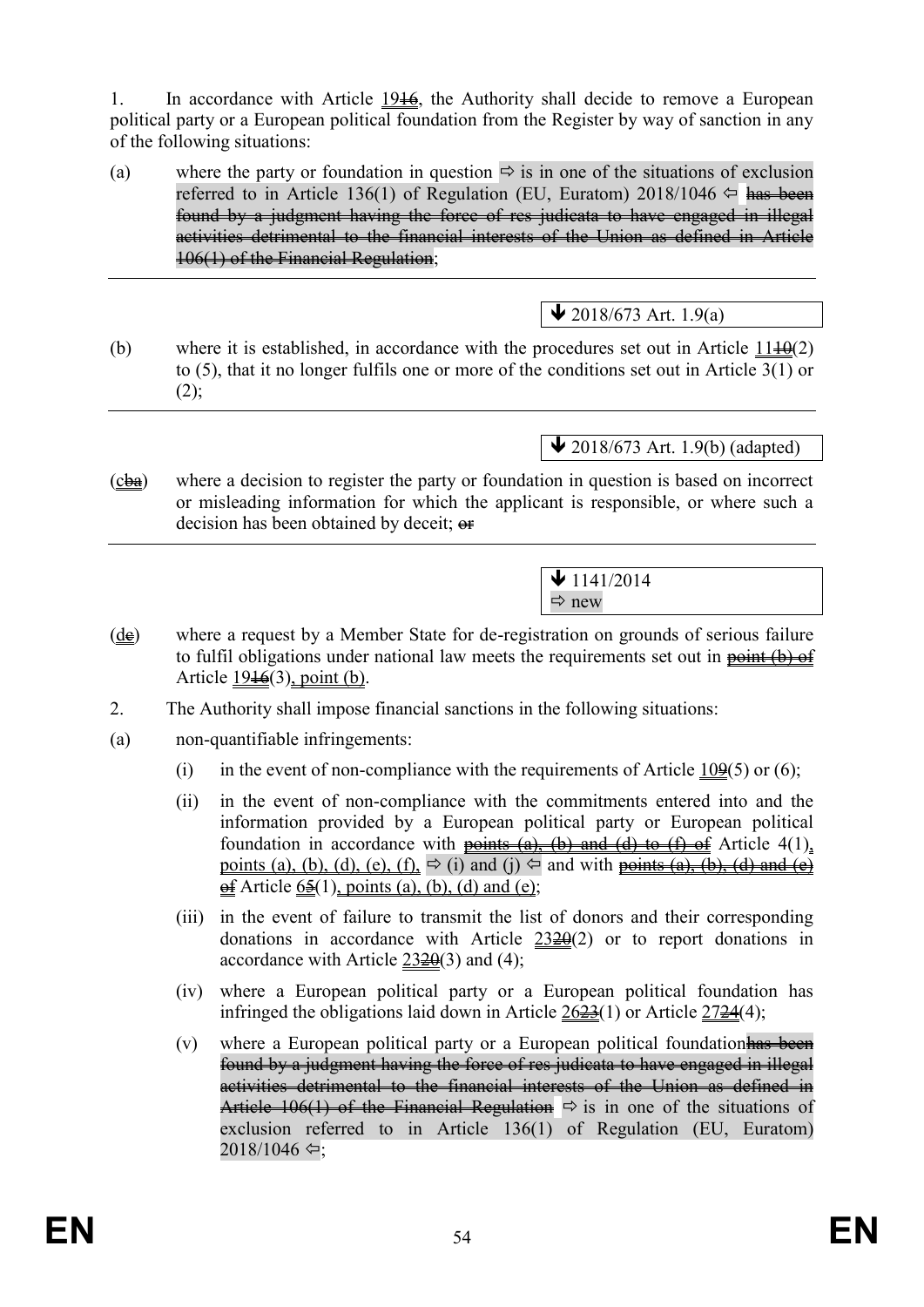(vi) where the European political party or the European political foundation concerned has at any time intentionally omitted to provide information or has intentionally provided incorrect or misleading information, or where the bodies authorised by this Regulation to audit or conduct checks on the beneficiaries of funding from the general budget of the European Union detect inaccuracies in the annual financial statements which are regarded as constituting material omissions or misstatements of items in accordance with the international accounting standards defined in Article 2 of Regulation (EC) No 1606/2002 of the European Parliament and of the Council<sup>39</sup>;

# $\triangle$  2019/493 Art. 1.6(a)

(vii) where, in accordance with the verification procedure provided for in Article  $12+0a$ , it is established that a European political party or a European political foundation has deliberately influenced or attempted to influence the outcome of elections to the European Parliament by taking advantage of an infringement of the applicable rules on the protection of personal data;

new

- (viii) in the event of failure to provide evidence on the use of logos and publication of political programmes in accordance with Article 21(3);
- (ix) in the event of failure to provide evidence on gender representation in accordance with Article 21(4).

 $\bigvee$  1141/2014 (adapted)  $\Rightarrow$  new

- (b) quantifiable infringements:
	- (i) where a European political party or a European political foundation has accepted donations and contributions that are not permitted under Article  $2320(1)$  or (5), unless the conditions laid down in Article  $2320(76)$  are met;
	- (ii) in the event of non-compliance with the requirements laid down in Articles  $242+$  and  $2522$ .

3. The Authorising Officer of the European Parliament may exclude a European political party or a European political foundation from future Union funding for up to five years, or up to 10 years in cases of an infringement repeated within a five-year period, when it has been found guilty of any of the infringements listed in  $\frac{\partial u}{\partial x} + \frac{\partial u}{\partial y} + \frac{\partial u}{\partial z} + \frac{\partial u}{\partial z} + \frac{\partial u}{\partial x} + \frac{\partial u}{\partial y} + \frac{\partial u}{\partial z} + \frac{\partial u}{\partial x} + \frac{\partial u}{\partial y} + \frac{\partial u}{\partial z} + \frac{\partial u}{\partial x} + \frac{\partial u}{\partial y} + \frac{\partial u}{\partial y} + \frac{\partial u}{\partial z} + \frac{\partial u}{\partial y} + \frac{\partial$ 2, points  $(a)(v)$  and  $(vi)$ . This is without prejudice to the powers of the Authorising Officer of the European Parliament as set out in Article  $\frac{204n}{1231}$  of the Financial Regulation  $\boxtimes$  Regulation (EU, Euratom) 2018/1046  $\boxtimes$ .

4. For the purposes of paragraphs 2 and 3, the following financial sanctions shall be imposed on a European political party or a European political foundation:

 <sup>39</sup> Regulation (EC) No 1606/2002 of the European Parliament and of the Council of July 2002 on the application of international accounting standards (OJ L 243,  $11.9.2002, p.1$ .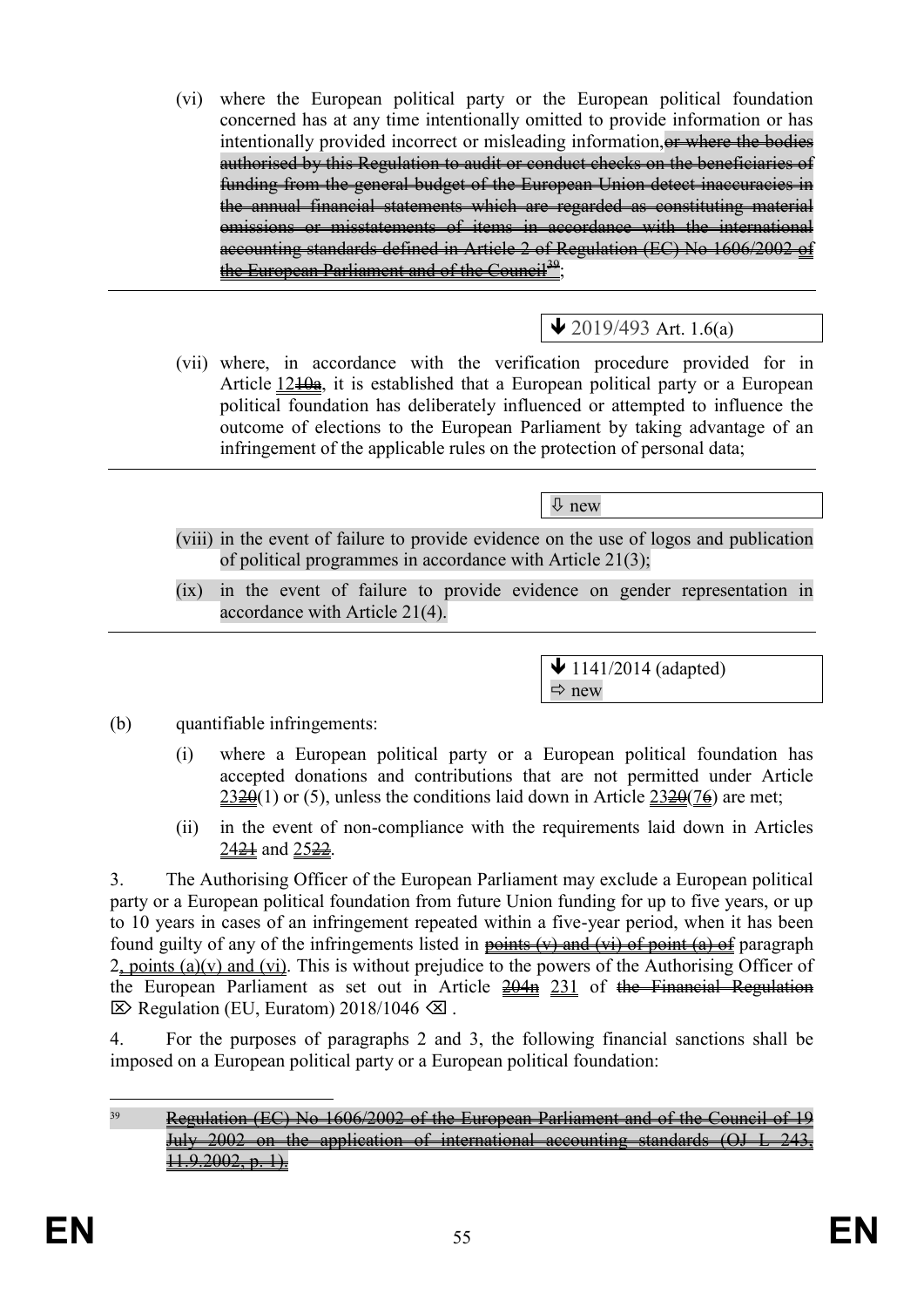- (a) in cases of non-quantifiable infringements, a fixed percentage of the annual budget of the European political party or European political foundation concerned  $\boxtimes$  as follows  $\mathfrak{D}$ :
	- (i)  $\Rightarrow$  up to  $\Leftarrow$  5 %; or
	- (ii)  $\Rightarrow$  from 5% to 10%  $\Leftrightarrow$  7.5% if there are concurrent infringements;
	- (iii)  $\Rightarrow$  from 10% to 15 %  $\Leftarrow$  20 % if the infringement in question is a repeated infringement; $\div$

new

(iv) from 15% to 20 % in the case of further repeated infringements;

 $\bigvee$  1141/2014 (adapted)  $Arr$  new

- (v) a third of the percentages set out above  $\boxtimes$  in points (i) to (iv)  $\boxtimes$  if the European political party or European political foundation concerned has voluntarily declared the infringement before the Authority has officially opened an investigation, even in the case of a concurrent infringement or a repeated infringement, and the party or foundation concerned has taken the appropriate corrective measures;,
- (vi) 50 % of the annual budget of the European political party or European political foundation concerned for the preceding year, when it has been found by a judgment having the force of res judicata to have engaged in illegal activities detrimental to the financial interests of the Union as defined  $\Rightarrow$  is in one of the situations of exclusion referred to  $\Leftrightarrow$  in Article  $\frac{106136}{100}$  of the Financial Regulation  $\boxtimes$  Regulation (EU, Euratom) 2018/1046  $\boxtimes$ .
- (b) in cases of quantifiable infringements, a fixed percentage of the amount of the irregular sums received or not reported in accordance with the following scale, up to a maximum of 10 % of the annual budget of the European political party or European political foundation concerned:
	- $(i)$  100 % of the irregular sums received or not reported where those sums do not exceed EUR  $50000$ ;
	- $(iii)$  150 % of the irregular sums received or not reported where those sums exceed EUR 50000 but do not exceed EUR  $100000$ ;
	- $(iii)$  200 % of the irregular sums received or not reported where those sums exceed EUR 100000 but do not exceed EUR 150000 $\frac{1}{25}$  or
	- $(iv)$  250 % of the irregular sums received or not reported where those sums exceed EUR 150000 but do not exceed EUR 200000 $\frac{1}{2}$  <del>or</del>
	- $(v)$  300 % of the irregular sums received or not reported where those sums exceed EUR 200000;
	- (vi) one third of the percentages indicated above  $\mathbb{Z}$  in points (i) to (v)  $\mathbb{Z}$ if the European political party or European political foundation concerned has voluntarily declared the infringement before the Authority and/or the Authorising Officer of the European Parliament has officially opened an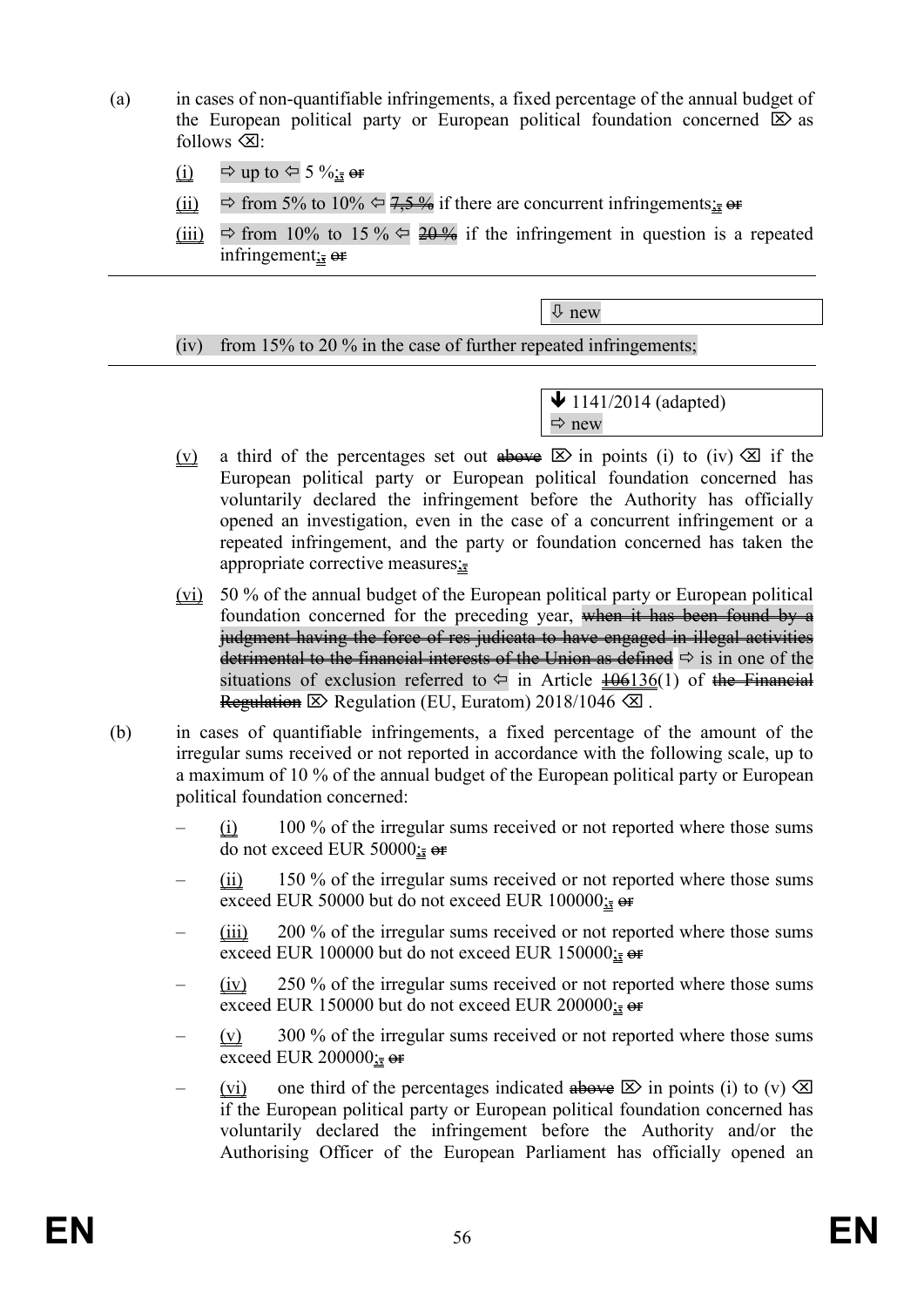investigation and the party or foundation concerned has taken the appropriate corrective measures.

For the application of the percentages indicated  $\theta$  above  $\boxtimes$  in the first subparagraph  $\boxtimes$ , each donation or contribution shall be considered separately.

5. Whenever a European political party or a European political foundation has committed concurrent infringements of this Regulation, only the sanction laid down for the most serious infringement shall be imposed, unless otherwise provided in  $\frac{\text{point}}{\text{point}}$  (a) of paragraph 4, first subparagraph, point (a).

6. The sanctions laid down in this Regulation shall be subject to a limitation period of  $f_{\text{true}} \Rightarrow$  ten  $\Leftarrow$  years from the date of commission of the infringement concerned or, in the case of continuing or repeated infringements, from the date on which those infringements ceased.

## $\triangle$  2019/493 Art. 1.6(b)

7. Where a decision of the national supervisory authority as referred to in Article  $12\frac{10a}{12}$ has been repealed, or where a remedy against such decision has been granted, provided that all national remedies have been exhausted, the Authority shall review any sanction imposed pursuant to **point (a)(vii) of** paragraph 2, point (a)(vii), at the request of the European political party or European political foundation concerned.

 $\sqrt{2018/673 \text{ Art.} 1.10}$ 

## *Article 3127a*

#### **Responsibility of natural persons**

Where the Authority imposes a financial sanction in the situations referred to in  $\frac{\text{points (a)}}{\text{points (a)}}$  $r_{\text{eff}}(a)(\overrightarrow{vi})$  of Article  $\frac{2730(2)}{2730(2)}$ , points  $(a)(v)$  or  $(a)(vi)$ , it may, for the purpose of recovery pursuant to Article  $3430(2)$ , establish that a natural person who is a member of the administrative, management or supervisory body of the European political party or European political foundation, or who has powers of representation, decision or control with regard to the European political party or European political foundation is also responsible for the infringement, in the following cases:

- (a) in the situation referred to in point  $(a)(v)$  of Article 3027(2), point (a)(v), where, in the judgment referred to in that provision, the natural person has been found to be also responsible for the illegal activities in question;
- (b) in the situation referred to in point  $(a)(vi)$  of Article 27(2), point (a)(vi), where the natural person is also responsible for the conduct or inaccuracies in question.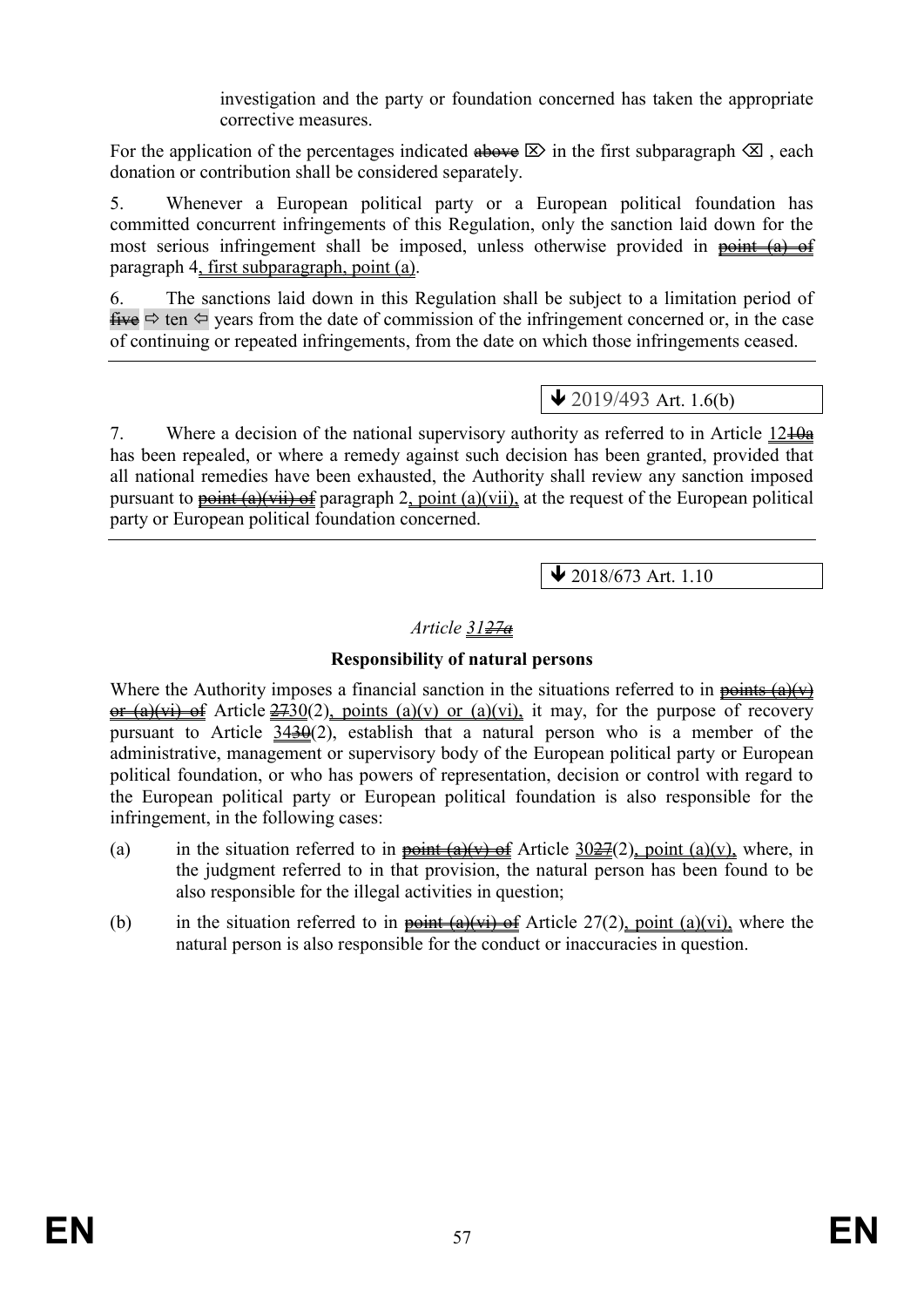$\bigvee$  1141/2014

## *Article 3228*

#### **Cooperation between the Authority, the Authorising Officer of the European Parliament and the Member States**

1. The Authority, the Authorising Officer of the European Parliament and the Member States via the National Contact Points shall share information and keep each other regularly informed of matters related to funding provisions, controls and sanctions.

2. They shall also agree on practical arrangements for such exchange of information, including the rules regarding the disclosure of confidential information or evidence and the cooperation among Member States.

new

3. The Authority and the Authorising Officer of the European Parliament shall regularly exchange views and information on the interpretation and implementation of this Regulation.

> $\blacktriangleright$  1141/2014 (adapted)  $\rightarrow$  1 2018/673 Art. 1.11(a)  $Arr$  new

43. The Authorising Officer of the European Parliament shall inform the Authority of any findings which might give rise to the imposition of sanctions under Article  $30\frac{27}{2}$  to (4), with a view to allowing the Authority to take appropriate measures.  $\Rightarrow$  The Authority shall make a decision on the imposition of sanctions within [6 months].  $\Leftrightarrow$ 

54. The Authority shall inform the Authorising Officer of the European Parliament of any decision it has taken in relation to sanctions, in order to enable him or her to draw the appropriate consequences under the Financial Regulation  $\boxtimes$  Regulation (EU, Euratom) 2018/1046  $\&$ .

# *Article 3329*

## **Corrective measures and principles of good administration**

1.  $\Rightarrow$  With a view to fully comply with the obligations referred to in Article 38,  $\Leftrightarrow$ Boefore taking  $\boxtimes$  the Authority's  $\boxtimes$  a final decision relating to any of the sanctions referred to in Article 3027, the Authority or the Authorising Officer of the European Parliament shall give the European political party or the European political foundation concerned an opportunity to introduce the measures required to remedy the situation within a reasonable period of time, which shall not normally exceed one month. In particular, the Authority or the Authorising Officer of the European Parliament shall allow the possibility of correcting clerical and arithmetical errors, providing additional documents or information where necessary or correcting minor mistakes.

2. Where a European political party or a European political foundation has failed to take corrective measures within the period of time referred to in paragraph 1, the appropriate sanctions referred to in Article 3027 shall be decided.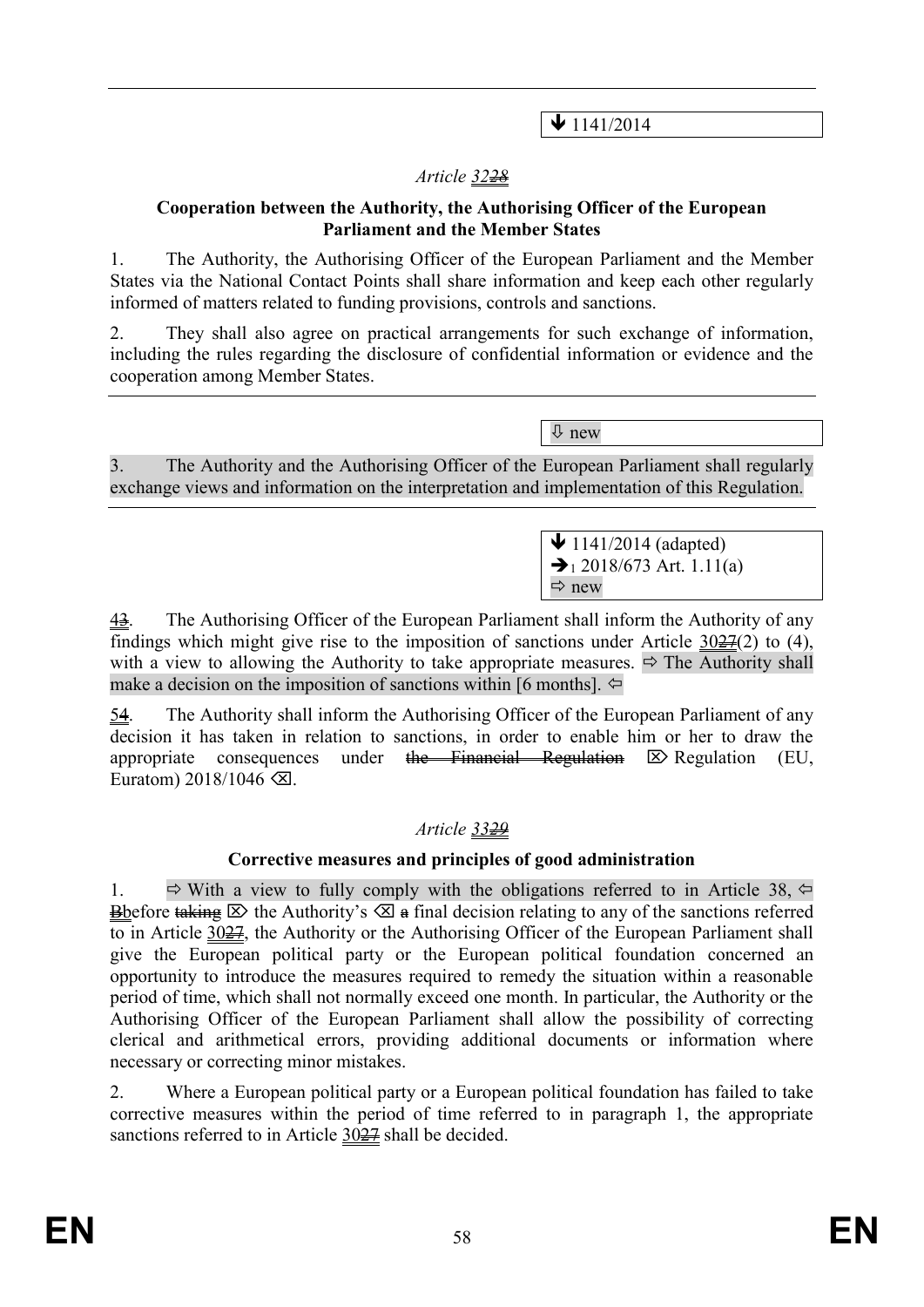3. Paragraphs 1 and 2 shall not apply in relation to the conditions set out  $\frac{1}{2}$  points (b) to  $\overline{(d)}$  of Article 3(1), points (b) to (f) and in point  $\overline{(e)}$  af Article 3(2), point (c).

## *Article 3430*

# **Recovery**

1. On the basis of a decision of the Authority removing a European political party or a European political foundation from the Register, the Authorising Officer of the European Parliament shall withdraw or terminate any ongoing decision or agreement on Union funding, except in the cases provided for in **point (e) of** Article  $1916(2)$ , point (c), and in points (b) and  $\overline{(d)}$  of Article 3(1), points (b) and (f).  $\overline{D}$  They  $\overline{D}$  He or sheshall also recover any Union funding, including any unspent Union funds from previous years.

2.  $\rightarrow$  1 A European political party or European political foundation on which a sanction has been imposed for any of the infringements listed in Article  $3027(1)$  and in points (v) and  $\overline{(vi) \text{ of } }$  Article 3027(2), points (a) (v) and (vi), shall for that reason no longer be in compliance with Article 21<del>18</del>(2). As a result, the Authorising Officer of the European Parliament shall terminate the contribution or grant agreement or decision on Union funding received under this Regulation and shall recover amounts unduly paid under the contribution or grant agreement or decision, including any unspent Union funds from previous years. The Authorising Officer of the European Parliament shall also recover amounts unduly paid under the contribution or grant agreement or decision from a natural person in respect of whom a decision pursuant to Article  $31\frac{27}{9}$  has been taken, taking into account, where applicable, exceptional circumstances relating to that natural person.  $\blacktriangleleft$ 

# $\sqrt{2018/673 \text{ Art.} 1.11(b)}$

In the event of such termination, payments by the Authorising Officer of the European Parliament shall be limited to the reimbursable expenditure incurred by the European political party or the eligible costs incurred by the European political foundation up to the date when the termination decision takes effect.

> $\bigvee$  1141/2014 (adapted)  $\Rightarrow$  new

This paragraph shall also be applicable to the cases referred to in point (e) of Article 1946(2), point (c), and in points (b) and (d) of Article  $3(1)$ , points (b) and (f).

# **CHAPTER VI**

# *FINAL PROVISIONS*

# *Article 3531*

# **Provision of information to citizens**

Subject to Articles  $242\pm 1$  and  $252\pm 2$  and to their own statutes and internal processes, European political parties may, in the context of elections to the European Parliament, take all appropriate measures to inform citizens of the Union of the affiliations between national political parties and candidates and the European political parties concerned.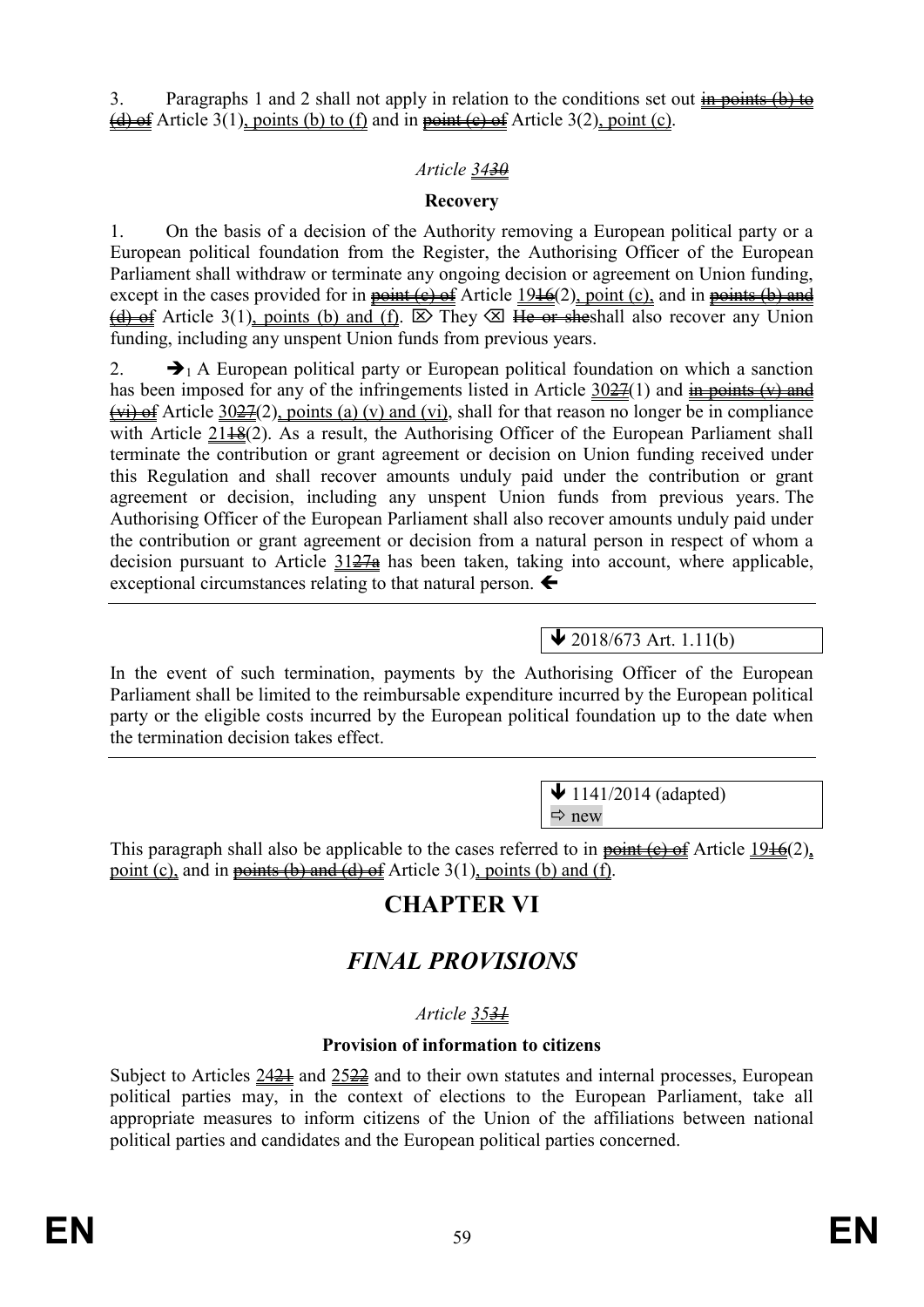#### *Article 3632*

#### **Transparency**

1. The European Parliament shall make public, under the authority of its Authorising Officer or under that of the Authority,  $\boxtimes$  shall make public the following  $\boxtimes$  on a website created for that purpose,  $\Rightarrow$  in an open, machine readable format  $\Leftarrow$  the following:

- (a) the names and statutes of all registered European political parties and European political foundations, together with the documents submitted as part of their applications for registration in accordance with Article  $9\frac{9}{10}$ , at the latest four weeks after the Authority has adopted its decision and, thereafter, any amendments notified to the Authority pursuant to Article  $10\frac{9}{5}$  and (6);
- (b) a list of applications that have not been approved, together with the documents submitted as part thereof, together with the application for registration in accordance with Article 9<del>8</del> and the grounds for rejection, at the latest four weeks after the Authority adopted its decision;
- (c) an annual report with a table of the amounts paid to each European political party and European political foundation, for each financial year for which contributions have been received or grants have been paid from the general budget of the European Union;
- (d) the annual financial statements and external audit reports referred to in Article  $2622(1)$ , and, for European political foundations, the final reports on the implementation of the work programmes or actions;
- (e) the names of donors and their corresponding donations reported by European political parties and European political foundations in accordance with Article  $2320(2)$ , (3) and (4), with the exception of donations from natural persons the value of which does not exceed EUR 1500 per year and per donor, which shall be reported as 'minor donations'. Donations from natural persons the annual value of which exceeds EUR 1500 and is below or equal to EUR 3000 shall not be published without the corresponding donor's prior written consent to their publication. If no such prior consent has been given, such donations shall be reported as 'minor donations'. The total amount of minor donations and the number of donors per calendar year shall also be published;
- (f) the contributions referred to in Article  $2320(97)$  and  $(108)$  and reported by European political parties and European political foundations in accordance with Article  $2320(2)$ , including the identity of the member parties or organisations which made those contributions;

new

(g) in the 6-month period prior to the elections to the European Parliament, the weekly reports received pursuant to Article 23(3);

 $\bigvee$  1141/2014

 $(\underline{h}\underline{\mathbf{e}})$  the details of and reasons for any final decisions taken by the Authority pursuant to Article 3027, including, where relevant, any opinions adopted by the committee of independent eminent persons in accordance with Articles  $11\overline{49}$  and  $14\overline{41}$ , having due regard to Regulation (EU)  $2018/1725$ <del>(EC) No 45/2001</del>;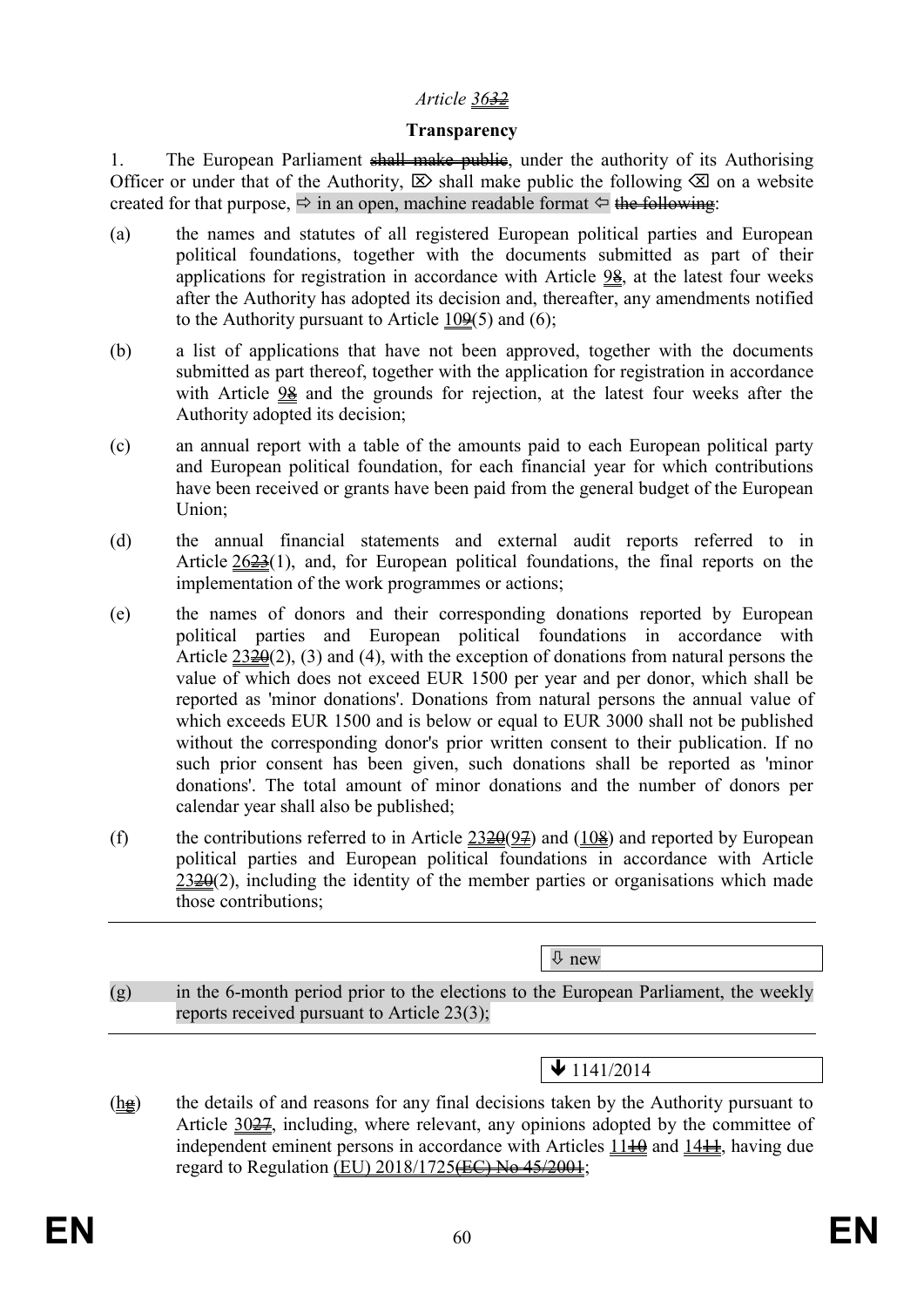$(i)$  the details of and reasons for any final decision taken by the Authorising Officer of the European Parliament pursuant to Article  $3027$ ;

 $\bigvee$  2018/673 Art. 1.12(a)

 $(i<sub>i</sub>)$  a description of the technical support provided to European political parties;

# $\bigvee$  2018/673 Art. 1.12(b) (adapted)

 $(k<sub>i</sub>)$  the evaluation report of the European Parliament on the application of this Regulation and on the funded activities referred to in Article 42<del>38</del>; and

 $\bigvee$  2018/673 Art. 1.12(c)

 $(\underline{k})$  an updated list of Members of the European Parliament who are members of a European political party.

 $\bigvee$  1141/2014 (adapted)

2. The European Parliament shall make public the list of legal persons who are members of a European political party, as annexed to the party statutes in accordance with Article 4(2) and updated in accordance with Article  $10\frac{9}{6}$ , as well as the total number of individual members.

3. Personal data shall be excluded from publication on the website referred to in paragraph 1 unless those personal data are published pursuant to paragraph 1, points (a), (e), or  $(h\mathbf{e})$  of paragraph 1.

4. European political parties and European political foundations shall, in a publicly available privacy statement, provide potential members and donors with the information required by Article 13<sup>10</sup> of Regulation (EU) 2016/679Directive 95/46/EC, and shall inform them that their personal data will be processed for auditing and control purposes by the European Parliament, the Authority, OLAF, the Court of Auditors, Member States, or external bodies or experts authorised thereby, and that their personal data will be made public on the website referred to in paragraph 1 under the conditions set out in this Article. The Authorising Officer of the European Parliament, in application of Article 15<sup>11</sup> of Regulation (EU) 2018/1725(EC) No 45/2001, shall include the same information in calls for contributions or proposals as referred to in Article  $21\frac{18}{10}$  of this Regulation.

# *Article 3733*

## **Protection of personal data**

1. In processing personal data pursuant to this Regulation, the Authority, the European Parliament and the committee of independent eminent persons established by  $\boxtimes$  referred to in  $\otimes$  Article 14<sup>11</sup> shall comply with Regulation (EC) No 45/2001(EU) 2018/1725. For the purposes of the processing of personal data, they shall be considered data controllers in accordance with point  $(d)$  of Article  $\geq 3$ , point (8), of that Regulation.

2. In processing personal data pursuant to this Regulation, European political parties and European political foundations, Member States when exercising control over aspects relating to the financing of European political parties and European political foundations in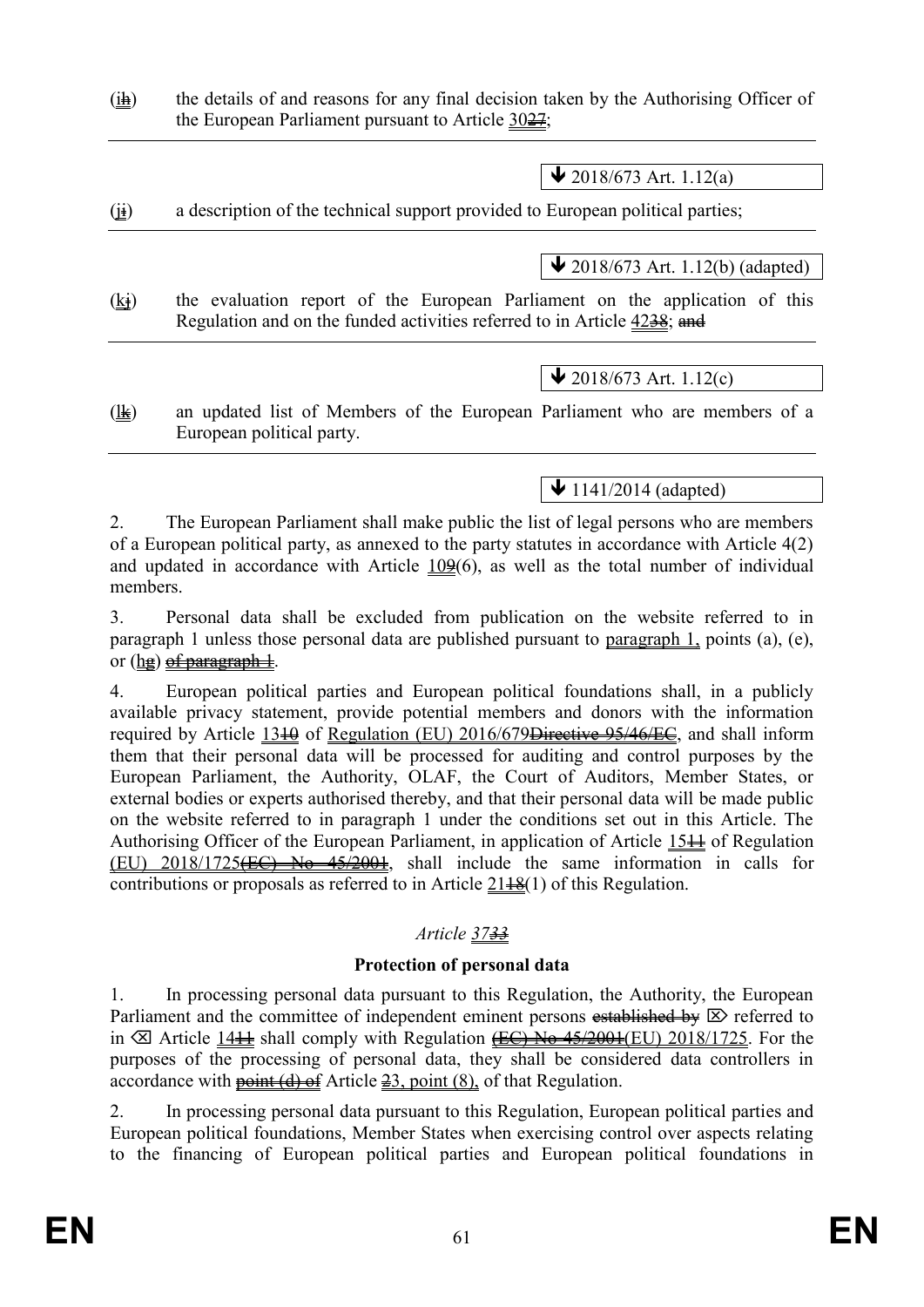accordance with Article  $2724$ , and the independent bodies or experts authorised to audit accounts in accordance with Article  $2622(1)$  shall comply with Regulation (EU) 2016/679<del>Directive 95/46/EC</del> and with the national provisions adopted pursuant thereto. For the purposes of the processing of personal data, they shall be considered data controllers in accordance with Article 4, point  $(7\frac{d}{ } )$  of  $\frac{4\pi}{100}$  of  $\frac{4\pi}{100}$  and  $\frac{4\pi}{100}$  and  $\frac{4\pi}{100}$  and  $\frac{4\pi}{100}$  and  $\frac{4\pi}{100}$  are  $\frac{4\pi}{100}$  and  $\frac{4\pi}{100}$  and  $\frac{4\pi}{100}$  are  $\frac{4\pi}{100}$ 

3. The Authority, the European Parliament and the committee of independent eminent persons established by  $\boxtimes$  referred to in  $\boxtimes$  Article 14<sup>11</sup> shall ensure that personal data collected by them pursuant to this Regulation are not used for any purpose other than to ensure the legality, regularity and transparency of the funding of European political parties and European political foundations and the membership of European political parties. They shall erase all personal data collected for that purpose at the latest 24 months after the publication of the relevant parts in accordance with Article 3632.

4. The Member States and independent bodies or experts authorised to audit accounts shall use the personal data they receive only in order to exercise control over the financing of European political parties and European political foundations. They shall erase those personal data in accordance with applicable national law after transmission pursuant to Article 3228.

5. Personal data may be retained beyond the time limits laid down in paragraph 3 or provided for by the applicable national law as referred to in paragraph 4 where such retention is necessary for the purposes of legal or administrative proceedings relating to the funding of a European political party or a European political foundation or the membership of a European political party. All such personal data shall be erased at the latest one week after the date of conclusion of the said proceedings by a final decision, or after any audits, appeals, litigation or claims have been disposed of.

6. The data controllers referred to in paragraphs 1 and 2 shall implement appropriate technical and organisational measures to protect personal data against accidental or unlawful destruction, accidental loss, alteration or unauthorised disclosure or access, in particular where the processing of such data involves their transmission over a network, and against all other unlawful forms of processing.

7. The European Data Protection Supervisor shall be responsible for monitoring and ensuring that the Authority, the European Parliament and the committee of independent eminent persons established by  $\boxtimes$  referred to in  $\boxtimes$  Article 14<sup>11</sup> respect and protect the fundamental rights and freedoms of natural persons in the processing of personal data pursuant to this Regulation. Without prejudice to any judicial remedy, any data subject may lodge a complaint with the European Data Protection Supervisor if  $\boxtimes$  they  $\boxtimes$  he or she considers that  $\boxtimes$  their  $\boxtimes$  his or her right to the protection of his or her  $\boxtimes$  their  $\boxtimes$  personal data has been infringed as a result of the processing thereof by the Authority, the European Parliament or the committee.

8. European political parties and European political foundations, the Member States and the independent bodies or experts authorised to audit accounts under this Regulation shall be liable in accordance with applicable national law for any damage they cause in the processing of personal data pursuant to this Regulation. The Member States shall ensure that effective, proportionate and dissuasive sanctions are applied for infringements of this Regulation, of Regulation (EU) 2016/679<del>Directive 95/46/EC</del> and of the national provisions adopted pursuant thereto, and in particular for the fraudulent use of personal data.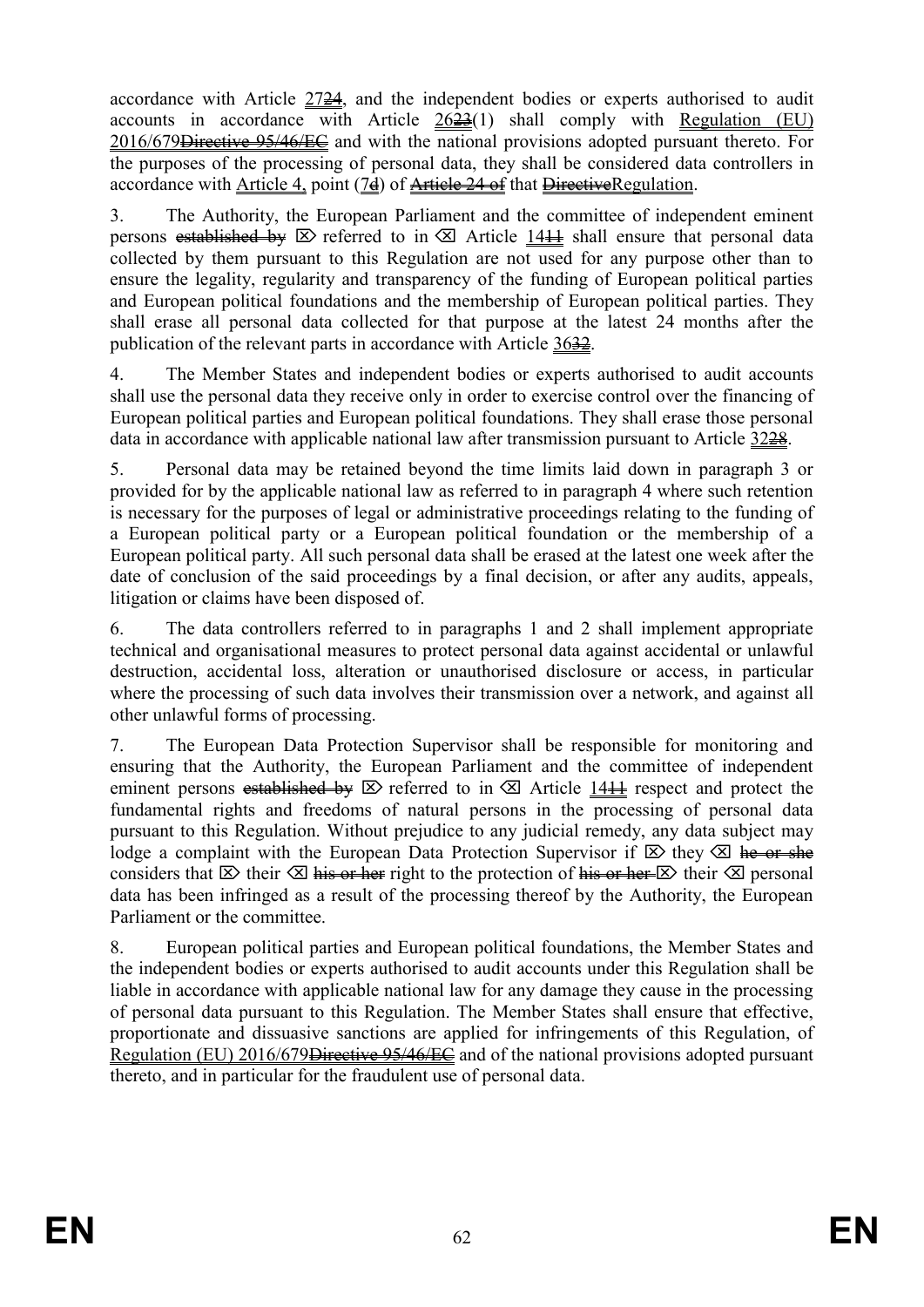$\bigvee$  2018/673 Art. 1.13

# *Article 3834*

## **Right to be heard**

Before the Authority or the Authorising Officer of the European Parliament takes a decision which may adversely affect the rights of a European political party, a European political foundation, an applicant as referred to in Article 98 or a natural person as referred to in Article  $3127a$ , it shall hear the representatives of the European political party, European political foundation or applicant, or the natural person concerned. The Authority or the European Parliament shall duly state the reasons for its decision.

> $\blacktriangleright$  1141/2014 (adapted)  $\Rightarrow$  new

## *Article 3935*

## **Right of appeal**

Decisions taken pursuant to this Regulation may be the subject of court proceedings before the Court of Justice of the European Union, in accordance with the relevant provisions of the TFEU.

## *Article 4036*

# **Exercise of the delegation**

1. The power to adopt delegated acts is conferred on the Commission subject to the conditions laid down in this Article.

2. The power to adopt delegated acts referred to in  $\Rightarrow$  Article 5 (2) and (4),  $\Leftarrow$ Article  $8\frac{1}{2}(2)$  and Article  $9\frac{8}{3}$ ) shall be conferred on the Commission for  $\theta \Rightarrow$  and undetermined  $\Leftarrow$  period of  $\overline{f_{\text{i}}\text{w_{e}}}$  years  $\boxtimes$  time  $\boxtimes$  from 24 November 2014  $\Leftrightarrow$  [date of entry into force of the Regulation]  $\Leftrightarrow$  . The Commission shall draw up a report in respect of the delegation of power not later than nine months before the end of the five-year period. The delegation of power shall be tacitly extended for periods of an identical duration, unless the European Parliament or the Council opposes such extension not later than three months before the end of each period.

3. The delegation of power referred to in  $\Rightarrow$  Article 5(2) and (4),  $\Leftarrow$  Article 84(2) and Article 98(3) may be revoked at any time by the European Parliament or by the Council. A decision to revoke shall put an end to the delegation of the power specified in that decision. It shall take effect the day following the publication of the decision in the *Official Journal of the European Union* or at a later date specified therein. It shall not affect the validity of any delegated acts already in force.

 $\boxtimes$  4. Before adopting a delegated act, the Commission shall consult experts designated by each Member State in accordance with the principles laid down in the Interinstitutional Agreement of 13 April 2016 on Better Law-Making.  $\boxtimes$ 

 $54.$  As soon as it adopts a delegated act, the Commission shall notify it simultaneously to the European Parliament and to the Council.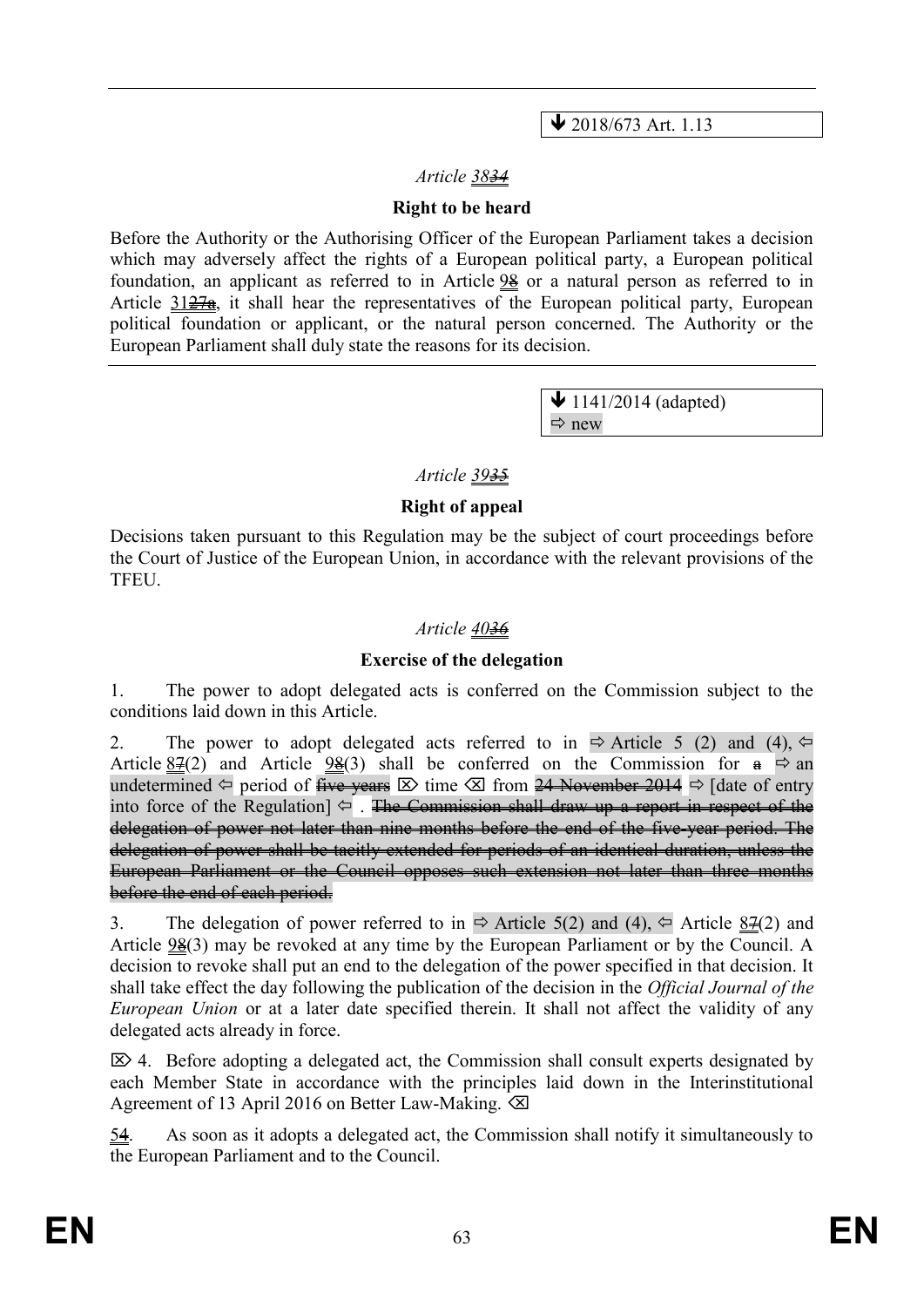6<del>5</del>. A delegated act adopted pursuant to  $\Rightarrow$  Article 5 (2) or (4),  $\Leftarrow$  Article 87(2) and  $\boxtimes$  or  $\boxtimes$  Article  $9\frac{8}{3}$  shall enter into force only if no objection has been expressed either by the European Parliament or the Council within a period of two months of notification of that act to the European Parliament and the Council or if, before the expiry of that period, the European Parliament and the Council have both informed the Commission that they will not object. That period shall be extended by two months at the initiative of the European Parliament or of the Council.

#### *Article 4137*

#### **Committee procedure**

1. The Commission shall be assisted by  $\theta$  a committee  $\mathbb{Z}$  the ... [name of the committee] established by  $\ldots$  [reference to the legal act which created the committee]  $\boxtimes$ . That committee shall be a committee within the meaning of Regulation (EU) No 182/2011.

2. Where reference is made to this paragraph, Article 5 of Regulation (EU) No 182/2011 shall apply.

> $\bigvee$  2018/673 Art. 1.14 (adapted)  $\Rightarrow$  new

## *Article 4238*

#### **Evaluation**

The European Parliament shall, after consulting the Authority, publish by  $\Rightarrow$  [one year after the elections to the European Parliament  $\approx$  31 December 2021 and every five years thereafter a report on the application of this Regulation and on the activities funded. The report shall indicate, where appropriate, possible amendments to be made to the statute and funding systems.

No more than  $\frac{1}{x}$  months  $\Rightarrow$  one year  $\Leftarrow$  after the publication of the report by the European Parliament, the Commission shall present a report on the application of this Regulation  $\Rightarrow$  accompanied, if appropriate, by a proposal to amend this Regulation.  $\Leftarrow \boxtimes$  The Commission's report shall pay  $\otimes$  in which particular attention will be paid to its  $\otimes$  the  $\otimes$ implications  $\boxtimes$  of this Regulation  $\boxtimes$  for the position of small European political parties and European political foundations. The report shall, if appropriate, be accompanied by a legislative proposal to amend this Regulation.  $\Rightarrow$  However, the Commission's report shall not cover the evaluation of the requirements for political advertising set out in this Regulation, which shall be part of the report referred to in Article 19 of Regulation 2022/xx [on the transparency and targeting of political advertising].  $\Leftrightarrow$ 

 $\sqrt{1141/2014 \text{ (adapted)}}$ 

# *Article 4339*

#### **Effective application**

Member States shall make such provision as is appropriate to ensure the effective application of this Regulation.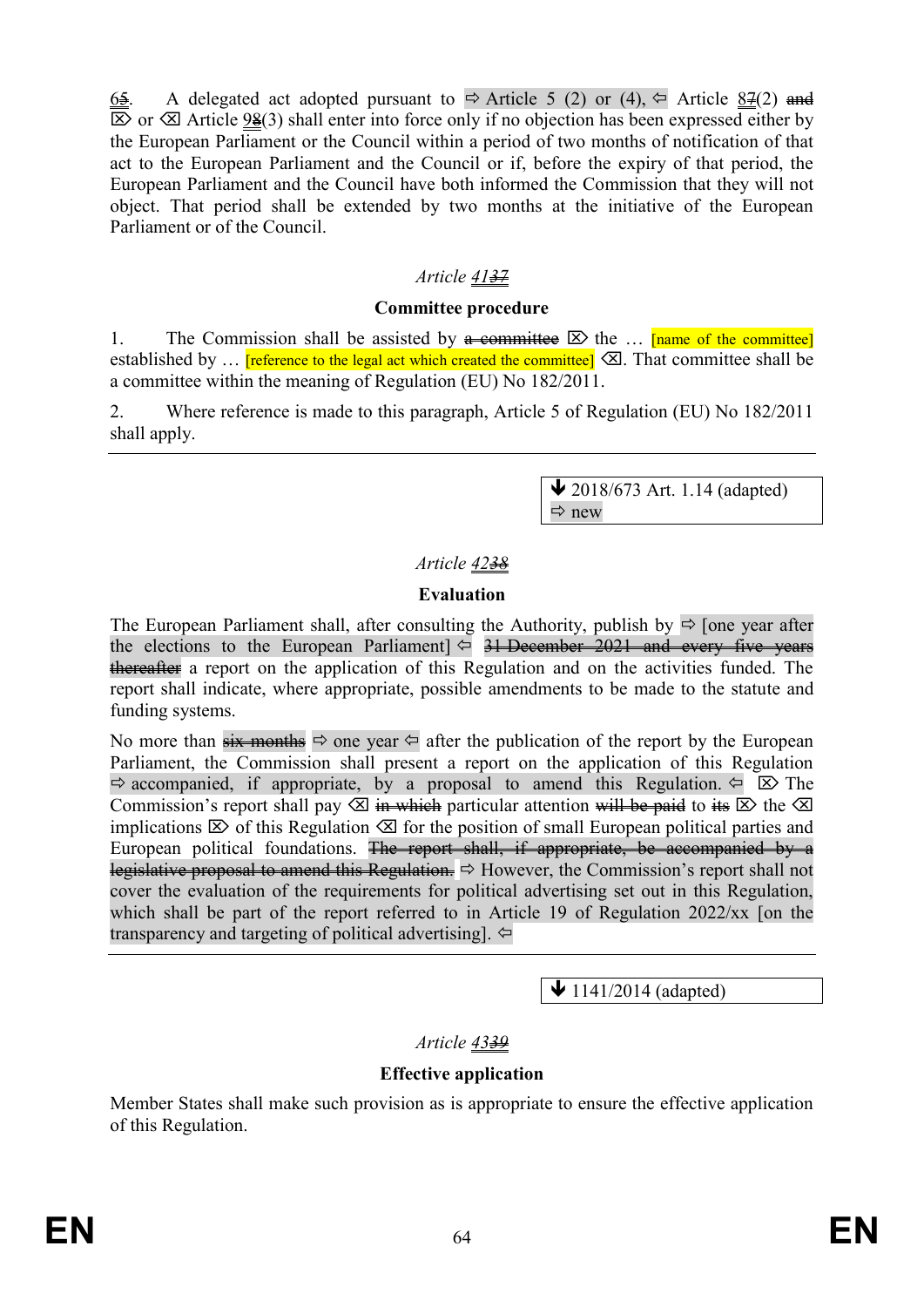#### *Article 40*

#### **Repeal**

Regulation (EC) No 2004/2003 is repealed with effect from the date of entry into force of this Regulation. It shall however continue to apply as regards acts and commitments relating to the funding of political parties and political foundations at European level for the 2014, 2015, 2016 and 2017 budget years.

#### $\bigvee$  2018/673 Art. 1.15

## *Article 4440a*

#### **Transitional provision**

The provisions of this Regulation applicable prior to 4 May 2018 shall continue to apply as regards acts and commitments relating to the funding of European political parties and European political foundations at European level for the financial year 2018.

By way of derogation from Article 18(2a), the Authorising Officer of the European Parliament shall, before deciding on an application on funding for the financial year 2019, request the evidence referred to in Article 18(2a) only for a period from 5 July 2018.

3. European political parties registered before 4 May 2018 shall, at the latest by 5 July 2018, submit documents proving that they satisfy the conditions laid down in points (b) and  $(ba)$  of Article  $3(1)$ .

**The Authority shall remove a European political party and its affiliated European** political foundation from the Register where the party in question fails to prove within the period of time set out in paragraph 3 that it meets the conditions laid down in points (b) and (ba) of Article 3(1).

new

1. By way of derogation from Article 5(4), until [five years after the entry into force of this Regulation], the report on the implementation of the policy for the use of political advertising shall cover the political advertisements published by the European political party from [the date of entry into force of this Regulation]. The first report shall be prepared by [one year after the entry into force of this Regulation].

2. Regarding the applications for funding for the first financial year following the entry into force of this Regulation, the Authorising Officer of the European Parliament shall only request the evidence referred to in Article 21(4) and (5) for the 6 months period preceding the application.

 $\blacktriangleright$  2018/673 Art. 1.15 (adapted)

## *Article 45*

## $\otimes$  *Repeal <b>* $\otimes$

 $\boxtimes$  Regulation (EU, Euratom) No 1141/2014 is repealed.  $\boxtimes$